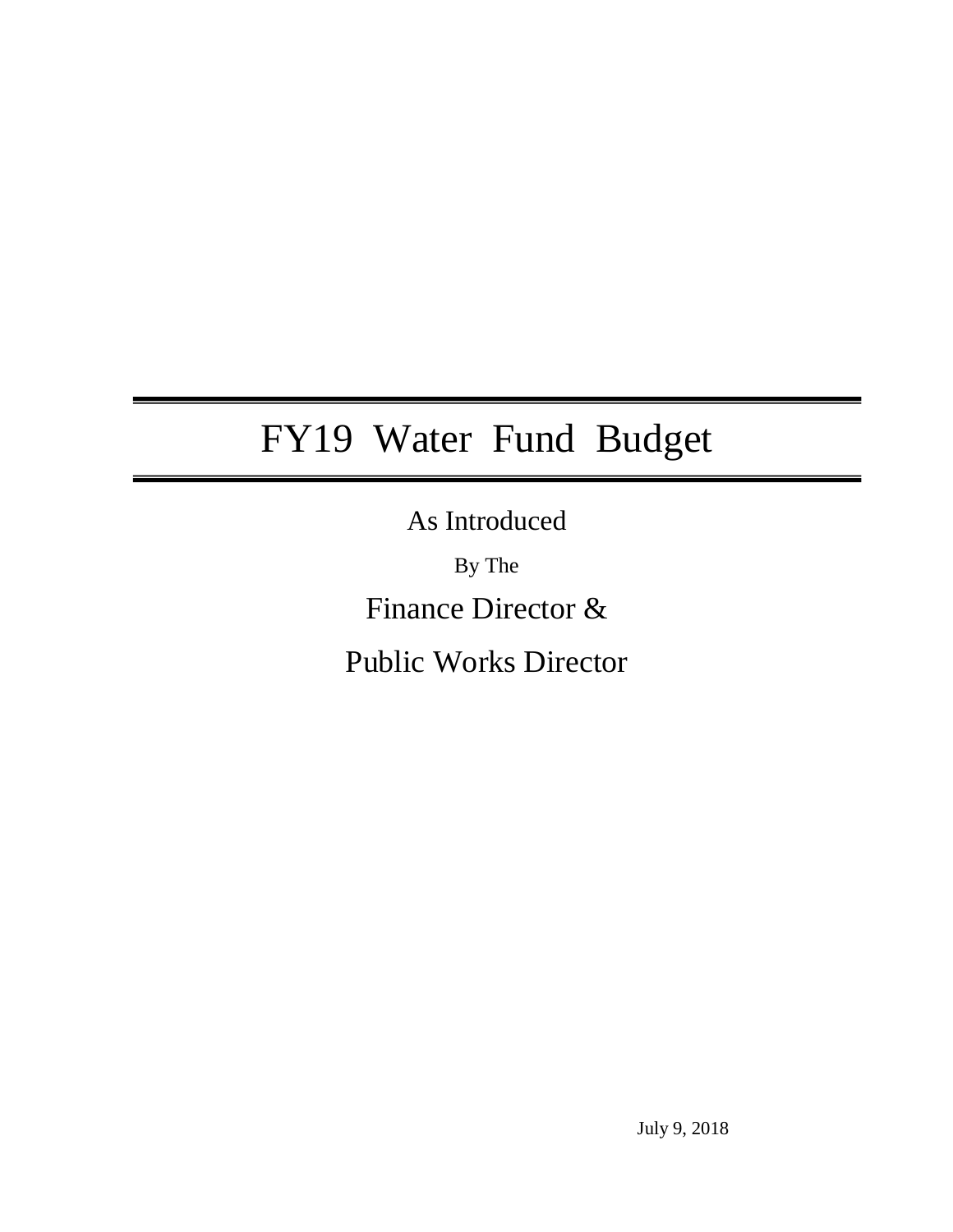# **FY 2019 Water Budget**

# **TABLE OF CONTENTS**

| <b>Introduction</b>                               | Page      |
|---------------------------------------------------|-----------|
| <b>Budget Summary and Detail Message</b>          | $1 - 5$   |
| <b>Proposed Ordinance Change</b>                  | 6         |
| <b>Financial Data – Line Items</b>                |           |
| <b>Income Statement Summary</b>                   | 7         |
| Revenues                                          | 8         |
| Expenses - Line Items                             | $9-12$    |
| <b>Capital Expenditures</b>                       | 13        |
| List of Authorized Positions-Wages                | 14        |
| <b>Charts &amp; Analysis</b>                      |           |
| Water Volume & Consumption Billed                 | 15        |
| Capital Investment & Net Cash Generated - History | 16        |
| Capital Improvements $-5$ year plan - \$ Summary  | 17        |
| 2017 Annual Drinking Water Program Water Quality  | 18-20     |
| Customer Operating Sales & Volume Data            | 21        |
| <b>Water Rates</b>                                |           |
| <b>Calculation of Future Rate Increase</b>        | 22        |
| Water Rate Comparisons-Graph & Data Listing       | $23 - 24$ |
| History of Bar Harbor Minimum Charges             | 25        |
| <b>PUC Approved Bar Harbor Rates</b>              | 26-29     |
| <b>Debt Information</b>                           |           |
| Existing & New Debt Service Schedules             | $30 - 33$ |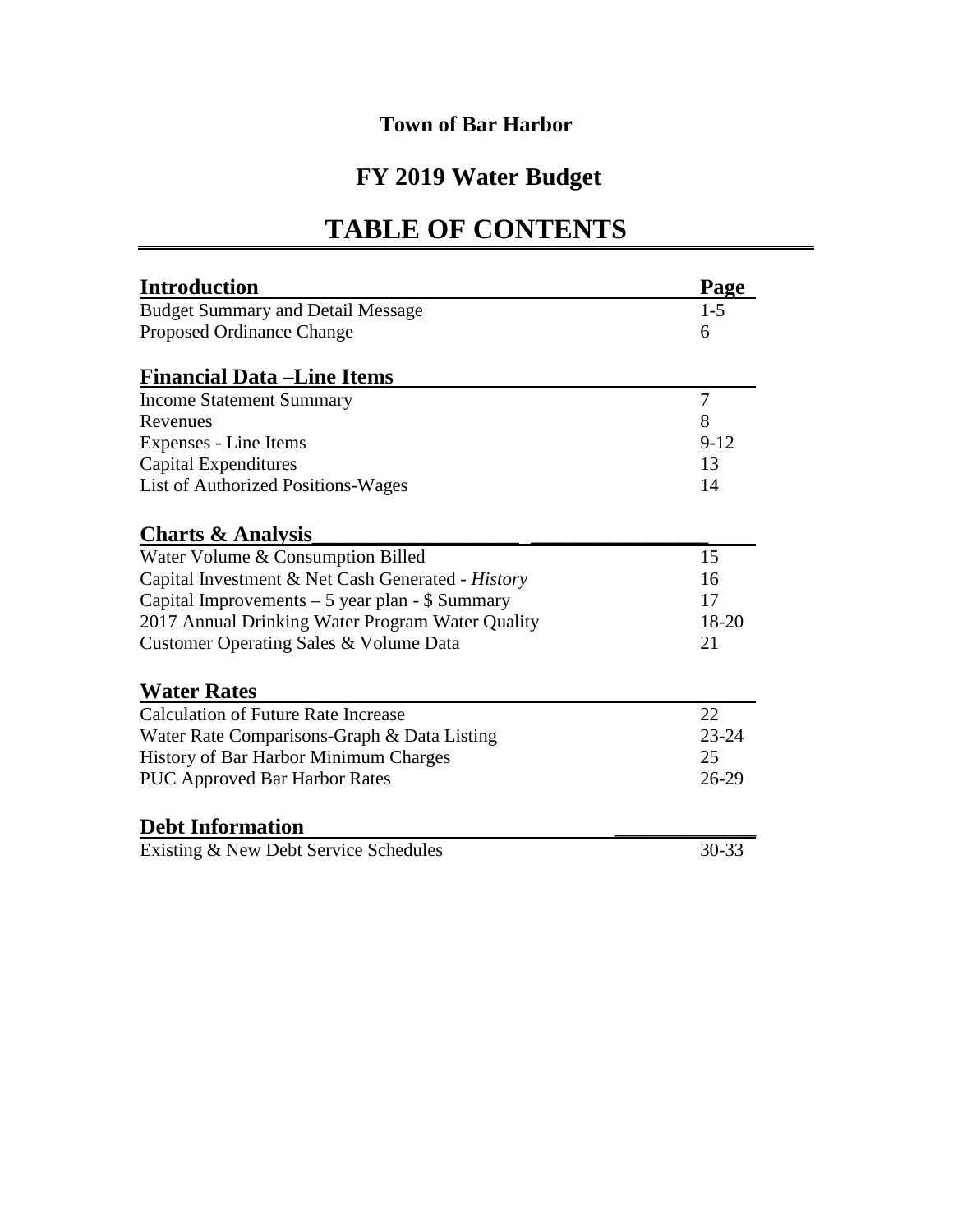# Memo

# **To: Town Councilors; Cornell Knight, Town Manager**

From: Stan Harmon, Finance Director

CC: Chip Reeves, Public Works Director; Jeff Van Trump, Superintendent

Date: 7/9/18

Re: Water Budget Message – FY2019 Water Budget

# **Summary**

This FY2019 budget for the Bar Harbor Water Division specifically recommends the following changes from last year's 2018 budget:

- **No rate increase for the 3rd year in a row**
- **Gross capital expenditures projected at \$206,000, with no bonding**
- **A 1.0% budgeted increase of anticipated revenues**
- **A 2.5% budgeted increase of cash operating expenses**

You will find attached the proposed budget for FY'19. Revenues are projected to be 1.0% than the FY18 budget and level with the FY18 results. Total operating expenses over the 2018 budget are scheduled to increase by .6%. Capital spending is requested at \$206,000; covered by internally generated funds. The fiscal year just ending (FY18) projects a positive cash flow of approximately \$72,000, primarily because of a staff shortage and other miscellaneous items. Next year, we are budgeting for \$68,000 in excess cash generated, or 3% of revenues.

# **Statistical Infrastructure & Operational Data of the Water Division**

There are 1780 metered customers, of which 70%, or 1245 accounts, are classified as Residential. 25% of these total metered customers as well as 22% of the related revenue volume are seasonal customers, but all customers receive their bills quarterly. There are 87 customers related to non-metered sprinkler and private hydrant fire protection.

*Investment* in plant and infrastructure totals increased by \$8.5 million since the Town purchased the Water Company in 2001. The water *mains* in its service areas total 29.6 miles with distribution pipe sized from 1" to 12". Since 2001 the Division has invested in 7.2 miles of new mains while retiring 5.2 miles. Design capacity is approximately 2400 gallons per minute. 343 million gallons are sent through the transmission mains annually with about 13% unaccounted for; down from 30% ten years ago. Some of this unaccounted for lost water is due to the aging efficiency of measured water flowing through old meters. Jackson Lab is 7% of the total revenue for the utility, but 11% of the metered revenues. The Jax Lab was keeping close to their estimates of water usage (stable use, despite Ellsworth facility coming on line); however, there was a volume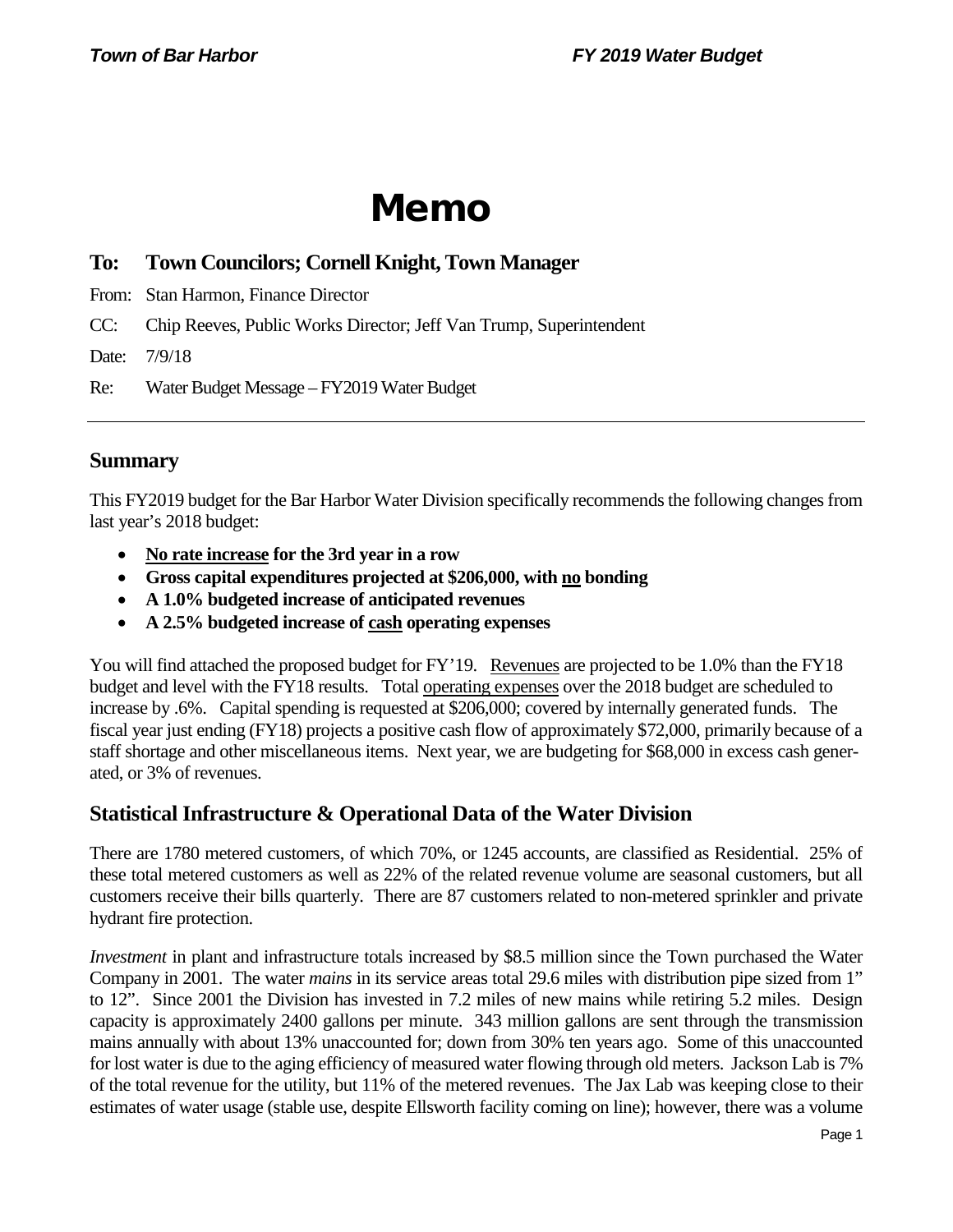# *FY2019 Water Budget*

decrease in the most current quarter. *Employees* at the Water Division numbered 6 in 2001 and stand at 5.5 in this budget; reduced 4 years ago. Management/Accounting administrative fees charged by the Town to the Water Division have remained relatively stable since 2001. The Water utility also pays the Town's General Fund (CIP) for 1/3 of the Public Works facility debt service costs for the use of the facility.The latest 2017 annual filing with the *Public Utilities Commission* provides additional detail operating data and is located on the State PUC website as well as the Town website under the Water Division of Public Works.

# **Current Water Rates & Average Customer Bill** (no changes from last year)

- A minimum quarterly bill currently under this budget allowing 1200 cubic feet through a 5/8" meter of \$76.17 per quarter will remain at that level. Bar Harbor's typical quarterly average household charge for 2000 cubic feet currently is \$111.53, still below the average rate of \$114.84 for 15 selected comparable communities. As a comparison, the Town's sewer customers pay quarterly fees for *wastewater* usage of \$46.80 (for a minimum-allowing 600 cuft usage) and \$156.00 (2000 cuftfor a small family).
- *USDA-Rural Development*, the federal organization that provides grant and loan funds for qualifying utilities, has used a 2000 cubic feet per quarter standard to compare usage for a typical family household among all the utilities. At the current rates, 8000 cubic feet in annual water usage totals to \$446 per annum for a family of four in Bar Harbor or \$37.18 per month. Refer to pages 23-24 for other water utility rate comparisons.

# **Volume**

This budget assumes a .9% decrease in volume from the FY 18 budget but a 4.8% increase from the current FY 18 actual volume. The trend still seems to be stabilizing from the previous downtrends since the 2008 recession started. Page 15 shows the trends of total annual water sales since 2013 in six month rolling averages which shows 4% less volume compared to 4.5 years ago. We anticipate very limited reduction in water volume from the Lab as they transition to its Ellsworth production facility. However, their long term water use projections provided to the Town show generally level usage for the next 5 years and their projections for usage provided to the Public Works Director were within 2% of the actual usage, until the most recent quarter when Ellsworth began to come on line.

# **Revenues**

The 2019 budget assumes fairly level gross revenue with the same rate structure compared to FY2018 estimated and the FY2018 budget. A dry or wet season is the largest factor in our fluctuation of revenues.

# **Operating Expenditures**

The proposed FY2019 water budget reflects a .6% overall increase in operating expenses over the FY '18 budget year and a 2.0% increase over this past year's estimated final expenses. Payroll and benefits, in total, are anticipated to reflect a 1.0% decrease below last year's budget. The budgeted wage increase is 3.0% (2% COLA + 1% insurance changeover bonus), but due to staff changeover, the base wage levels are reduced from last year. The bulk of the increase in benefits relates to health insurance.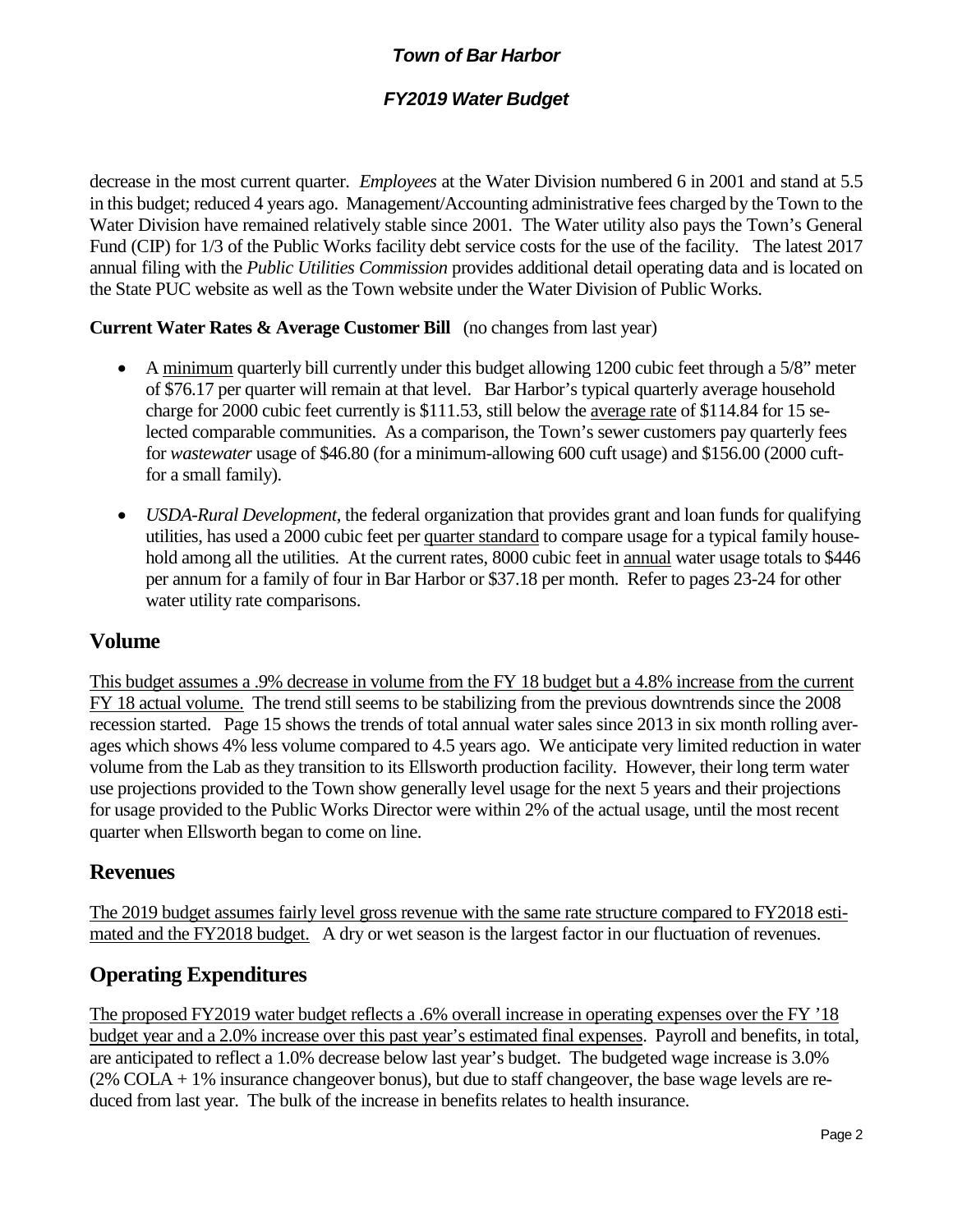# *FY2019 Water Budget*

# **Major line item increases of \$1500 or more in projected cash expenses anticipated in FY2019 above last year's budget are as follows:**

- Benefits-Health Ins. Stipend -#5162,  $(\$8,500)$  switched to an insurance opt out program
- Benefits-Health Ins. **-#5225**, (\$7,000) new lower cost insurance plan
- Benefits Opt Out Stipend **-#5230**, \$5,500 switched from a wage stipend option
- Benefits-Health Reimb. Acct.**-#5290**, \$9,600 to fund a new program for higher deductibles
- Supplies-CO2 -#5426, \$2,000 is primarily due to pricing
- Supplies-Operating -**#5438**, \$2,100 for increase overall expenditures
- Repairs/Mt-Wtr Treat Eq **-#5634**, \$2,000 for general costs of minor equipment
- Repairs/Mt-Services -**#5650**, \$2,500 for continued service breaks
- Equipment-Computers -#**5700**, \$6,600 for computer replacements

\$2,200 for 3 tablets used in the field for mapping

\$3,000 for phone replacements

- Equipment-Operations -#**5704**, \$3,500 for workzone safety signs
	- \$2,000 for inverter for pickup
- Insurance-Vehicles **-#5826**, \$2,156 for higher allocation

# **What Were the Results of Actual FY18 Operating Expenses vs the FY18 Budget?**

The Water Division's FY'18 projected actual operating expense results will end just below the 2018 spending budget this year, within \$20,000+/-, or less than 1%.

## **Some of the major expense line items that were over budget this past year (FY18) include:**

- Only two cash expenditure line items are projected to be overspent of any significance
- Benefits- Opt Out Stipend -#**5230**, \$7,000 for switch from Health ins. coverage
- Supplies-CO2 **-#5426**, \$2,000 is primarily due to pricing
- Operating Supplies **-#5438**, \$5,900 for general supplies
- Repairs Mains -#**5628**, \$9,000 for more main breaks
- Repairs/Mt-Wtr Treat Eq -**#5634**, \$5,600 for minor equipment replacements
- Repairs Services **-#5650**, \$12,000 for more service breaks
- Repairs Vehicles -#**5658**, \$5,000 for more vehicle repairs
- Computers/Printers **-#5700**, \$2,600 for added equipment for use in field
- Vehicle Insurance **-#5826**, \$1,900 for higher cost allocation

# **Public Fire Protection** *(Hydrant Revenues)*

Included in the budget revenue is the PUC mandated annual public fire protection amount authorized for the utility to charge the Town for its downtown fire protection. It was stated in prior budgets that it is formula driven, calculated by our rate case consultant in accordance with PUC standards in line with the State Statutes. A copy of that calculation is included in the Town's last rate case located on the Town website. The utility maintains 109 public hydrants in the downtown area out to Hulls Cove.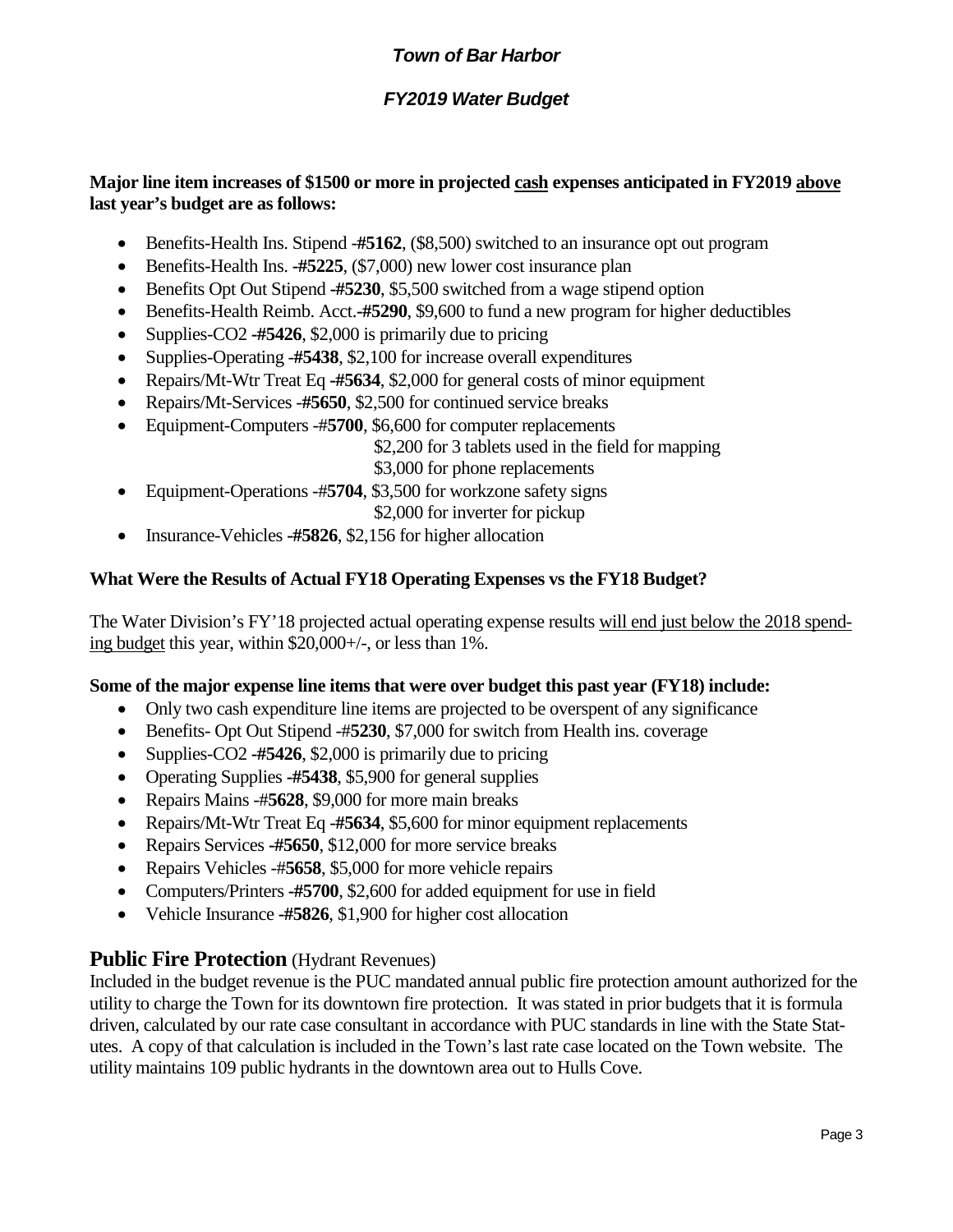# *FY2019 Water Budget*

**Public Fire Protection History** - To provide public fire protection a utility generally must size its infrastructure 2 to 3 times larger. Variables within that formula include the estimated year round population as well as the total reported gallons pumped. However, the results do have an overall regulatory cap of 30% of total revenues that can be derived as public hydrant revenues—in Bar Harbor's situation, the last rate case determined that number to be \$585,602. This charge of \$585,602 to the Town's taxpayers is shown as an expense in the Town Budget and shown as anticipated revenue in this Water budget. These funds are used for the general operations of the Water Division, including debt service. All other revenues raised come from either specific user fees, or private fire protection (hydrants/sprinklers).

The Town in 2016 received an improved ISO (*Insurance Services Office*) rating, which over time may lower fire insurance premiums for home and business owners. The rating went from a 5/9 to a 4/4x rating which reflects the Town's continued measureable improvement in its fire department funding & operations (50% of the rating) and by its continued replacement of older mains and hydrants (40% of the rating), by measuring increasing peak flows towards a 3500 gpm target. These efforts contribute to improved fire response capability.

# **Annual Drinking Water Quality Report**

This annual report by the Federal Safe Drinking Water Act is sent to all customers of the Water Division. There were no water quality violations in calendar 2017. Due to the continued exceptional water quality of our source, the surrounding protection of the watershed, the water system has a filtration waiver.

# **Debt Service**

As of June 30, 2018, total principal in obligated debt for the water users stands at \$6,030,765, or approximately 36% of all direct debt obligations of the Town. The \$1.7 million borrowed at Town Meeting in June of 2016 is 50% spent and will be paid to the State Contractor for the Rte #3 project (through the MDOT) as the project is completed in the Fall of 2018. In the FY2019 budget, the debt service is projected to be at \$717,000 or approximately 34% of the total annually revenues presently generated. All current debt is currently fully funded within the existing rate structure with interest rates ranging from 1.5% to 4%.

**Future Debt—**the 5 year CIP spending plan shows another \$1,400,000 in monies that needs to be borrowed for replacement of aging mains starting by year three. These are projects that were postponed when the entire Consolidated Capital Plan was deferred to avoid new bonding for a certain period. The total estimated new annual debt service added at 4% interest towards the end of the next 4 years would likely require a 5% rate increase.

# **Capital Outlay**

The Town has invested \$8,506,999 *(75% from bonds*) on capital improvements since the purchase of the company in 2001. In fiscal year 2017/18 the Water division spent or committed \$1,976,100 for necessary capital investments. The proposed FY'19 capital budget requests \$206,000 and is funded by operating cash flow. The Water Division now raises well over \$225,000 per year available from its own cash flow for capital equipment and small project costs.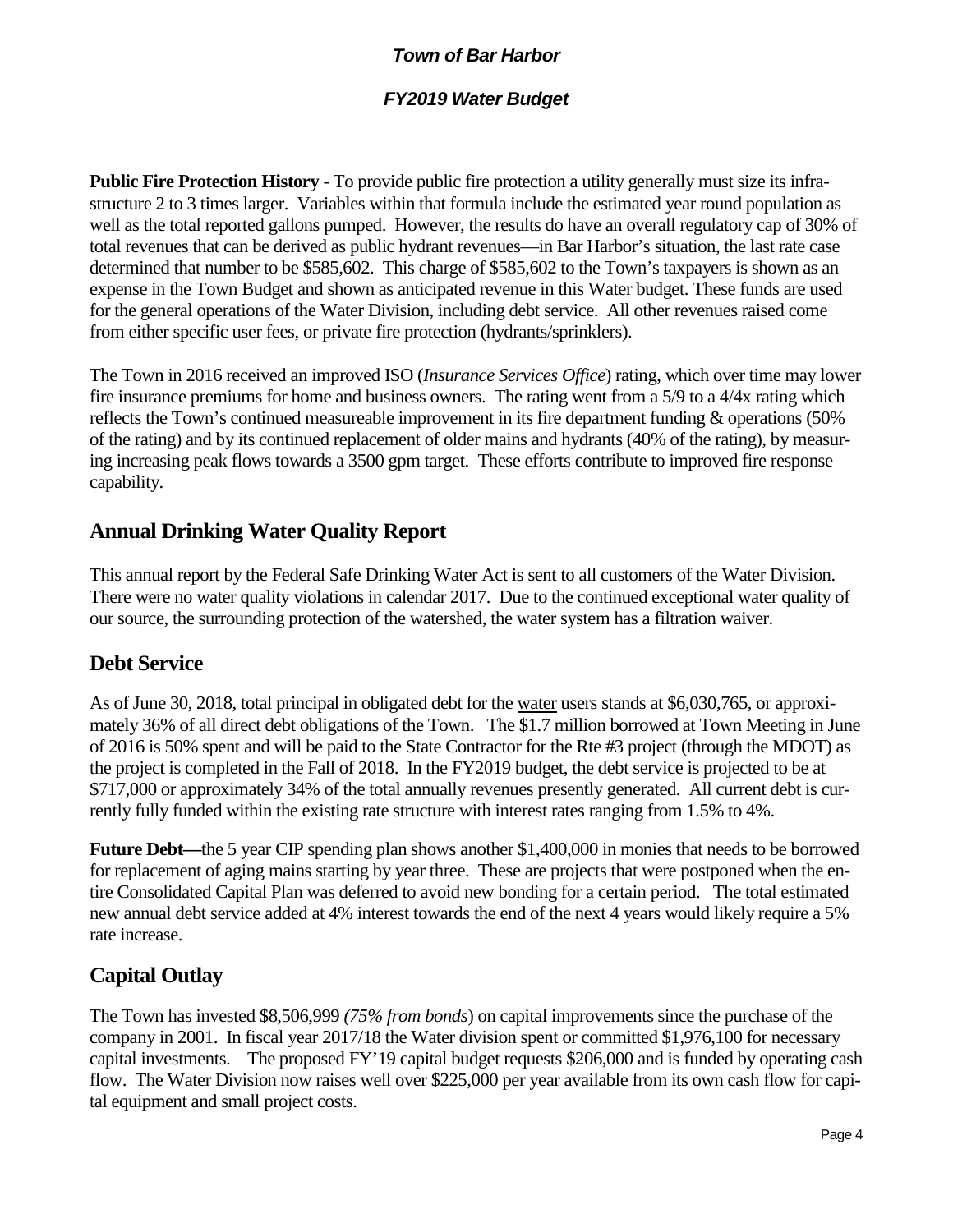# *FY2019 Water Budget*

## **FY 2019 Capital Spending (CIP) Recap**

| <b>Mains-</b>      | \$80,000—Replacement not yet identified                       |
|--------------------|---------------------------------------------------------------|
| Hydrants-          | \$10,000---Annual hydrants replacement program                |
| <b>Services-</b>   | \$10,000—Normal service renewals related to main replacements |
| <b>Engineering</b> | \$15,500—Update water Master Plan (+ carryover from FY18)     |
| <b>Tanks-</b>      | \$50,000—Demo the Dreamwood Hill Tank                         |
| <b>Paving Lot</b>  | $$15,000$ -Pumphouse lot                                      |
| Equipment          | \$5,500—New CO2 Flo meter                                     |
| <b>Reserve</b>     | \$20,000---General CIP reserve                                |
|                    |                                                               |

**\$206,000 Total FY19 CIP**

**Working Capital/Cash Flow**

A conservative method for measuring a healthy working capital formula for a utility that bills in advance is to use 3 months or 25% of annual cash expenses, including the annual debt service. This target calculates to a \$450,000 estimated requirement as of June 30, 2018. Since FY2010 the Division has been building up its own cash reserve. The cash balance at the end of this year is anticipated to be higher because of unspent Bond monies—however, it is much healthier than in years past. The proposed budget projections show adding a positive net cash flow from FY2018 operations of \$71,897 and \$68,015 in FY2019 without the need for a rate increase.

# **Water Master Plan**

The prior Water Master Plan was completed in April of 2005. Much of those recommendations have been funded and implemented. Staff has recommended to hire engineers to update this plan in FY2018 to use as a continuing guide, a living document so to speak, to assist in long term planning, avoiding surprises in both capital and operational aspects of maintaining the efficient running of the water facility and to give general direction for budgeting priorities. This includes maintaining the *filtration waiver*, which if not renewed, would be very expensive for the ratepayers. A completion date for the Plan has not yet been set.

Some items that may be looked at within the Master Plan would perhaps be reviewing  $\&$  choosing priorities for the next primary focus of attention; such as, identifying bottle necks of constricted flow in the distribution system, documenting weaknesses of the system, help design equipment replacements and upgrades and work with the Town's *Comprehensive Plan* to investigate likely expansion opportunities in designated growth areas to relieve stress on the private well water resources.

**Town Council Action** – The next step is for the Town Council to pass a motion to adopt the Water Budget and Ordinance, as proposed, *(or amended)* and schedule a public hearing on August\_\_\_\_\_,2018.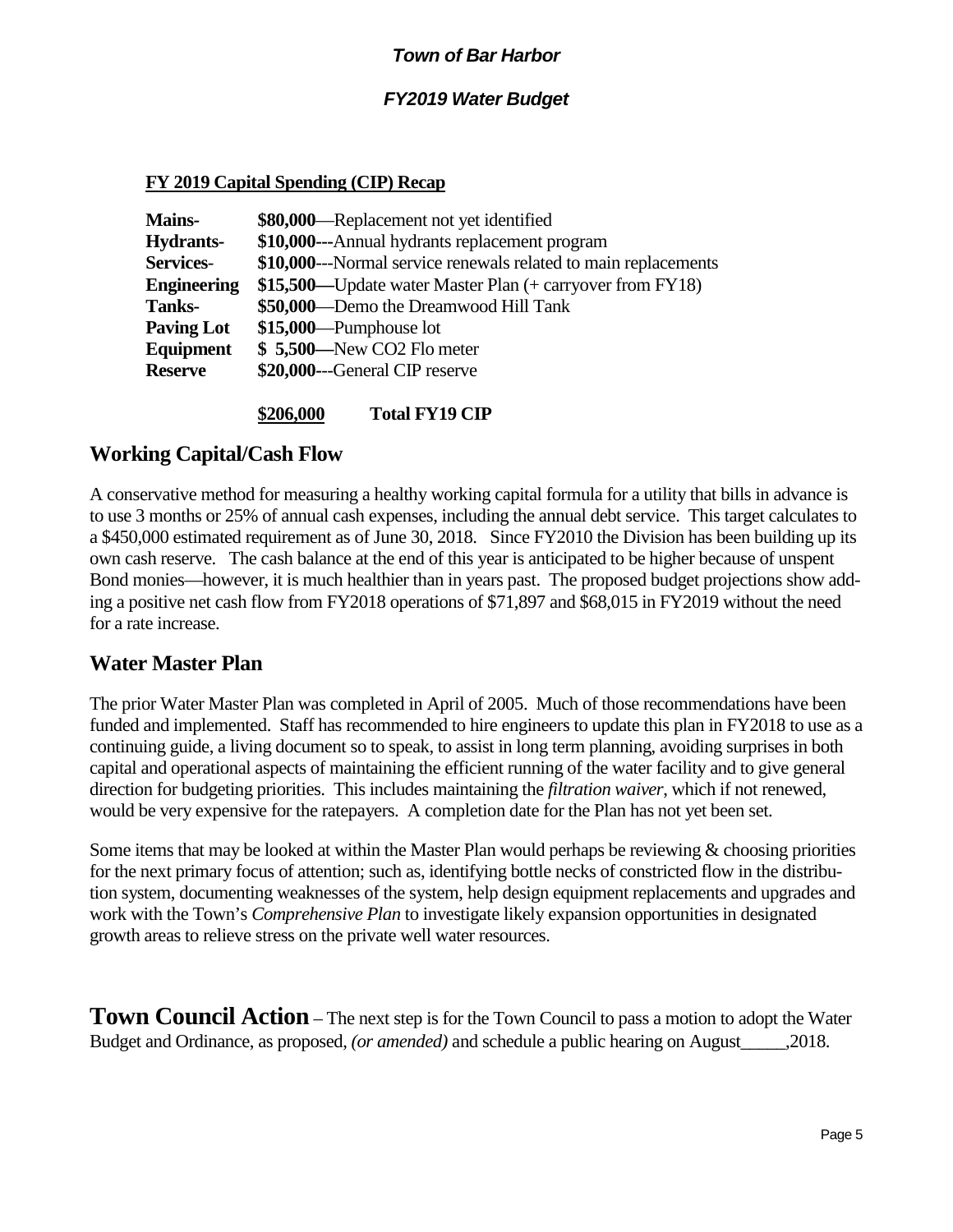# **Water Budget Ordinance Amendment**

Town of Bar Harbor

# **An Ordinance Amendment to Adopt the Fiscal Year 2019 Water Budget**

*The Town of Bar Harbor hereby ordains that Chapter 201, Water, of the Town Code is amended as follows:* [Please Note: Old language is stricken. New language is underlined.]

# **Chapter 201, Water**

# **ARTICLE III, Water Budget, Rates Fees and Charges**

§ 201-11 **Water budget.** 

**[Amended 10-4-2011 by Ord. No. 2011-03; 10-16-2012 by Ord. No. 2012-05; 6-18-2013 by Ord. No. 2013-02; 8-19-2014 by Ord. No. 2014-05; 6-16-2015 by Ord. No. 2015-01; 7-19-2016 by Ord. No. 2016- 03; 6-20-2017 by Ord. No. 2017-02]**

- A. Budget adopted introduced. The fiscal year 20189 Water Budget, dated May 16, 2017 July 9, 2018, is hereby adopted introduced as published and summarized below.
- (1) Cash. Net cash generated is estimated to be \$95,419 68,015.
- (2) Revenues.
- (a) PUC regulated revenues are estimated to be \$2,069,802 2,091,302.
- (b) Total water revenues are estimated to be \$2,083,302 2,106,302.
- (3) Expenses. The following appropriations are hereby approved:
- (a) Nonoperating expenses:  $$4,600 < 3,600$ .
- (b) Salaries and wages: \$300,385 294,962.
- (c) Payroll benefits: \$148,200 149,000.
- (d) Contractual services: \$270,258 270,372.
- (e) Materials and supplies: \$114,500 118,300.
- (f) Utilities and commodities:  $$60,000$   $60,400$ .
- (g) Repairs and maintenance: \$147,600 153,600.
- (h) Equipment purchases: \$3,700 17,300.
- (i) Other: insurance, travel, advertising and miscellaneous: \$45,384 46,400.
- (i) Interest:  $$156,322$  157,000.
- (k) Depreciation and amortization: \$306,883 304,883.
- (l) Capital spending: \$168,286 206,000.

 *[end of ordinance]*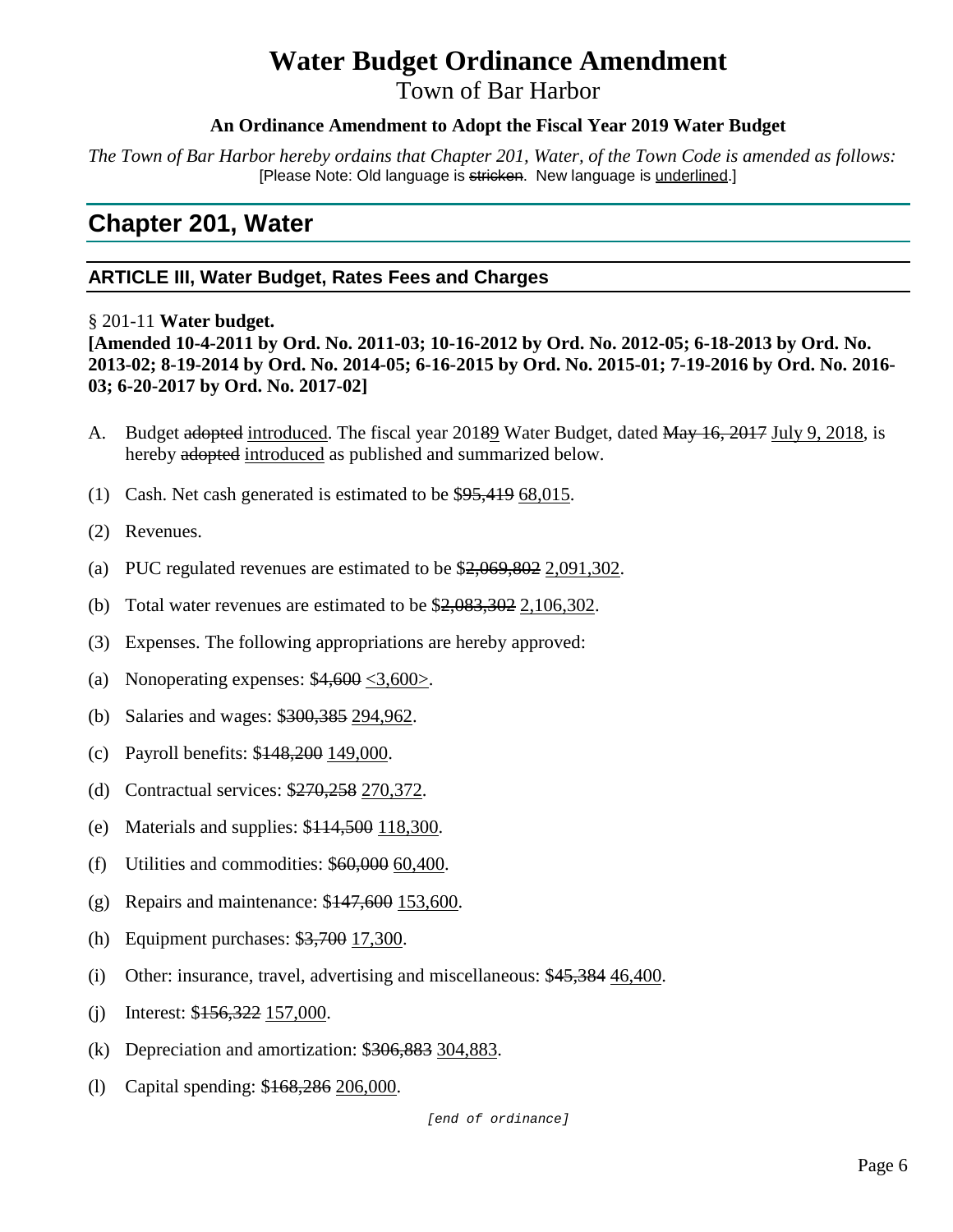| APY             | <b>RTY</b>  | FTY.          | <b>RNY</b>                                      |             |                         |            |
|-----------------|-------------|---------------|-------------------------------------------------|-------------|-------------------------|------------|
| Actual Last Yr. |             |               | Budget This Yr Estimate This Yr Request Next Yr | <b>RNY</b>  | <b>RNY</b>              | <b>RNY</b> |
| 6/30/2017       | 6/30/2018   | 6/30/2018     | 6/30/2019                                       | \$ Change   | % Change % Change       |            |
| FY17 Actual     | FY18 Budget | FY18 Estimate | FY19 Budaet                                     | vs. Bat.'18 | vs. Bgt.'18 vs. Est.'18 |            |

|         | <b>Net Income Statement -</b>                    | <b>SUMMARY PAGE</b> |                 |     |                 |      |                 |     |              |    |           |         |          |  |  |
|---------|--------------------------------------------------|---------------------|-----------------|-----|-----------------|------|-----------------|-----|--------------|----|-----------|---------|----------|--|--|
| Volume: | ('000's cubic feet)                              |                     | 33,829          |     | 32,500          |      | 30,732          |     | 32,200       |    |           | $-0.9%$ | 4.8%     |  |  |
|         | <b>Operating Revenues</b>                        | \$                  | 2,171,397       | \$  | 2,069,802 \$    |      | 2,092,302 \$    |     | 2,091,302 \$ |    | 21,500    | 1.0%    | 0.0%     |  |  |
|         | <b>Operating Expenses:</b>                       |                     |                 |     |                 |      |                 |     |              |    |           |         |          |  |  |
|         | Payroll & Benefits                               | \$                  | 380,816         | \$  | 448,586         | \$   | 408,444         | \$  | 443,962 \$   |    | (4,624)   | $-1.0%$ | 8.7%     |  |  |
|         | <b>Contractual Services</b>                      |                     | 251,098         | \$  | 270,258         | S    | 268,920         | \$  | 270,372 \$   |    | 114       | 0.0%    | 0.5%     |  |  |
|         | <b>Materials &amp; Supplies</b>                  |                     | 93,754          | \$  | 114,800         | S    | 120,223         | \$  | 118,300      | \$ | 3,500     | 3.0%    | $-1.6%$  |  |  |
|         | Utilities & Commodities                          |                     | 54,286          | \$  | 60,000          | \$   | 58.300          | \$  | 60,400       | \$ | 400       | 0.7%    | 3.6%     |  |  |
|         | Repairs & Maintenance                            |                     | 133,194         | \$  | 147,600         | \$   | 174,279         | \$  | 153,600      | \$ | 6,000     | 4.1%    | $-11.9%$ |  |  |
|         | <b>Minor Equipment Purchases</b>                 |                     | 8,586           | \$  | 3,700           | \$   | 8,029           | \$  | 17,300       | \$ | 13,600    | 367.6%  | 115.5%   |  |  |
|         | <b>Other Miscellaneous Expenses</b>              |                     | 38,040          | \$  | 45,384          | S    | 44,002          | \$  | 46,300       | \$ | 916       | 2.0%    | 5.2%     |  |  |
|         | Depreciation & Amortization                      |                     | 308,246         | \$  | 306,883         |      | 295,883         | \$  | 295,883      | \$ | (11,000)  | $-3.6%$ | 0.0%     |  |  |
|         | <b>Utility Operating Expenses:</b>               |                     | ,268,020        | \$  | 1,397,211       | \$   | 1,378,080       | \$  | 1,406,117    | \$ | 8,906     | 0.6%    | 2.0%     |  |  |
|         | <b>Net Utility Operating Income</b>              | \$                  | 903,377 \$      |     | 672,591 \$      |      | 714,222 \$      |     | 685,185 \$   |    | 12,594    | 1.9%    | $-4.1%$  |  |  |
|         | Interest Income                                  | \$                  | 14,038          | \$  | 4,500           | - \$ | 13,000          | \$  | $6,000$ \$   |    | 1,500     |         |          |  |  |
|         | Non-Utility Income, net of expense               | \$                  | 90,142          | \$  | $3,600$ \$      |      | 2,600           | \$  | $3,600$ \$   |    | 1,000     |         |          |  |  |
|         | <b>Interest Costs</b>                            | \$                  | 165,425         | \$  | 156,322 \$      |      | 156,322         | \$  | 144,610 \$   |    | (11, 712) |         |          |  |  |
|         | <b>NET INCOME</b>                                | \$                  | 842,132         | \$  | 524,369         | \$   | 573,500         | -\$ | 550,175 \$   |    | 25,806    | 4.9%    | $-4.1%$  |  |  |
|         | <b>Conversion to Cash Basis:</b>                 |                     |                 |     |                 |      |                 |     |              |    |           |         |          |  |  |
|         | Add back: Deprciation & Acqtn. Adjtmnt.          | \$                  | 308,246 \$      |     | 306,883 \$      |      | 295,883 \$      |     | 295,883      |    |           |         |          |  |  |
|         | Less: Principal Debt Retired                     | \$                  | $(562, 195)$ \$ |     | $(567,548)$ \$  |      | $(567, 548)$ \$ |     | (571, 943)   |    |           |         |          |  |  |
|         | Cash Available for C.I.P.                        | \$                  | 588,183         | \$  | 263,704 \$      |      | 301,835 \$      |     | 274,115      |    |           |         |          |  |  |
|         | Less: Capital Expenditures (From Internal Funds) | \$                  | $(192, 923)$ \$ |     | $(168, 386)$ \$ |      | $(229, 938)$ \$ |     | (206,000)    |    |           |         |          |  |  |
|         | <b>Net Cash Generation (Drawdown)</b>            | \$                  | 395,260         | -\$ | 95,318          | \$   | 71,897 \$       |     | 68,115       |    |           |         |          |  |  |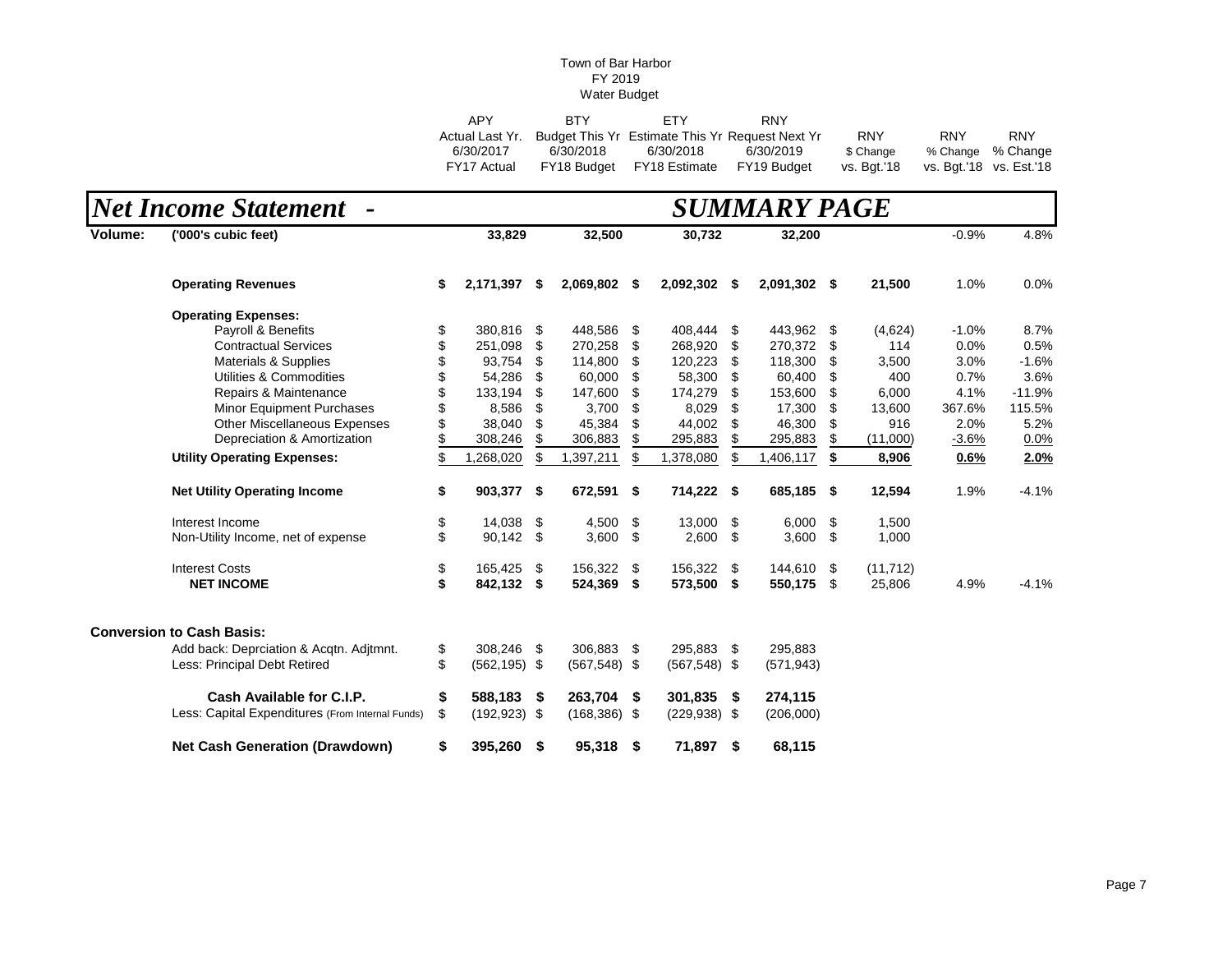|                 |                                        |                              | <b>APY</b>  |    | <b>BTY</b>  |     | ETY                                                             |                         | <b>RNY</b>             |                        |             |             |
|-----------------|----------------------------------------|------------------------------|-------------|----|-------------|-----|-----------------------------------------------------------------|-------------------------|------------------------|------------------------|-------------|-------------|
|                 |                                        | Actual Last Yr.<br>6/30/2017 | 6/30/2018   |    | 6/30/2018   |     | Budget This Yr. Estimate This Yr. Request Next Yr.<br>6/30/2019 | <b>RNY</b><br>\$ Change | <b>RNY</b><br>% Change | <b>RNY</b><br>% Change |             |             |
|                 |                                        |                              | FY17 Actual |    | FY18 Budget |     | FY18 Estimate                                                   |                         | FY19 Budget            | vs. Bgt.'18            | vs. Bgt.'18 | vs. Est.'18 |
| <b>Revenues</b> |                                        |                              |             |    |             |     |                                                                 |                         |                        |                        |             |             |
| 4098            | <b>Revenues: Misc. Non Operational</b> |                              |             |    |             |     |                                                                 |                         |                        |                        |             |             |
| 4924            | Jobbing Income                         | \$                           | 10,276      | \$ | 9,000       | \$  | 8,000 \$                                                        |                         | 9,000                  | \$                     |             |             |
| 4700            | Investment Interest Income             |                              | 14,038      | \$ | 4,500       | S   | 13,000                                                          | S                       | 6,000                  | \$<br>1,500            |             |             |
| 4928            | Nonutility Income- FA Sales            |                              | 55,675      | \$ |             |     |                                                                 |                         |                        | \$                     |             |             |
|                 | <b>Other Income Total</b>              |                              | 79,989      | \$ | 13,500      | \$  | 21,000                                                          | \$                      | 15,000                 | \$<br>1,500            | 11%         | $-28.6%$    |
| 4098            | <b>PUC Regulated Revenues:</b>         |                              |             |    |             |     |                                                                 |                         |                        |                        |             |             |
| 4704            | Penalty Interest Income                | \$                           | 2,048       | \$ | 1,700       | \$  | 1,700                                                           | \$                      | 1,700                  | \$                     | $0.0\%$     | 0.0%        |
| 4900            | Metered Residential Sales-Qtrly        |                              | 431,224     | \$ | 428,000     | \$  | 433,000                                                         | \$                      | 432,000                | \$<br>4,000            | 0.9%        | $-0.2%$     |
| 4901            | Metered Residential Sales-Seas.        |                              | 128,972     | \$ | 100,000     | -S  | 115,000                                                         | \$                      | 111,000                | \$<br>11,000           | 11.0%       | $-3.5%$     |
| 4902            | Metered Commercial Sales-Qtrly         |                              | 366,025     | \$ | 352,000     | S   | 358,000                                                         | S                       | 357,000                | \$<br>5.000            | 1.4%        | $-0.3%$     |
| 4903            | Metered Commercial Sales-Seas.         |                              | 272,883     | \$ | 250,000     | \$. | 243,000                                                         | \$                      | 246,000                | \$<br>(4,000)          | $-1.6%$     | 1.2%        |
| 4904            | Metered Indstrl Sales-Jax Lab-Qtrly    |                              | 163,033     |    | 148,000     |     | 140,000                                                         |                         | 145,000                | \$<br>(3,000)          | $-2.0%$     | 3.6%        |
| 4905            | Metered Indstrl Sales-Jax Lab-Seas.    |                              | 5,840       | \$ | 4,000       | S   | 5,000                                                           | \$                      | 5,000                  | \$<br>1,000            | 25.0%       | 0.0%        |
| 4906            | Metered Sales Government-Qtrly         |                              | 40,199      |    | 36,000      | \$  | 40,000                                                          | \$                      | 38,000                 | \$<br>2,000            | 5.6%        | $-5.0\%$    |
| 4907            | Metered Sales Government-Seas.         |                              | 35,516      | \$ | 27,000      | \$  | 30,000                                                          | \$                      | 29,000                 | \$<br>2,000            | 7.4%        | $-3.3%$     |
| 4920            | Public Fire Protection/Hydrant -       |                              | 585,604     | S  | 585,602     | S   | 585,602                                                         | \$                      | 585,602                | \$                     | $0.0\%$     | 0.0%        |
| 4922            | <b>Private Fire Protection</b>         |                              | 128,485     | \$ | 128,000     | \$  | 131,000                                                         | \$                      | 131,000                | \$<br>3,000            | 2.3%        | 0.0%        |
| 4938            | Misc Water Fees                        |                              | 11,568      | S  | 9,500       | -S  | 10,000                                                          | S                       | 10,000                 | \$<br>500              | 5.3%        | 0.0%        |
|                 | <b>Subtotal-PUC Regulated Revenues</b> |                              | 2,171,397   |    | 2,069,802   | \$  | 2,092,302                                                       | \$                      | 2,091,302              | \$<br>21,500           | 1.0%        | 0.0%        |
|                 | <b>Total Water Revenues</b>            | \$                           | 2,251,386   |    | 2,083,302   | S   | 2,113,302                                                       | S                       | 2,106,302              | \$<br>23,000           | 1.1%        | $-0.3%$     |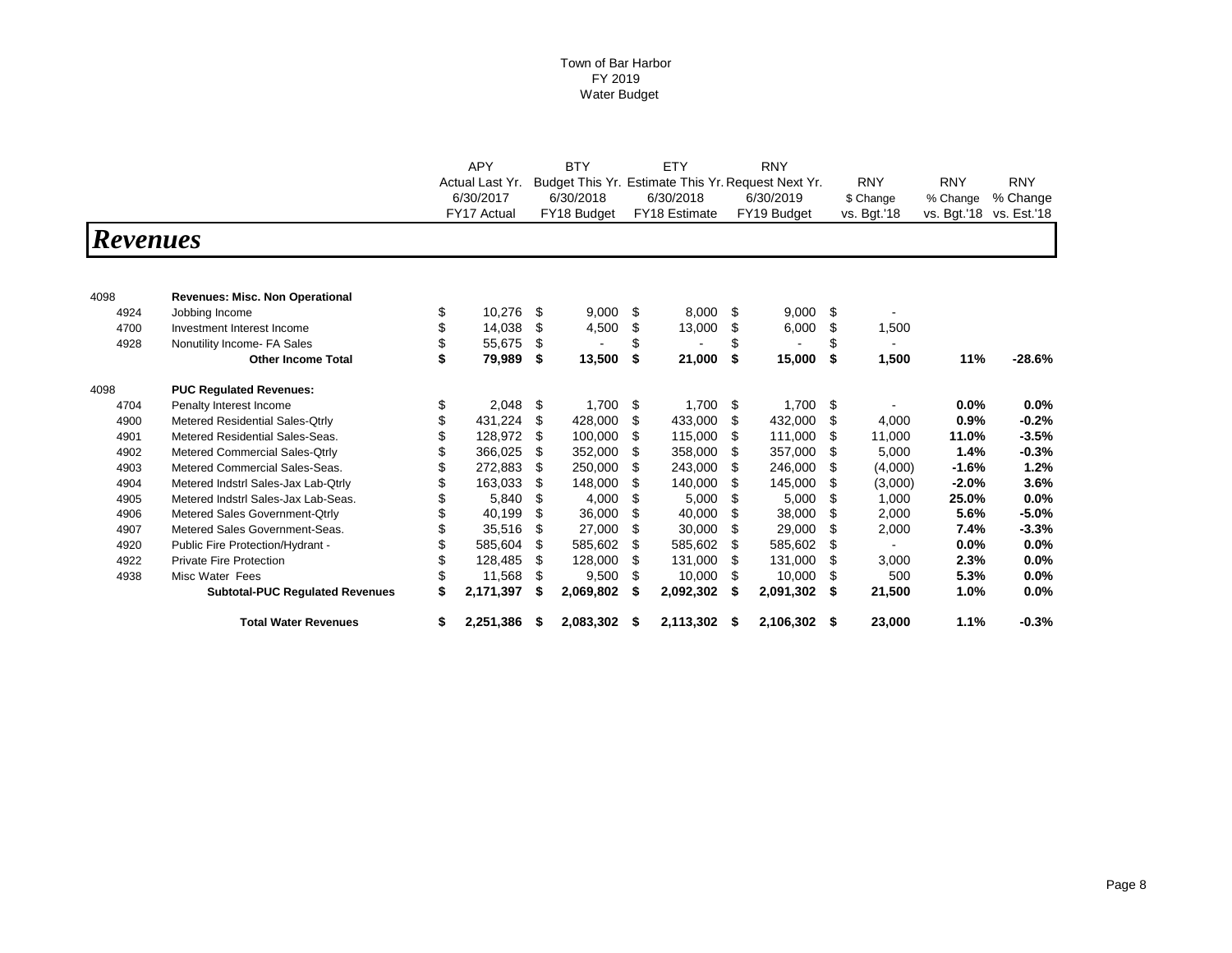|                        |                                               | <b>APY</b>          |     | <b>BTY</b>   |     | ETY                                                | <b>RNY</b>    |     |                |            |                         |
|------------------------|-----------------------------------------------|---------------------|-----|--------------|-----|----------------------------------------------------|---------------|-----|----------------|------------|-------------------------|
|                        |                                               | Actual Last Yr.     |     |              |     | Budget This Yr. Estimate This Yr. Request Next Yr. |               |     | <b>RNY</b>     | <b>RNY</b> | <b>RNY</b>              |
|                        |                                               | 6/30/2017           |     | 6/30/2018    |     | 6/30/2018                                          | 6/30/2019     |     | \$ Change      | % Change   | % Change                |
|                        |                                               | FY17 Actual         |     | FY18 Budget  |     | FY18 Estimate                                      | FY19 Budget   |     | vs. Bgt.'18    |            | vs. Bgt.'18 vs. Est.'18 |
| <i><b>Expenses</b></i> |                                               |                     |     |              |     |                                                    |               |     |                |            |                         |
| 4098                   | <b>49 - NON OPERATING EXPENSES:</b>           |                     |     |              |     |                                                    |               |     |                |            |                         |
| 6002                   | Amortization-Cont In Aid of Construction      | \$<br>$(34,957)$ \$ |     | (10,000)     | -\$ | $(9,000)$ \$                                       | $(9,000)$ \$  |     | 1,000          |            |                         |
| 6016                   | Loss of Disposal of Assets                    | \$<br>1,917         | \$  |              | S   |                                                    | \$            | \$  |                |            |                         |
| 6018                   | L.T. Pension Liab Exp (PUC exp)               | \$                  | \$  |              | \$  |                                                    | \$            | \$  |                |            |                         |
| 6020                   | Jobbing Supplies & Expenses                   | \$<br>8,849         | \$  | 5,400        | \$  | 5,400                                              | \$<br>5,400   | \$  | $\sim$         |            |                         |
| Total                  | <b>Non Operating Expenses:</b>                | $(24, 191)$ \$      |     | $(4,600)$ \$ |     | $(3,600)$ \$                                       | $(3,600)$ \$  |     | 1,000          | $-21.7%$   | 0.0%                    |
| 4098-                  | 51 - WAGES:                                   |                     |     |              |     |                                                    |               |     |                |            |                         |
| 5100                   | <b>Wages-Salaries</b>                         | \$<br>42,563        | \$  | 42,614       | \$  | 42,950                                             | \$<br>43,466  | -\$ | 852            | 2.0%       | 1.2%                    |
| 5105                   | Wages-Hourly                                  | \$<br>175,969       | \$  | 218,115      | \$  | 190,000                                            | \$<br>207,187 | \$  | (10, 928)      | $-5.0%$    | 9.0%                    |
| 5110                   | Wages-Overtime                                | \$<br>47,968        | \$  | 43,157       | \$  | 47,334                                             | \$<br>44,309  | \$  | 1,152          | 2.7%       | $-6.4%$                 |
| 5165                   | Wages-Reclass to CIP                          | \$<br>(127)         | -\$ | $(3,500)$ \$ |     | $(1,000)$ \$                                       |               | \$  | 3,500          | $-100.0%$  | $-100.0%$               |
| 5175                   | <b>Wages-Vacation Accruals</b>                | \$                  |     |              |     |                                                    |               |     |                |            |                         |
|                        | <b>Total Salaries &amp; Wages-Operations:</b> | \$<br>266,373 \$    |     | 300,386      | \$  | 279,284 \$                                         | 294,962 \$    |     | (5, 424)       | $-1.8%$    | 5.6%                    |
| 4098-                  | 52 - PAYROLL BENEFITS:                        |                     |     |              |     |                                                    |               |     |                |            |                         |
| 5160                   | Benefits-ICMA Wages                           | \$<br>2,748         | \$  | 3,300        | \$  | 2,725                                              | \$<br>3,300   | \$  |                | 0.0%       | 21.1%                   |
| 5162                   | Benefits-Health Ins Wage Stipend              | \$<br>6,432         | \$  | 8,500        | \$  |                                                    | \$            | \$  | (8,500)        |            |                         |
| 5200                   | Benefits-FICA/Medicare                        | \$<br>18,855        | \$  | 22,500       | \$  | 19,000                                             | \$<br>22,500  | \$  |                | 0.0%       | 18.4%                   |
| 5210                   | Benefits-MSRS Pension (PUC exp)               | 20,218              | \$  | 20,000       | \$  | 18,900                                             | \$<br>20,500  | \$  | 500            | 2.5%       | 8.5%                    |
| 5215                   | Benefits-Workers Compensation                 | 4,833               | \$  | 7,000        | \$  | 6,000                                              | \$<br>7,000   | \$  |                | 0.0%       | 16.7%                   |
| 5220                   | Benefits-Unemployment Compensation            | 1,634               | \$  | 1,700        | \$  | 1,600                                              | \$<br>1,700   | \$  |                | 0.0%       | 6.3%                    |
| 5225                   | Benefits-Health Insurance                     | \$<br>51,862        | \$  | 74,000       | \$  | 60,000                                             | \$<br>67,000  | \$  | (7,000)        | $-9.5%$    | 11.7%                   |
| 5230                   | Benefits-Health Ins - Opt Out Program         | 7,891               | \$  | 11,000       | \$  | 18,000                                             | \$<br>16,500  | \$  | 5,500          | 50.0%      | $-8.3%$                 |
| 5245                   | Benefits-Retirement Health Savings Plan       |                     | \$  | 900          | \$  | 85                                                 | \$<br>900     | \$  | $\blacksquare$ | 0.0%       | 958.8%                  |
| 5270                   | Benefits-Transfer to Capital Projects         | (30)                | \$  | (700)        | \$  | (400)                                              | \$            | \$  | 700            | $-100.0%$  | $-100.0%$               |
| 5290                   | Benefits-Health Reimb, Account                |                     | \$  |              | £.  | 3,250                                              | \$<br>9,600   | \$  | 9,600          |            |                         |
|                        | <b>Total PAYROLL BENEFITS:</b>                | 114,443             | \$  | 148,200      | \$  | 129,160                                            | \$<br>149,000 | \$  | 800            | 0.5%       | 15.4%                   |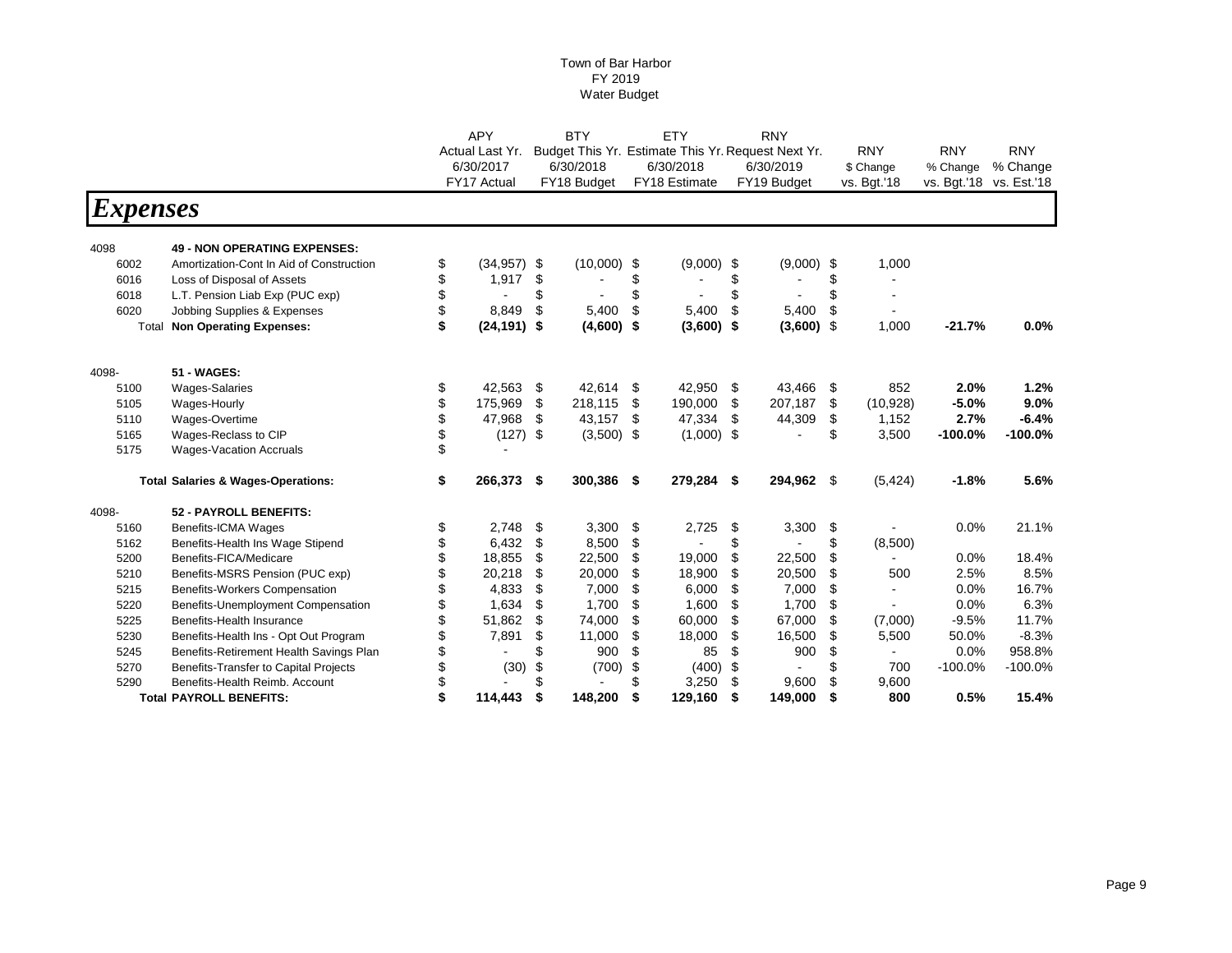|       |                                             | <b>APY</b>           |     | <b>BTY</b>  |      | ETY                                                | <b>RNY</b>   |      | <b>RNY</b>     | <b>RNY</b> | <b>RNY</b>              |
|-------|---------------------------------------------|----------------------|-----|-------------|------|----------------------------------------------------|--------------|------|----------------|------------|-------------------------|
|       |                                             | Actual Last Yr.      |     |             |      | Budget This Yr. Estimate This Yr. Request Next Yr. |              |      | \$ Change      | % Change   | % Change                |
|       |                                             | 6/30/2017            |     | 6/30/2018   |      | 6/30/2018                                          | 6/30/2019    |      | vs. Bgt.'18    |            | vs. Bgt.'18 vs. Est.'18 |
|       |                                             | FY17 Actual          |     | FY18 Budget |      | FY18 Estimate                                      | FY19 Budget  |      |                |            |                         |
| 4098- | 53 - CONTRACTUAL SERVICES:                  |                      |     |             |      |                                                    |              |      |                |            |                         |
| 5304  | Cont Srv-Auditing/Accounting                | \$<br>2,100          | \$  | 2,200       | \$   | 2,200                                              | \$<br>2,300  | \$   | 100            | 5%         | 5%                      |
| 5306  | Cont Srv-BH Town Mgt Services               | \$<br>79,121         | \$  | 82,648      | \$   | 82,648                                             | \$<br>81,612 | \$   | (1,036)        | $-1%$      | $-1%$                   |
| 5312  | Cont Srv-Duckbrook Septic Pumping           | \$<br>648            | \$  | 2,000       | \$   | 1,000                                              | \$<br>2,000  | \$   |                | 0%         | 100%                    |
| 5314  | Cont Srv-Copier/Postage Equipment           | \$<br>1,878          | \$  | 1,600       | \$   | 1,890                                              | \$<br>1,900  | \$   | 300            | 19%        | 1%                      |
| 5315  | Cont Srv-Courier Services- Wtr Samples      | \$<br>6,930          | \$  | 7,300       | \$   | 7,300                                              | \$<br>7,500  | \$   | 200            | 3%         | 3%                      |
| 5326  | Cont Srv-Engineering & Surveying            | \$<br>$\blacksquare$ | \$  | 8,000       | \$   | 7,000                                              | \$<br>7,000  | \$   | (1,000)        | $-13%$     | 0%                      |
| 5332  | <b>Cont Srv-Generator Maintenance</b>       | \$<br>375            | \$  | 660         | \$   | 650                                                | \$<br>660    | \$   |                | 0%         | 2%                      |
| 5334  | Cont Srv-Gen Prof. Fees                     | \$<br>336            | \$  | 1,500       | \$   | 1,500                                              | \$<br>1,500  | \$   | $\sim$         | 0%         | 0%                      |
| 5336  | Cont Srv-Water Treatmnt C02 Tank            | \$<br>13,743         | \$  | 11,800      | \$   | 11,939                                             | \$<br>12,200 | \$   | 400            | 3%         | 2%                      |
| 5340  | Cont Srv-Legal Fees                         | \$                   | \$  | 1,000       | \$   | 1,000                                              | \$<br>1,000  | \$   |                | 0%         | 0%                      |
| 5348  | Cont Srv-Mowing                             | \$<br>1,365          | \$  | 1,400       | \$   | 1,300                                              | \$<br>1,400  | \$   |                | 0%         | $8\%$                   |
| 5360  | Cont Srv-Printing of Reports                | $\blacksquare$       | \$  | 700         | \$   | 700                                                | \$<br>700    | \$   | $\blacksquare$ | 0%         | 0%                      |
| 5364  | Cont Srv-Lease 1/3 PWrks Bldg               | \$<br>79,081         | \$  | 79,200      | \$   | 79,107                                             | \$<br>79,200 | \$   |                | 0%         | 0%                      |
| 5368  | Cont Srv-Comp Lic & Suppt                   | 12,748               | \$  | 16,400      | \$   | 14,800                                             | \$<br>16,400 | \$   |                | 0%         | 11%                     |
| 5372  | Cont Srv-Standpipe/Intake Clean/Inspect's   | \$<br>16,278         | \$  | 16,500      | \$   | 17,032                                             | \$<br>17,000 | \$   | 500            | 0%         | 0%                      |
| 5374  | Cont Srv-Tank Paint Maint. Amort. (PUC exp) | \$<br>27,000         | \$  | 27,000      | \$   | 27,000                                             | \$<br>27,000 | \$   |                | 0%         | 0%                      |
| 5378  | Cont Srv-Test/Maint. of Equipment           | \$<br>1,470          | \$  | 1,350       | \$   | 2,854                                              | \$<br>2,000  | \$   | 650            | 0%         | $-30%$                  |
| 5384  | Cont Srv-Testing Water Samples              | \$<br>8,025          | \$  | 9,000       | \$   | 9,000                                              | \$<br>9,000  | \$   |                | 0%         | 0%                      |
|       |                                             |                      |     |             |      |                                                    |              |      |                |            |                         |
|       | <b>Total CONTRACTUAL SERVICES</b>           | \$<br>251,098        | -\$ | 270,258     | \$   | 268,920 \$                                         | 270,372      | - \$ | 114            | 0%         | 0.5%                    |
| 4098  | 54 - MATERIALS & SUPPLIES:                  |                      |     |             |      |                                                    |              |      |                |            |                         |
| 5410  | Supplies-Clothing, Uniforms, Boots          | \$<br>1,830          | \$  | 3,800       | \$   | 4,944                                              | \$<br>4,000  | \$   | 200            | 5%         | $-19%$                  |
| 5412  | Supplies-Copier & Computers                 | \$<br>1,387          | \$  | 1,600       | \$   | 1,800                                              | \$<br>1,700  | \$   | 100            | 6%         | $-6%$                   |
| 5418  | Supplies-Forms, Checks & Misc               | \$<br>320            | \$  | 1,000       | \$   | 1,000                                              | \$<br>1,000  | \$   |                | 0%         | 0%                      |
| 5423  | Supplies-Ammonia                            | \$<br>5,340          | \$  | 5,400       | \$   | 5,400                                              | \$<br>5,400  | \$   |                | 0%         | 0%                      |
| 5424  | Supplies-Sod. Hypochlorite                  | \$<br>24,101         | \$  | 36,000      | \$   | 35,000                                             | \$<br>36,000 | \$   | $\blacksquare$ | 0%         | 3%                      |
| 5425  | Supplies-Flouride                           | \$<br>9,683          | \$  | 7,500       | \$   | 7,000                                              | \$<br>7,500  | \$   |                | 0%         | 7%                      |
| 5426  | Supplies-CO <sub>2</sub>                    | \$<br>15,192         | \$  | 15,000      | \$   | 17,000                                             | \$<br>17,000 | \$   | 2,000          | 13%        | 0%                      |
| 5427  | Supplies-Lime                               | \$<br>7,362          | \$  | 12,400      | \$   | 11,000                                             | \$<br>11,500 | \$   | (900)          | $-7%$      | 5%                      |
| 5428  | Supplies-Water Treatment                    | \$<br>10,000         | \$  | 12,500      | \$   | 12,500                                             | \$<br>12,500 | \$   | $\blacksquare$ | 0%         | 0%                      |
| 5436  | Supplies-Office                             | \$<br>1,850          | \$  | 2,400       | \$   | 2,300                                              | \$<br>2,400  | \$   |                | 0%         | 4%                      |
| 5438  | Supplies-Operating                          | \$<br>10,780         | \$  | 9,900       | \$   | 15,879                                             | \$<br>12,000 | \$   | 2,100          | 21%        | $-24%$                  |
| 5444  | Supplies-Safety Supplies                    | \$<br>1,635          | \$  | 2,800       | \$   | 2,400                                              | \$<br>2,800  | \$   |                | 0%         | 17%                     |
| 5458  | Supplies-Vehicle                            | \$<br>4,274          | \$  | 4,500       | \$   | 4,000                                              | \$<br>4,500  | \$   |                | 0%         | 13%                     |
|       | <b>Total MATERIAL &amp; SUPPLIES:</b>       | \$<br>93,754 \$      |     | 114,800     | - \$ | $120,223$ \$                                       | 118,300      | - \$ | 3,500          | 3%         | $-2%$                   |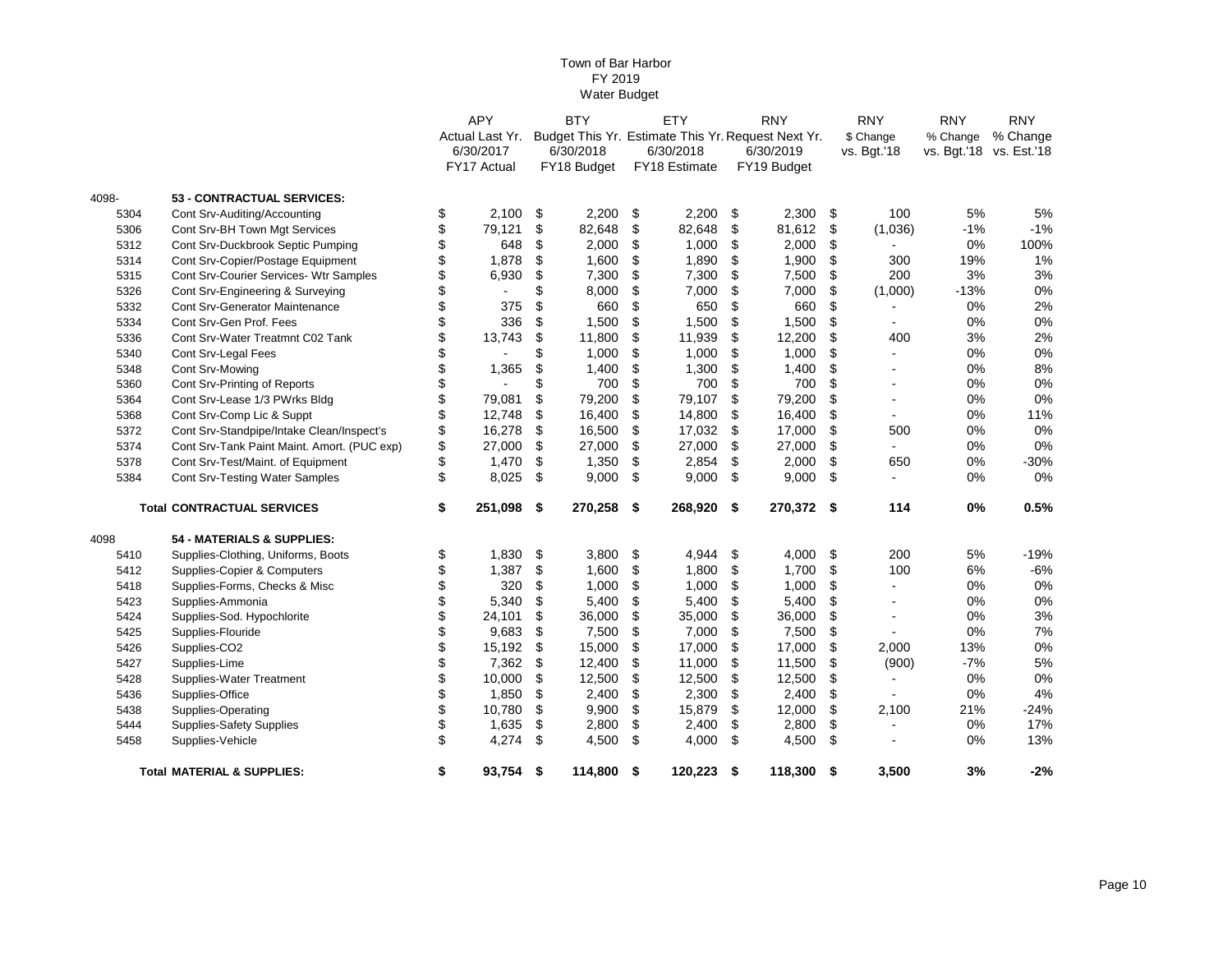|      |                                          | <b>APY</b>       |      | <b>BTY</b>  |    | <b>ETY</b>                                      | <b>RNY</b>   |      | <b>RNY</b>  | <b>RNY</b>              | <b>RNY</b> |
|------|------------------------------------------|------------------|------|-------------|----|-------------------------------------------------|--------------|------|-------------|-------------------------|------------|
|      |                                          | Actual Last Yr.  |      |             |    | Budget This Yr Estimate This Yr Request Next Yr |              |      | \$ Change   | % Change % Change       |            |
|      |                                          | 6/30/2017        |      | 6/30/2018   |    | 6/30/2018                                       | 6/30/2019    |      | vs. Bgt.'18 | vs. Bgt.'18 vs. Est.'18 |            |
|      |                                          | FY17 Actual      |      | FY18 Budget |    | FY18 Estimate                                   | FY19 Budget  |      |             |                         |            |
| 4098 | 55 - UTILITIES & COMMODITIES:            |                  |      |             |    |                                                 |              |      |             |                         |            |
| 5504 | Utility-Electricity                      | \$<br>30,845     | \$   | 31,500      | \$ | 31,500                                          | \$<br>31,800 | -\$  | 300         | 1%                      | 1%         |
| 5506 | Utility-Electricity Pumping              | \$<br>1,871      | \$   | 3,300       | S  | 3,000                                           | \$<br>3,100  | \$   | (200)       | $-6%$                   | 3%         |
| 5514 | Utility-Motor Fuel-Diesel                | 431              | \$   | 1,500       | \$ | 1,400                                           | \$<br>1,500  | \$   |             | 0%                      | 7%         |
| 5516 | Utility-Motor Fuel-Gasoline              | \$<br>9,788      | \$   | 10,500      | S  | 9,500                                           | \$<br>10,500 | \$   |             | 0%                      | 11%        |
| 5520 | Utility-Propane                          | 6,126            | \$   | 8,500       | \$ | 8,000                                           | \$<br>8,500  | \$   |             | 0%                      | 6%         |
| 5528 | Utility-Telephone & Cellular             | 4,778            | \$   | 4,100       | \$ | 4,300                                           | \$<br>4,400  | \$   | 300         | 7%                      | 2%         |
| 5530 | Utility-Water                            | \$<br>447        | \$   | 600         | \$ | 600                                             | \$<br>600    | \$   |             | 0%                      | 0%         |
|      | <b>Total UTILITIES &amp; COMMODITIES</b> | \$<br>54,286 \$  |      | 60,000      | \$ | 58,300                                          | \$<br>60,400 | - \$ | 400         | 1%                      | 4%         |
| 4098 | <b>56 - REPAIRS &amp; MAINTENANCE</b>    |                  |      |             |    |                                                 |              |      |             |                         |            |
| 5602 | Rep & Mt-Buildings                       | \$<br>4,051      | \$   | 2,000       | \$ | 1,000                                           | \$<br>2,000  | \$   |             | 0%                      | 100%       |
| 5618 | Rep & Mt-Equipment, Gen'l                | \$<br>4,342      | \$   | 2,500       | \$ | 2,500                                           | \$<br>2,500  | \$   |             | 0%                      | 0%         |
| 5626 | Rep & Mt-Hydrants                        | \$<br>4,306      | \$   | 7,500       | \$ | 7,000                                           | \$<br>7,500  | \$   |             | 0%                      | 7%         |
| 5628 | Rep & Mt-Mains                           | \$<br>38,641     | \$   | 40,000      | \$ | 49,138                                          | \$<br>41,000 | \$   | 1,000       | 3%                      | $-17%$     |
| 5630 | Rep & Mt-Meters                          | \$<br>33,254     | \$   | 63,000      | \$ | 59,000                                          | \$<br>63,000 | \$   |             | 0%                      | 7%         |
| 5634 | Rep & Mt-Plant & Wtr Treatmnt Equipmnt   | \$<br>16,097     | \$   | 9,000       | S  | 14,671                                          | \$<br>11,000 | \$   | 2,000       | 22%                     | $-25%$     |
| 5642 | Rep & Mt-Pumping Equipment               | \$<br>7,390      | \$   | 3,300       | S  | 3,300                                           | \$<br>3,300  | \$   |             | 0%                      | 0%         |
| 5650 | Rep & Mt-Services                        | \$<br>19,519     | \$   | 15,000      | \$ | 27,340                                          | \$<br>17,500 | \$   | 2,500       | 17%                     | $-36%$     |
| 5652 | Rep & Mt-Standpipes                      | \$<br>879        | \$   | 800         | \$ | 900                                             | \$<br>800    | \$   |             | 0%                      | $-11%$     |
| 5658 | Rep & Mt-Vehicles                        | \$<br>4,715      | \$   | 4,500       | \$ | 9,430                                           | \$<br>5.000  | \$   | 500         | 11%                     | $-47%$     |
|      | <b>Total REPAIRS &amp; MAINTENANCE</b>   | \$<br>133,194 \$ |      | 147,600     | \$ | 174,279 \$                                      | 153,600 \$   |      | 6,000       | 4%                      | $-12%$     |
| 4098 | <b>57 - EQUIPMENT PURCHASES</b>          |                  |      |             |    |                                                 |              |      |             |                         |            |
| 5700 | Equip Purch-Computers & Printers         | \$<br>2,252      | \$   | 2,700       | \$ | 5,332                                           | \$<br>11,800 | \$   | 9,100       | 337%                    | 121%       |
| 5702 | Equip Purch-Office Furniture             | \$<br>653        | \$   |             | \$ | 915                                             | \$           | \$   |             |                         |            |
| 5704 | <b>Equip Purch-Operating Equipment</b>   | \$<br>5,681      | \$   | 1,000       | \$ | 1,782                                           | \$<br>5,500  | \$   | 4,500       | 450%                    | 209%       |
|      | <b>Total EQUIPMENT PURCHASES</b>         | \$<br>8,586      | - \$ | 3,700       | \$ | $8,029$ \$                                      | 17,300       | - \$ | 13,600      | 368%                    | 115%       |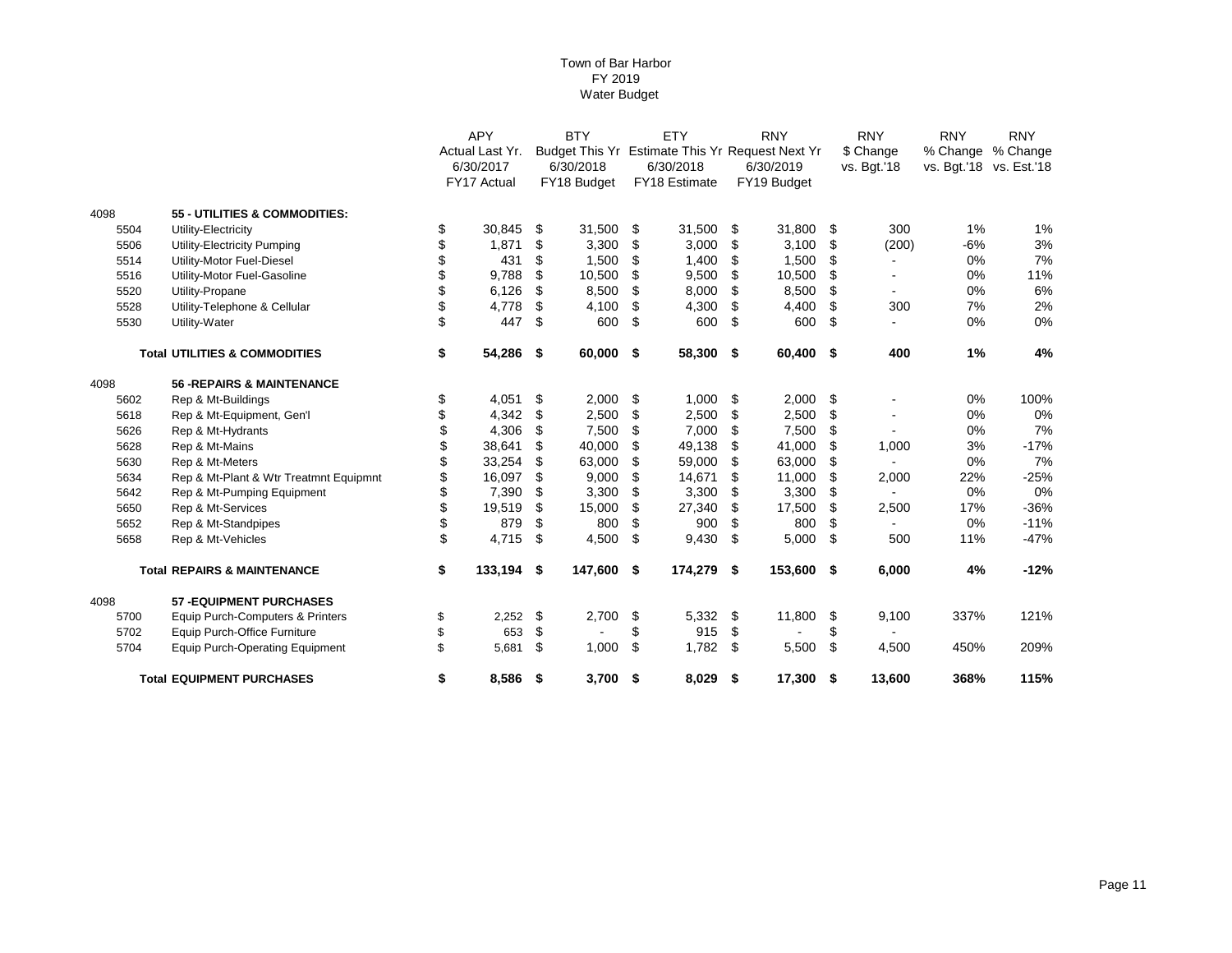|      | <b>Total DEPRECIATION &amp; AMORTIZATION EXPS:</b> | \$<br>308,246 \$ |    | 306.883     | - \$ | 304,883 \$                                      | 304,883       | - \$ | (2,000)        | $-1%$      | 0%                      |
|------|----------------------------------------------------|------------------|----|-------------|------|-------------------------------------------------|---------------|------|----------------|------------|-------------------------|
| 6014 | Depreciation-Cont In Aid of Construction           | \$<br>12,685     | \$ | 12,000      | -S   | 9,000                                           | \$<br>9,000   | - \$ | (3,000)        |            |                         |
| 6012 | Depreciation-                                      | \$<br>224,714    | \$ | 224,000     | S    | 225,000                                         | \$<br>225,000 | \$   | 1,000          |            |                         |
| 6006 | Amortization-Debt Expenses                         | \$<br>723        | \$ | 759         | \$   | 759                                             | \$<br>759     | \$   |                |            |                         |
| 6000 | Amortization-Acquisition Adjustment                | \$<br>70,124     | \$ | 70,124      | \$   | 70,124                                          | \$<br>70,124  | \$   |                |            |                         |
| 4098 | 60 - DEPRECIATION & AMORT.:                        |                  |    |             |      |                                                 |               |      |                |            |                         |
|      | <b>Total DEBT SERVICE-INTEREST</b>                 | \$<br>165,425    | \$ | 156,322     | \$   | 157,000                                         | \$<br>157,000 | - \$ | 678            | 0%         | 0%                      |
| 5910 | <b>Debt Service-Interest</b>                       | \$<br>165,425    | \$ | 156,322     | - \$ | 157,000                                         | \$<br>157,000 | - \$ | 678            |            |                         |
| 4098 | 59 - UNCLASSIFIED                                  |                  |    |             |      |                                                 |               |      |                |            |                         |
|      | Total OTHER-INS, TRAVL, ADV, MISC                  | \$<br>38,040     | S. | 45,384      | \$   | 44,002 \$                                       | 46,300 \$     |      | 916            | 2%         | 5%                      |
| 6008 | Rate Case Amortization                             | \$<br>3,885      | \$ | 3,884       | \$   | 1,942                                           | \$<br>3,500   | - \$ | (384)          | $-10%$     | 80%                     |
| 5846 | Travel, Rooms, Miles & Meals                       | 222              | \$ | 2,600       | S    | 2,100                                           | \$<br>2,600   | \$   | $\blacksquare$ | 0%         | 24%                     |
| 5844 | Training, Workshops, Etc.                          | 1,817            | \$ | 2,100       | S    | 2,100                                           | \$<br>2,100   | \$   |                | 0%         | 0%                      |
| 5840 | <b>Regulatory Assessments</b>                      | \$<br>9,257      | \$ | 11,000      | \$   | 11,000                                          | \$<br>11,000  | \$   |                | 0%         | 0%                      |
| 5836 | Postage & Shipping Costs                           | 1,313            | \$ | 2,600       |      | 2,600                                           | \$<br>2,600   | S    |                | 0%         | 0%                      |
| 5832 | Permits & Fees                                     | 1,066            | \$ | 600         |      | 600                                             | \$<br>600     | \$   |                |            | 0%                      |
| 5826 | Insurance-Vehicle Coll./Liab.                      | 3,046            | \$ | 3,000       | S    | 4,922                                           | \$<br>5,156   | \$   | 2,156          | 72%        | 5%                      |
| 5824 | Insurance-Property & Casualty                      | 5,744            | \$ | 6,200       | S    | 6,313                                           | \$<br>6,158   | \$   | (42)           | $-1%$      | $-2%$                   |
| 5822 | Insurance-General & Pub Off. Liab.                 | 5,802            | \$ | 6,000       | S    | 5,375                                           | \$<br>5,186   | \$   | (814)          | $-14%$     | $-4%$                   |
| 5808 | Dues-Licenses & Other                              | 2,711            | \$ | 3,900       | S    | 3,800                                           | \$<br>3,900   | \$   |                | 0%         | 3%                      |
| 5802 | Uncollectible Customer Accnts                      |                  | \$ | 1,000       | S    | 500                                             | \$<br>1,000   | \$   |                | 0%         | 100%                    |
| 5800 | Advertising                                        | \$<br>3,177      | \$ | 2,500       | \$   | 2,750                                           | \$<br>2,500   | - \$ |                | 0%         | $-9%$                   |
| 4098 | 58 - OTHER-INS, TRVL, ADV, MISC:                   |                  |    |             |      |                                                 |               |      |                |            |                         |
|      |                                                    | FY17 Actual      |    | FY18 Budget |      | <b>FY18 Estimate</b>                            | FY19 Budget   |      |                |            |                         |
|      |                                                    | 6/30/2017        |    | 6/30/2018   |      | 6/30/2018                                       | 6/30/2019     |      | vs. Bgt.'18    |            | vs. Bgt.'18 vs. Est.'18 |
|      |                                                    | Actual Last Yr.  |    |             |      | Budget This Yr Estimate This Yr Request Next Yr |               |      | \$ Change      |            | % Change % Change       |
|      |                                                    | <b>APY</b>       |    | <b>BTY</b>  |      | ETY                                             | <b>RNY</b>    |      | <b>RNY</b>     | <b>RNY</b> | <b>RNY</b>              |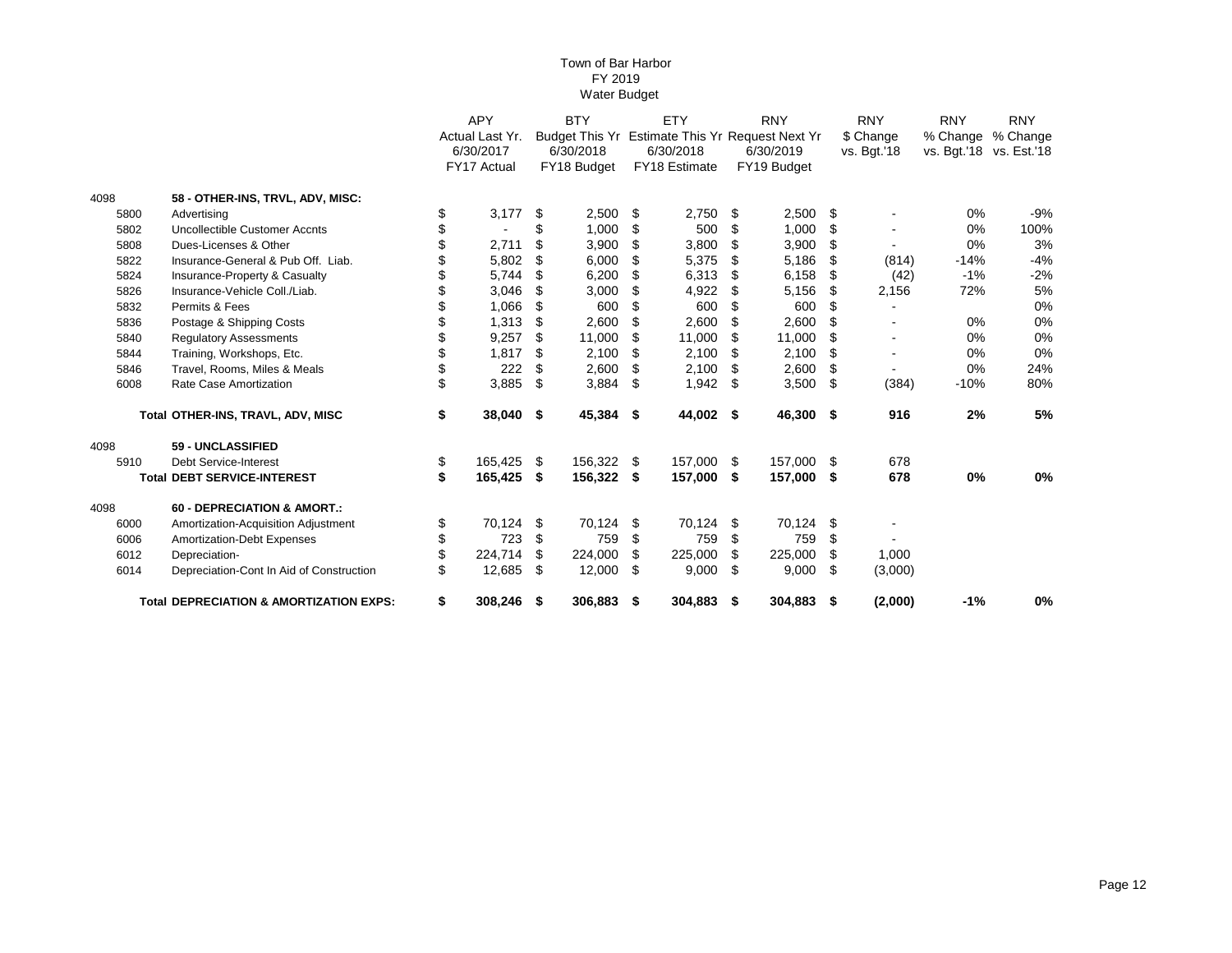APY BTY ETY RNY Actual Last Yr. Budget This Yr. Estimate This Yr. Request Next Yr. RNY RNY RNY RNY 6/30/2018 6/30/2019 \$ Change % Change % Change % Change % C \$ Change % Change % Change % Change % Change % Change % Change FY17 Actual FY18 Budget FY18 Estimate FY19 Budget vs. Bgt.'18

### *Capital Expenditures*

4098- **CAPITAL SPENDING**

| 6900 | <b>Update Master Plan</b>                     |                  | \$ | 35,000         | \$ |               |    | 15,500  |        |     |        |
|------|-----------------------------------------------|------------------|----|----------------|----|---------------|----|---------|--------|-----|--------|
| 6906 | Lakehse PLC Upgrade/Turbidity Meter           | 8,843            | \$ |                | \$ |               |    |         |        |     |        |
| 6908 | <b>Asset Management System</b>                | 15,900           | \$ | 9,100          | \$ | 9,100         |    |         |        |     |        |
| 6910 |                                               |                  |    |                |    |               |    |         |        |     |        |
| 6912 | <b>New CO2 Flow Meter</b>                     |                  |    |                |    |               |    | 5,500   |        |     |        |
| 6914 | <b>Pipe Fusion Machine</b>                    | 21,111           |    |                |    |               |    |         |        |     |        |
| 6916 | <b>Demo Dreamwood Hill Tank</b>               |                  |    |                |    |               |    | 50,000  |        |     |        |
| 6912 | <b>Actuator Valve-PS &amp; Heat Trace CO2</b> |                  |    | 11,000         |    | 11,000        |    |         |        |     |        |
| 6916 | Pumphouse-refinish/paint walls                | 12,390           |    |                |    |               |    |         |        |     |        |
| 6916 | <b>Pumphouse-Paving lot</b>                   |                  |    |                |    |               |    | 15,000  |        |     |        |
| 6918 | <b>Hydrants Replacements</b>                  | 10,440           | \$ | 10,000         | \$ | 10,000        |    | 10,000  |        |     |        |
| 6922 | <b>Main Replacements</b>                      | 92,455           | \$ | 159,838        | \$ | 159,838       | S  | 80,000  |        |     |        |
| 6924 | Added A/C unit in the UV room                 | 6,863            | S  |                |    |               |    |         |        |     |        |
| 6928 | <b>Service Replacements</b>                   | 26,310           | \$ | 10,000         | \$ | 10,000        |    | 10,000  |        |     |        |
| 6922 | <b>Mains-Route #3 Project</b>                 | 657,333          | S  | 1,114,412      | S  | 1,114,412     |    |         |        |     |        |
| 6932 | <b>Vehicles-Snow plow unit</b>                | 5,216            | \$ |                | \$ |               |    |         |        |     |        |
| 6950 | <b>CIP Reserve-</b>                           |                  | \$ | 30,000         | \$ | 30,000        | S  | 20,000  |        |     |        |
|      | <b>Totals-Gross Capital Spending</b>          | 856.861          | S  | 1,379,350      | S  | 1,344,350     |    | 206,000 | $-85%$ |     | -85%   |
|      | Less: CIAC                                    | $(6,605)$ \$     |    |                | \$ |               |    |         |        |     |        |
|      | Less: Bonding (mains)                         | \$<br>(657, 333) |    | \$(1,114,412)  | \$ | (1, 114, 412) |    |         |        |     |        |
|      | <b>Net Capital Spending (internal funds)</b>  | \$<br>192,923    | \$ | 264,938        | \$ | 229,938       | S  | 206,000 | $-22%$ |     | $-10%$ |
|      | Less: FY17 Carryover                          |                  |    | $(96, 552)$ \$ |    | (96, 552)     |    |         |        |     |        |
|      | =Original Budget Spending                     |                  |    | 168,386        | S  | 133,386       | \$ | 206,000 |        | 22% |        |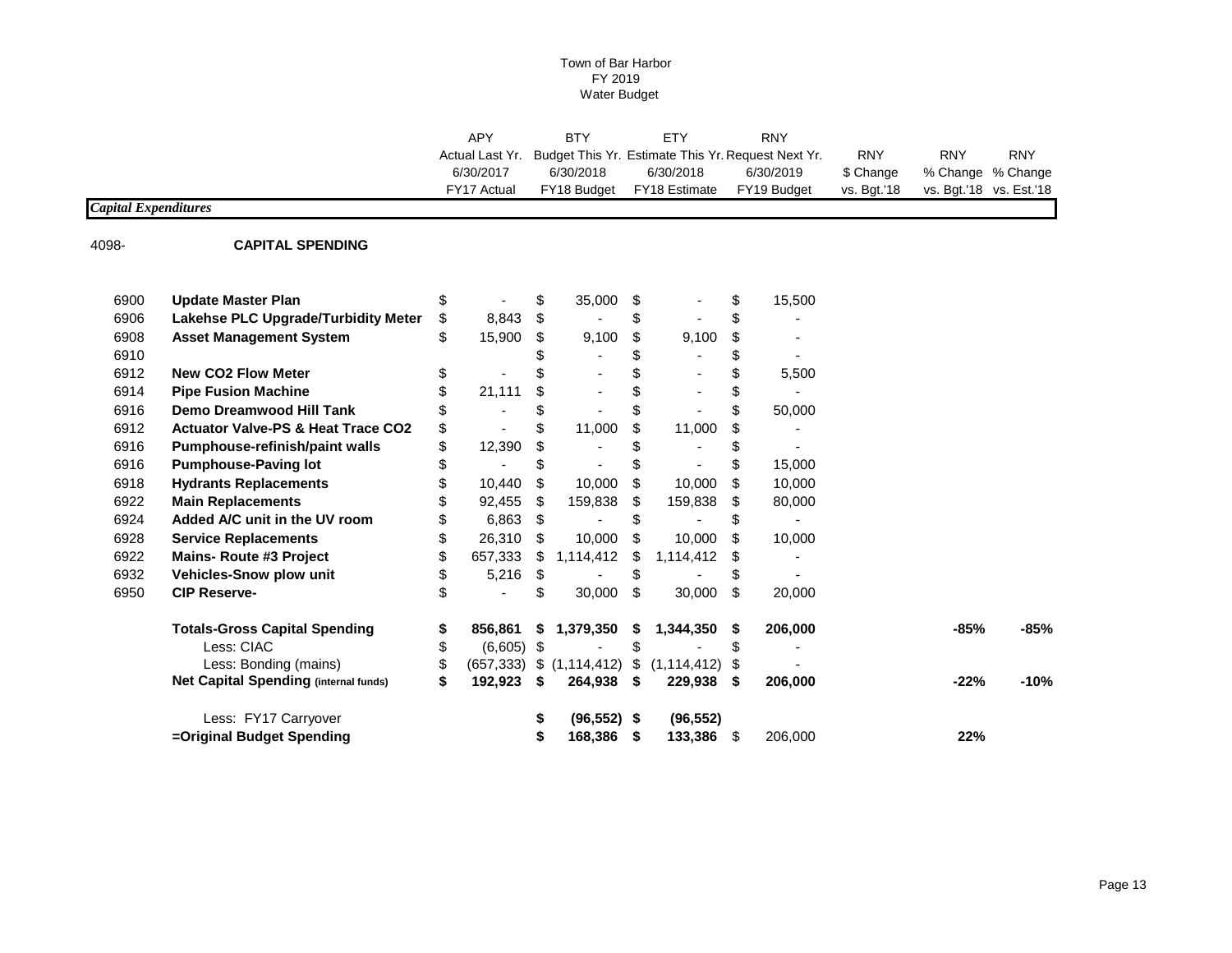*List of Positions - Authorized Wages*

| $A/c$ # | -base pay-                                                          | <b>Present Rate</b><br>@ 6-30-18 |        | June '18<br>Base Wage | Proposed 2.0% FY19 Proposed<br>Rate or Hours<br>2080 |       |          | Base Wages<br>2.0%       | Proposed<br>FY19 Budget |                     |
|---------|---------------------------------------------------------------------|----------------------------------|--------|-----------------------|------------------------------------------------------|-------|----------|--------------------------|-------------------------|---------------------|
| 5100    | Superintendent -Salary- Van Trump<br>Less 1/2 charged to Wastewater | \$                               | 85,228 | \$<br>85,228          |                                                      |       | \$<br>\$ | 86,933<br>$(43, 466)$ \$ | - \$                    | 86,933<br>(43, 466) |
|         | Foreman/Lic.Oper.-AL                                                | \$                               | 21.35  | \$<br>44,408          | S.                                                   | 21.78 | \$       | 45,296                   | \$                      | 45,296              |
|         | Office Manager-NW                                                   | \$                               | 21.30  | \$<br>44,304          | \$                                                   | 21.73 | \$       | 45,190                   | S                       | 45,190              |
|         | Water Maint/Eqpt Worker-BL                                          | \$                               | 18.02  | \$<br>37,482          | \$                                                   | 18.38 | \$.      | 38,231                   | \$                      | 38,231              |
|         | Water Maint, Worker-MA                                              | \$                               | 15.50  | \$<br>32,240          | \$                                                   | 15.81 | \$       | 32,885                   | \$                      | 32,885              |
|         | Water Maint, Worker-JA                                              | \$                               | 15.50  | \$<br>32,240          | -\$                                                  | 15.81 | \$       | 32,885                   | \$                      | 32,885              |
|         | Probationary & Wage Adjustments                                     |                                  |        | \$<br>10,000          |                                                      |       | \$       | 10,300                   | \$                      | 10,300              |
|         | 1% Bonus for Changing Ins. Plans                                    |                                  |        |                       |                                                      |       | \$       |                          | \$                      | 2,400               |
| 5105    | <b>Total wages-hourly</b>                                           |                                  |        | \$<br>200,674         |                                                      |       | \$       | 204,787                  | \$                      | 207,187             |
|         | Scheduled Overtime-Avg. OT rate (3)                                 | \$                               | 30.34  | \$<br>25,243          |                                                      | 832   | \$       | 25,743                   | \$.                     | 25,743              |
|         | Unscheduled Overtime-Avg. OT rate (3)                               | \$                               | 30.34  | \$<br>15,272          |                                                      | 600   | \$       | 18,565                   | \$                      | 18,565              |
| 5110    | <b>Total wages-overtime</b>                                         |                                  |        | \$<br>40,515          |                                                      |       | \$       | 44,309                   | \$                      | 44,309              |
|         | <b>Totals - Salaries &amp; Wages</b>                                |                                  |        | \$<br>326,417         |                                                      |       | \$       | 292,562                  | \$                      | 294,962             |
|         | <b>Actual Unscheduled Overtime Hours - CY 2017</b>                  |                                  |        |                       |                                                      | 826   |          |                          |                         |                     |
|         | <b>Actual Unscheduled Overtime Hours - CY 2016</b>                  |                                  |        |                       |                                                      | 726   |          |                          |                         |                     |
|         | <b>Actual Unscheduled Overtime Hours - CY 2015</b>                  |                                  |        |                       |                                                      | 741   |          |                          |                         |                     |
|         | <b>Actual Unscheduled Overtime Hours - CY 2014</b>                  |                                  |        |                       |                                                      | 836   |          |                          |                         |                     |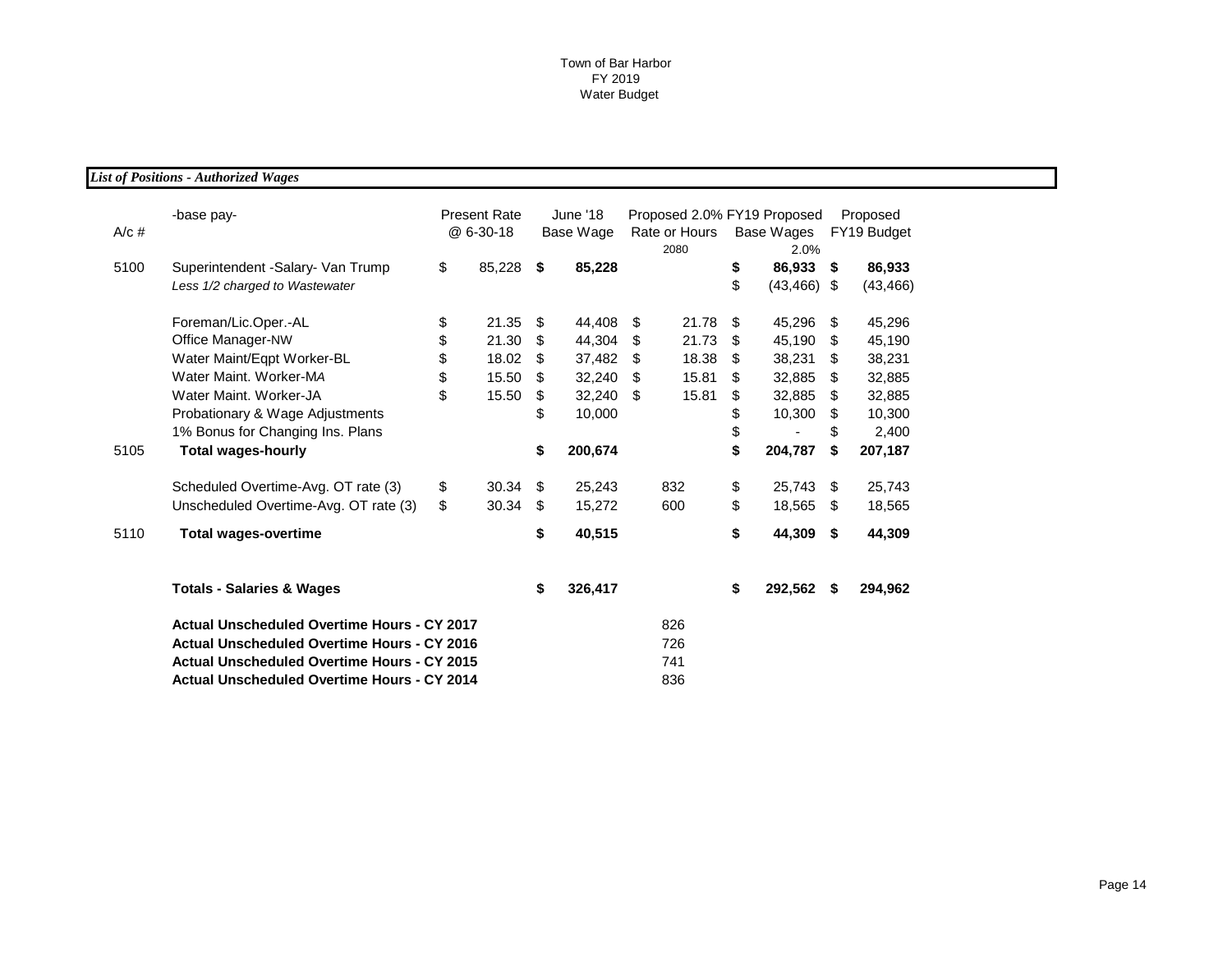|                                                                                             |                                |                            | Volume - 12 Month Roll Forward Volume Numbers |                                 |                                     |                                 |                         |                                 |                              |                           |
|---------------------------------------------------------------------------------------------|--------------------------------|----------------------------|-----------------------------------------------|---------------------------------|-------------------------------------|---------------------------------|-------------------------|---------------------------------|------------------------------|---------------------------|
|                                                                                             |                                |                            |                                               | Cubic Feet (000's)              |                                     |                                 |                         |                                 | 6 Month Increments           |                           |
|                                                                                             | <b>Dec-13</b><br><b>PUC Yr</b> | $Jun-14$<br><b>FY</b><br>2 | Dec-14<br><b>PUC Yr</b><br>3                  | <b>Jun-15</b><br><b>FY</b><br>4 | <b>Dec-15</b><br><b>PUC Yr</b><br>5 | <b>Jun-16</b><br><b>FY</b><br>6 | Dec-16<br><b>PUC Yr</b> | <b>Jun-17</b><br><b>FY</b><br>8 | Dec-17<br><b>PUC Yr</b><br>9 | <b>Jun-18</b><br>FY<br>10 |
| <b>Billed Consumption</b>                                                                   | 31,984                         | 31,192                     | 30,983                                        | 30,889                          | 32,147                              | 32,268                          | 33.491                  | 33,829                          | 30,813                       | 30,732                    |
| 6 Month % Changes<br>YTD -(4.5) year % change<br>.5% average decrease in annual consumption |                                | $-2%$                      | $-1%$                                         | 0%                              | 4%                                  | 0%                              | 3.8%                    | 1.0%                            | $-9%$                        | 0%<br>$-4%$               |
| % Billed vs. Produced                                                                       | 69%                            |                            | 67%                                           |                                 | 70%                                 |                                 | 68%                     |                                 |                              |                           |
| <b>Production Water</b><br>YTD 4 Year % change                                              | 46.350                         |                            | 45,959                                        |                                 | 46,267                              |                                 | 49,628                  |                                 | 45,918<br>$-0.9%$            |                           |

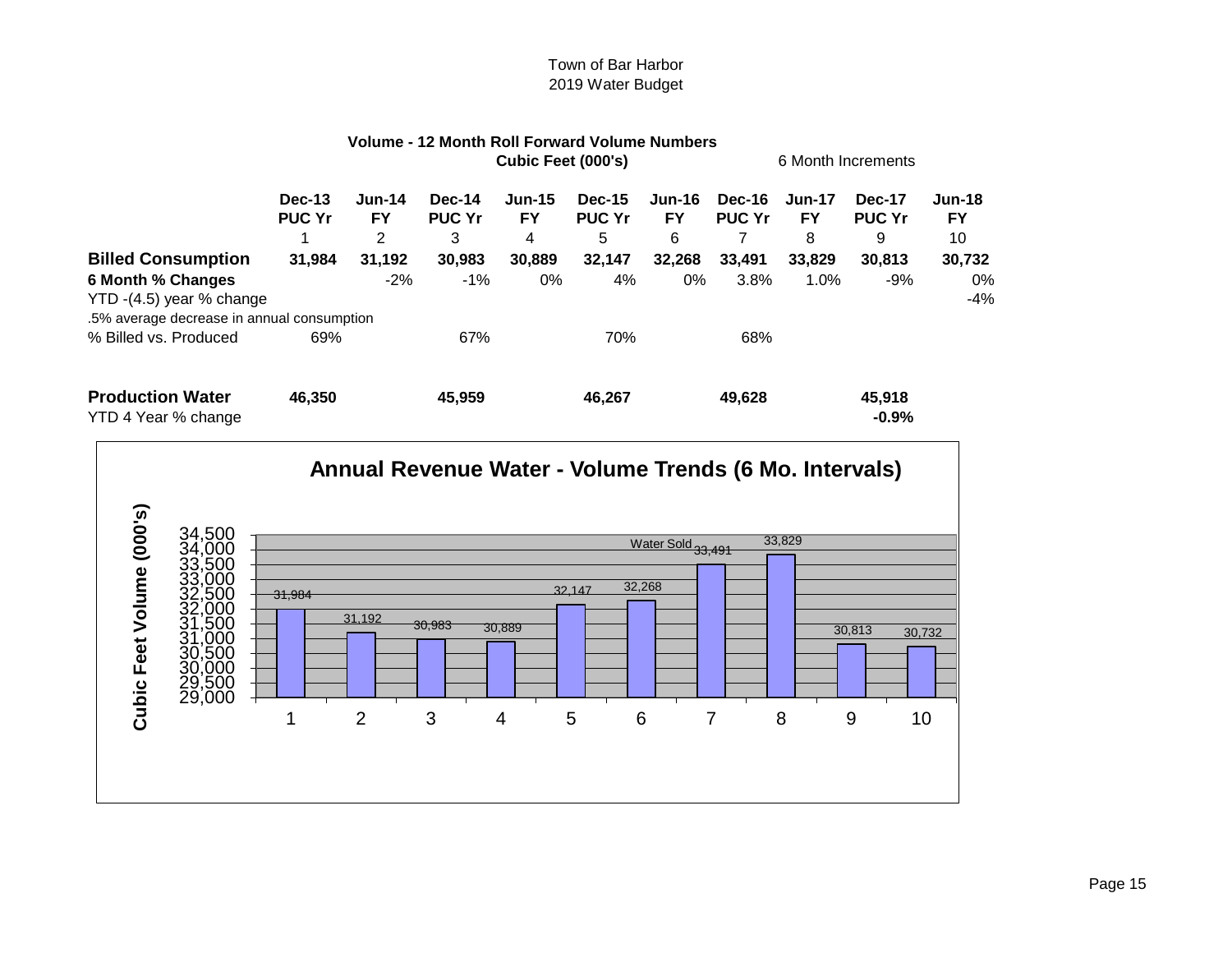# **Capital Investment (CIP) Since Purchase of water Company**

*Company purchased Oct 2001*

|                                            | 6/30/2017<br>$(15.75 \text{ vrs})$ | 6/30/2018<br>(est) | 16.75 yrs<br><b>Totals</b>             |     |
|--------------------------------------------|------------------------------------|--------------------|----------------------------------------|-----|
| <b>Gross Capital Investment:</b>           | \$7.306.999                        |                    | \$ 1,200,000 \$ 8,506,999              |     |
| Paid By:                                   |                                    |                    |                                        |     |
| <b>Bonding &amp; Constr. Contributions</b> |                                    |                    | $$5,278,559$ $$1,100,000$ $$6,378,559$ | 75% |
| <b>Internally Generated Cash Used</b>      | \$2.028,440                        | 100,000<br>S.      | \$2,128,440                            | 25% |

# **Recap of Source & Use of Cash Generated** (after operating expenses & debt service)

(16.75 years activity)

| Source:                                                     |   |             |                      |
|-------------------------------------------------------------|---|-------------|----------------------|
| <b>From Sale of Properties:</b> (Main St. & edgewood St.)   | S | 717,291     |                      |
| <b>From Normal Operations (Rates)</b>                       |   | \$2,408,526 | (\$143,000 per year) |
| <b>Net Cash Generated</b>                                   |   | \$3,125,817 |                      |
| Used For:                                                   |   |             |                      |
| Capital                                                     |   | \$2,128,440 |                      |
| Paying off the Underfunded Pension Plan                     | S | 247.773     |                      |
| For Painting Jackson Lab Tank                               |   | 258,208     |                      |
| <b>Net Cash Used</b>                                        |   | \$2,634,421 |                      |
| <b>Estimated Net Working Capital Increase - 16.75 years</b> |   | 491.396     |                      |
| -increase in reserves                                       |   | 33,282      | \$524,678            |
| Est. Cash @ 6/30/18                                         |   |             | \$550,000            |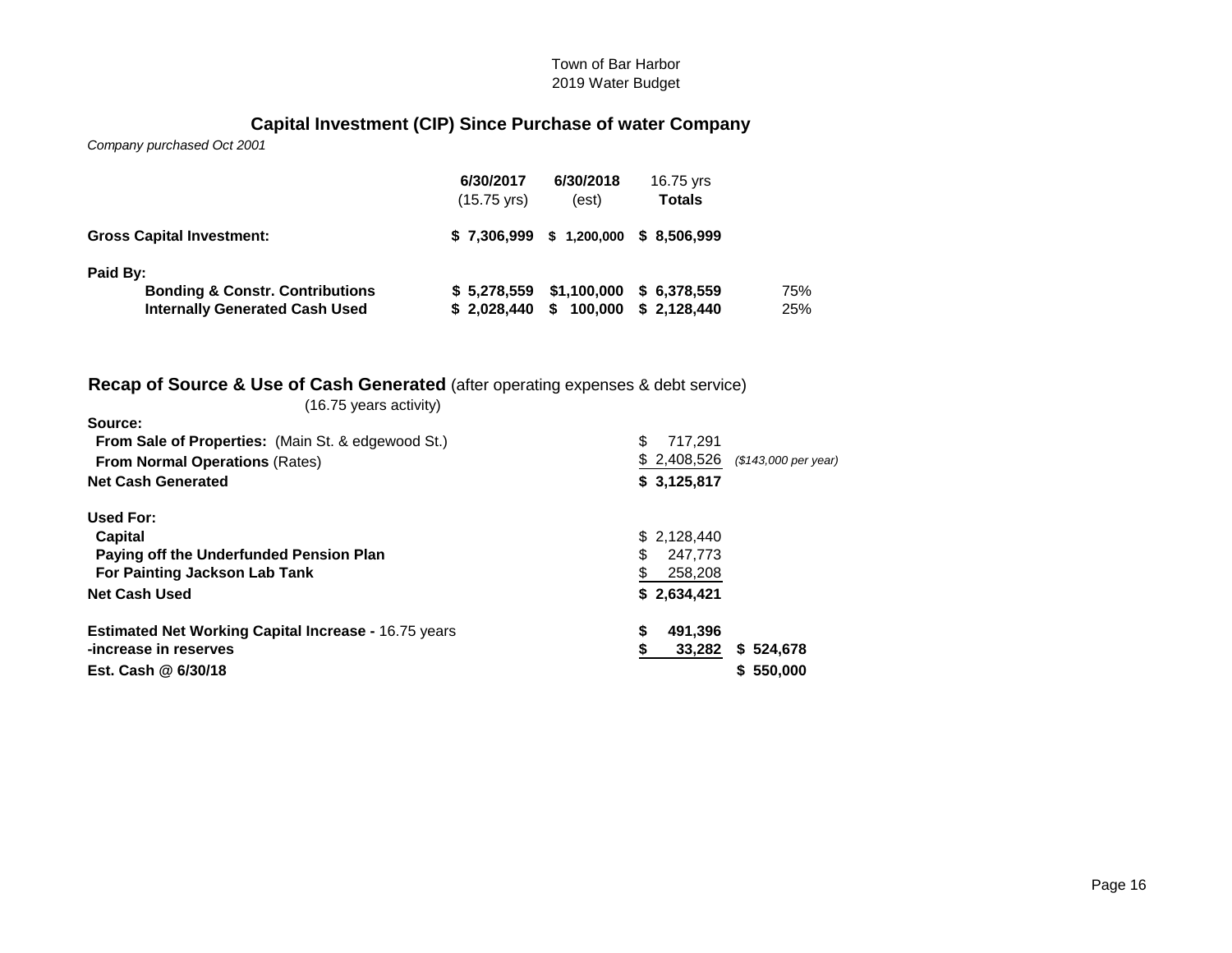## FY 2019 Water Budget

## **5 Year Capital Improvement Program Year By Year Overview**

|                     |                                         |          | <b>Year One</b>  | Year Two         | <b>Year Three</b> | <b>Year Four</b> | <b>Year Five</b> | <b>Total</b> |
|---------------------|-----------------------------------------|----------|------------------|------------------|-------------------|------------------|------------------|--------------|
| Acct.               |                                         | Age      | FY19             | <b>FY20</b>      | FY21              | FY22             | FY23             | Five Year    |
| No.                 | <b>Account Description</b>              |          | Funding/Spending | Funding/Spending | Funding/Spending  | Funding/Spending | Funding/Spending | Spending     |
| <b>Vehicles</b>     |                                         |          |                  |                  |                   |                  |                  |              |
| 6932                | 94 Backhoe/Loader                       | 1994     |                  |                  |                   |                  |                  |              |
| 6932                | GMC Sierra-2500                         | 2012     |                  |                  | 37,000            |                  |                  | 37,000       |
| 6932                | GMC Sierra Util Pickup-2500             | 2015     |                  |                  |                   |                  | 50,000           | 50,000       |
| 6932                | GMC Sierra Supt Pickup-2500             | 2011     |                  | 37,000           |                   |                  |                  | 37,000       |
| 6932                | GMC Sierra Pickup-2500                  | 2016     |                  |                  |                   |                  |                  |              |
| <b>Facilities</b>   |                                         |          |                  |                  |                   |                  |                  |              |
| 6900                | Update Master Plan                      |          | 15,500           |                  |                   |                  |                  | 15,500       |
| 6916                | Standpipe Coating-1936 Steel Tank       |          |                  |                  |                   |                  |                  |              |
| 6916                | Demo Dreamwood Hill Tank                |          | 50,000           |                  |                   |                  |                  | 50,000       |
| 6916                | Pumphouse Lot-Paving                    |          | 15,000           |                  |                   |                  |                  | 15,000       |
|                     | <b>Equipment</b>                        |          |                  |                  |                   |                  |                  |              |
| 6914                | Pipe Fusion Machine (Crissy)            | new      |                  |                  |                   |                  |                  |              |
| 6906                | LeRoi Portable Air Compressor           | 1996     |                  |                  |                   |                  | 25,000           | 25,000       |
| 6912                | New CO2 Flo Meter                       | new      | 5,500            |                  |                   |                  |                  | 5,500        |
|                     | <b>Mains</b> (Rep = replacement)        |          |                  |                  |                   |                  |                  |              |
| 6922                | Rep Atlantic Ave - 6" CI - 1927- 510'   | Work Cap |                  |                  |                   |                  |                  |              |
| 6922                | Rep Des Isle Ave - 2" galv -1937 - 495' | New Bond |                  |                  |                   |                  |                  |              |
| 6922                | Rep Hancock St. - 6" - 1898 - 1800'     | New Bond |                  |                  |                   |                  |                  |              |
| 6922                | Rep Shannon Road - 1500' -12" from 10'  | Old Bond |                  | 250,000          |                   |                  |                  | 250,000      |
| 6922                | Rep Rodick St. (West to Cottage)-470'   | Work Cap |                  |                  |                   |                  |                  |              |
| 6922                | Rep Derby Lane - 430'                   | New Bond |                  |                  |                   |                  |                  |              |
| 6922                | Rep Livingston Road - 6" - 1912         | New Bond |                  |                  |                   |                  |                  |              |
| 6922                | Rep Lower Main St. - 2050'              | New Bond |                  |                  |                   |                  |                  |              |
| 6922                | Rep Cottage St. - 400'                  | New Bond |                  |                  |                   |                  |                  |              |
| 6922                | Rep Glen Mary Road - 1350'              | New Bond |                  | 230,000          |                   |                  |                  | 230,000      |
| 6922                | Rep Holland Ave - 1450'                 | New Bond |                  | 190,000          |                   |                  |                  | 190,000      |
|                     | <b>Unidentified Mains</b>               | Work Cap | 80,000           |                  | 120,000           | 150,000          | 120,000          | 470,000      |
|                     |                                         |          |                  |                  |                   |                  |                  |              |
|                     | Mains - subtotal                        |          | 80,000           | 670,000          | 120,000           | 150,000          | 120,000          | 1,140,000    |
| 6918                | <b>Hydrants-from road construction</b>  |          | 10,000           | 10,000           | 10,000            | 10,000           | 10,000           | 50,000       |
| 6928                | Services - Rebuild from road const      |          | 10,000           | 10,000           | 10,000            | 10,000           | 10,000           | 50,000       |
| 6950                | <b>CIP Reserve-Unallocated</b>          |          | 20,000           |                  | 23,000            | 30,000           | 10,000           | 83,000       |
|                     |                                         |          |                  |                  |                   |                  |                  |              |
| <b>Totals</b>       |                                         |          | 206,000          | 727,000          | 200,000           | 200,000          | 225,000          | 1,558,000    |
|                     |                                         |          |                  |                  |                   |                  |                  |              |
| <b>Funded From:</b> | Operations/Fund Balance                 |          | 206.000          | 227.000          | 200.000           | 200.000          | 225.000          | 1.058.000    |

| Funded From: | Operations/Fund Balance | 206.000 | 227,000 | 200,000 | 200,000 | 225.000 | 058,000.  |
|--------------|-------------------------|---------|---------|---------|---------|---------|-----------|
|              | 20 Year Bonds-new bonds |         | 500.000 |         |         |         | 500,000   |
|              |                         | 206,000 | 727,000 | 200,000 | 200,000 | 225,000 | 1.558.000 |

20 Yr Bonding- added annual debt service on \$500,000 (yr 2)

'@3.75% = \$36,000 per year or 2% est. rate impact on users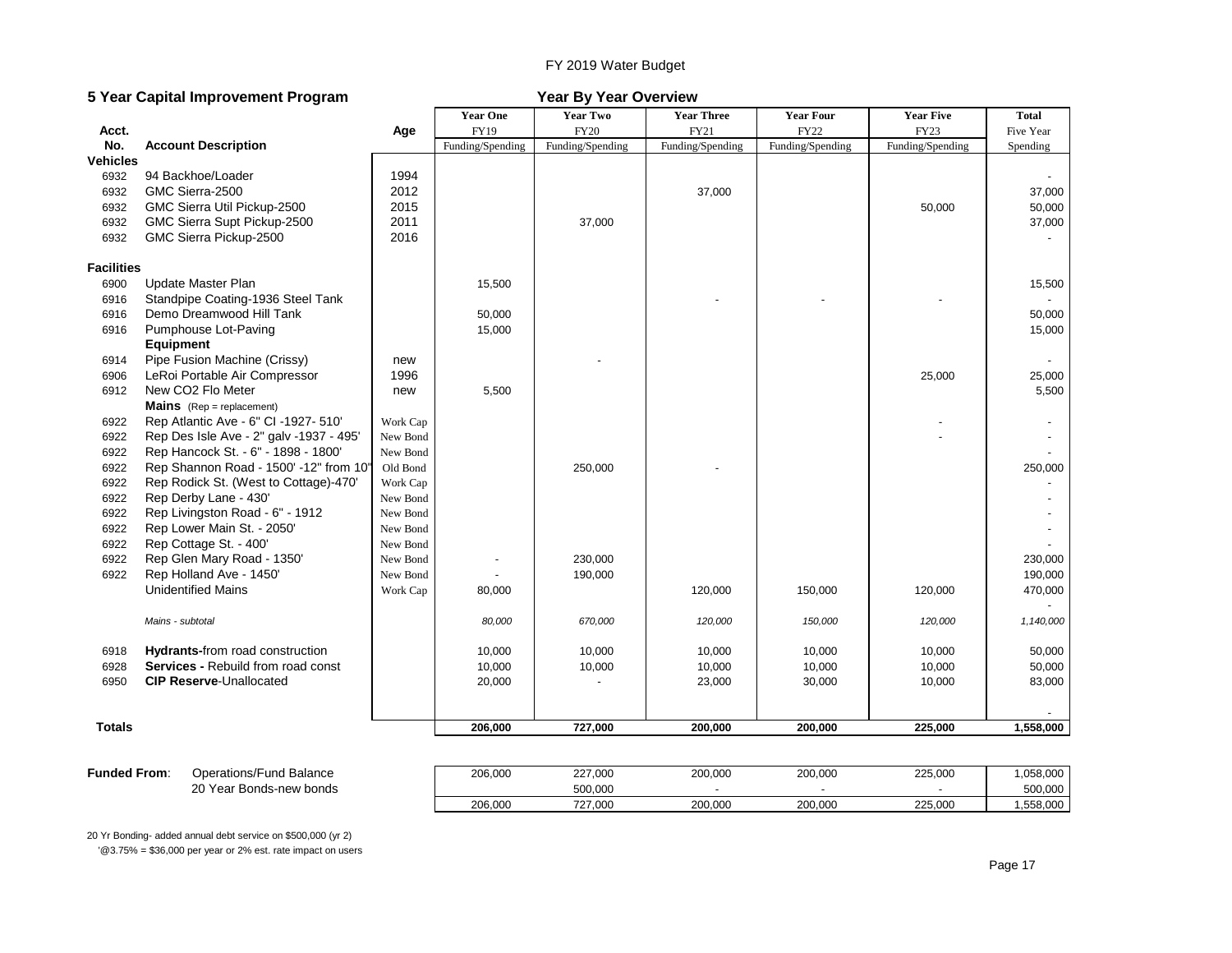# 2016 Annual Drinking Water Quality Report **Town of Bar Harbor Water Division**

**Bar Harbor, Maine PWSID ME0090120** 

We're pleased to present to you our Annual Drinking Water Quality Report, also known as the Consumer Confidence Report. This report, a requirement of the 1996 amendments to the Safe Drinking Water Act, is designed to inform you about the quality water and services we deliver to you every day. Our constant goal is to provide you with a safe and dependable supply of drinking water. We want you to understand the efforts we make to continually improve the water treatment process and protect our water resources. We are committed to ensuring the quality of your water.

## **WATER SOURCE**

Bar Harbor's water is drawn from Eagle Lake in Acadia National Park. Our water, which serves a population of 4,625 through 1,850 service connections, is treated with chlorine to protect against potential bacteriological contaminants. fluoride to promote dental health, and lime for pH adjustment for corrosion control. In May 2009, our system added chloramines by means of ammonia for additional treatment in an effort to reduce Disinfection By-Products. Due to the exceptional water quality of our source, our water system has a filtration waiver.

## **SOURCE WATER ASSESSMENT**

The Maine Drinking Water Program (DWP) has evaluated all public water supplies as part of the Source Water Assessment Program (SWAP). The assessments included geology, hydrology, land uses, water testing information, and the extent of land ownership or protection by local ordinance to see how likely our drinking water source is to being contaminated by human activities in the future. Assessment results are available at public water suppliers, town offices, and the DWP. For more information about the SWAP, please contact the DWP at telephone 207-287-2070.

If you have any questions about this report or concerning your water system, please contact Jeff Van Trump at telephone number 207-288-3555, fax number 207-288-2273 or mailing address 50 Public Works Way, Bar Harbor, ME 04609. We want our valued customers to be informed about their water system. If you want to learn more, please contact us about the time and place of regularly scheduled meetings.

## **WATER QUALITY**

Bar Harbor Water Division routinely monitors for contaminants in your drinking water according to Federal and State laws. The following table shows any detection resulting from our monitoring for the period of January 1<sup>st</sup> to December 31<sup>st</sup>, 2016.

In 2014, due to efforts to protect the water supply, our system was granted a 'Synthetic Organics Waiver.' This is a three-year exemption from the monitoring/reporting requirements for the following industrial chemical(s): herbicides. carbamate pesticides, toxaphene/chlordane/PCB and semivolatile organics. This waiver was granted due to the absence of these potential sources of contamination within a half-mile radius of the water source.

The sources of drinking water include rivers, lakes, ponds and wells. As water travels over the surface of the land or through the ground, it dissolves naturally occurring minerals and radioactive material and can pick up substances resulting from human or animal activity. All sources of drinking water are subject to potential contamination by substances that are naturally occurring or man-made. Contaminants that may be present in source water include:

Microbial contaminants, such as viruses and bacteria, may come from sewage treatment plants, septicsystems, agricultural livestock operations, and wildlife.

Inorganic contaminants, such as salts and metals, can be naturally occurring or result from urban storm water runoff, industrial or domestic wastewater discharges, oil and gas production, mining, or farming.

Pesticides and herbicides may come from a variety of sources such as agriculture, urban storm water runoff, and residential uses.

Organic chemical contaminants, including synthetic and volatile organic chemicals, are by-products of industrial processes and petroleum production, and can also come from gas stations, urban storm water runoff, and septic systems. Radioactive contaminants can be naturally-occurring or be the result of oil and gas production and mining activities.

In order to ensure that tap water is safe to drink, U.S. Environmental Protection Agency (EPA) prescribes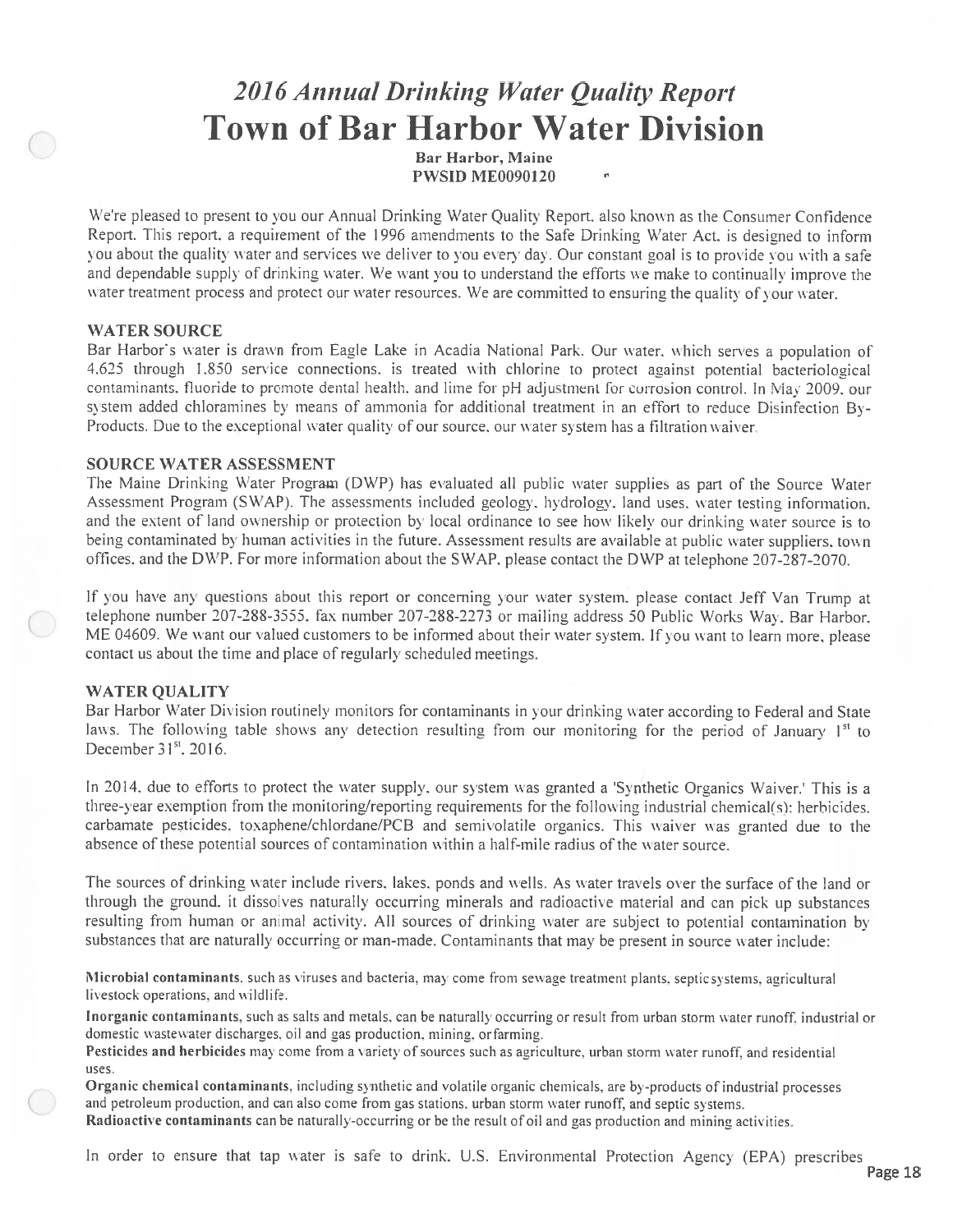regulations which limit the amount of certain contaminants in water provided by public water systems. U.S. Food and Drug Administration (FDA) regulations establish limits for contaminants in bottled water which must provide the same protection for public health.

The table below lists all of the drinking water contaminants that were detected throughout water quality monitoring and testing. The presence of contaminants in the water does not necessarily indicate that the water poses a health risk.

| <b>TEST RESULTS</b>                                                                                                 |                        |                                |                                                   |                      |                      |                                                                                                                                 |  |
|---------------------------------------------------------------------------------------------------------------------|------------------------|--------------------------------|---------------------------------------------------|----------------------|----------------------|---------------------------------------------------------------------------------------------------------------------------------|--|
|                                                                                                                     |                        |                                | Unless otherwise noted, testing was done in 2016. |                      |                      |                                                                                                                                 |  |
| Contaminant                                                                                                         | <b>Violation</b><br>YN | Level<br>Detected              | <b>Unit</b><br>Measurement                        | <b>MCLG</b>          | <b>MCL</b>           | <b>Likely Source of Contamination</b>                                                                                           |  |
| <b>Microbiological Contaminants</b>                                                                                 |                        |                                |                                                   |                      |                      |                                                                                                                                 |  |
| Total Coliform Bacteria                                                                                             | N                      | $\bf{0}$<br>positive           | Highest<br>monthly $#$ of<br>positive<br>samples  | $\theta$<br>positive | l pos/mo<br>or $5\%$ | Naturally present in the environment.                                                                                           |  |
| Turbidity (2016)                                                                                                    | N                      | 0.91                           | ntu                                               | n/a                  | 5                    | Soil runoff.                                                                                                                    |  |
| <b>Inorganic Contaminants</b>                                                                                       |                        | $\overline{\phantom{0}}$       |                                                   |                      |                      |                                                                                                                                 |  |
| Barium<br>(5/9/16)                                                                                                  | N                      | 0.002                          | ppm                                               | $\overline{2}$       | $\overline{2}$       | Discharge of drilling wastes. Discharge from<br>metal refineries. Erosion of natural deposits.                                  |  |
| Copper*<br>$(1/1/14 - 12/31/14)$                                                                                    | N                      | 0.075                          | ppm                                               | 1.3                  | $AL=1.3$             | Corrosion of household plumbing systems.                                                                                        |  |
| Fluoride<br>(6/27/16)                                                                                               | N                      | 1                              | ppm                                               | $\overline{4}$       | 4                    | Erosion of natural deposits. Water additive<br>that promotes strong teeth. Discharge from<br>fertilizer and aluminum factories. |  |
| Lead*<br>$(1/1/14 - 12/31/14)$                                                                                      | N                      | 4                              | ppb                                               | $\theta$             | $AL=15$              | Corrosion of household plumbing systems.                                                                                        |  |
| $*$ = Reported results are the 90 <sup>th</sup> percentile value (the value that 90% of all samples are less than). |                        |                                |                                                   |                      |                      |                                                                                                                                 |  |
| Disinfection By-Products - Jackson Lab                                                                              |                        |                                |                                                   |                      |                      |                                                                                                                                 |  |
| HAAS<br>[Total Haloacetic Acids]                                                                                    | $\mathbb N$            | $LRAA = 28$<br>$(18.4 - 32)$   | ppb                                               | $\bf{0}$             | 60                   | By-product of drinking water chlorination.                                                                                      |  |
| <b>TTHM</b><br>[Total Trihalomethanes]                                                                              | $\mathbb{N}$           | $LRAA = 37$<br>$(26 - 40.2)$   | ppb                                               | $\theta$             | 80                   | By-product of drinking water chlorination.                                                                                      |  |
| Disinfection By-Products - Paradis True Value                                                                       |                        |                                |                                                   |                      |                      |                                                                                                                                 |  |
| HAA5<br>[Total Haloacetic Acids]                                                                                    | $\mathbb{N}$           | $LRAA = 27$<br>$(16.6 - 30)$   | ppb                                               | $\mathbf{0}$         | 60                   | By-product of drinking water chlorination.                                                                                      |  |
| <b>TTHM</b><br>[Total Trihalomethanes]                                                                              | N                      | $LRAA = 37$<br>$(25.1 - 39.1)$ | ppb                                               | 0                    | 80                   | By-product of drinking water chlorination.                                                                                      |  |

# **Bar Harbor Water Division had no violations in 2016**

Note: The state allows us to monitor for some contaminants less than once per year because the concentrations of these contaminants do not change frequently. Not all contaminants are tested for every year due to monitoring waivers and therefore we must use the most recent round of sampling. Some of our data is more than one year old. however, is limited to no older than 5 years.

#### Definitions:

Action Level (AL) - The concentration of a contaminant which, if exceeded, triggers treatment or other requirements which a water system must follow Locational Running Annual Average (LRAA) - A 12 month rolling average of all monthly or quarterly samples at specific sampling locations Calculation of the RAA may contain data from the previous year.

Maximum Contaminant Level (MCL) - is the highest level of a contaminant that is allowed in drinking water MCLs are set as close to the MCLGs as feasible using the best available treatment technology

Maximum Contaminant Level Goal (MCLG) - is the level of a contaminant in drinking water below which there is no known or expected risk to health. MCLGs allow for a margin of safety

Maximum Residual Disinfection Level (MRDL) -The highest level of a disinfectant allowed in drinking water. There is convincing evidence that addition of a disinfectant is necessary for control of microbial contaminants.

Maximum Residual Disinfection Level Goal (MRDLG) = The level of a drinking water disinfectant below which there is no known or expected risk to health MRDLGs do not reflect the benefits of the use of disinfectants to control microbial contaminants Not Applicable (N/A) - Does not apply

Running Annual Average (RAA) - A 12 month rolling average of all monthly or quarterly samples at all locations Calculations of the RAA may contain data from the previous year.

Treatment Technique (TT) - A required process intended to reduce the level of a contaminant in drinking water (e.g. treatment technique for turbidity). Variances, Exemptions, and Waivers - State or EPA permission not to meet an MCL, a treatment technique or test for a given contaminant under certain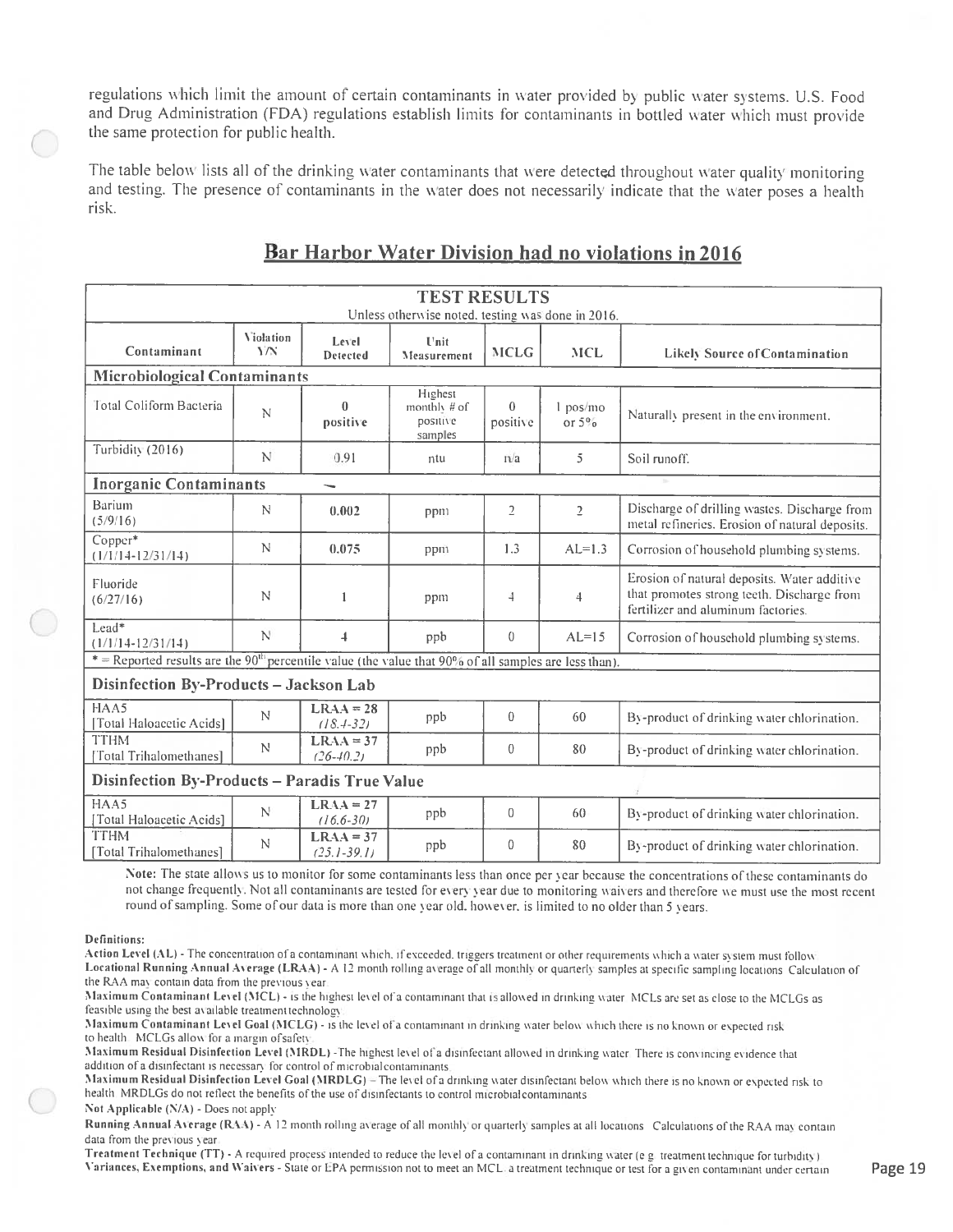#### conditions

#### Units:

ppm = parts per million or milligrams per liter (mg/L)  $ppb$  = parts per billion or micrograms perliter ( $\mu$ g/L)

pC1/L = picocuries per liter (a measure of radioactivity) pos = positive samples  $MFL =$  million fibers per liter

#### Notes:

Arsenic - While your drinking water may meet EPA's standard for Arsenic, if it contains between 5 to 10 ppb you should know that the standard balances the current understanding of arsenic's possible health effects against the costs of removing it from drinking water. EPA continues to research the health effects of low levels of arsenic, which is a mineral known to cause cancer in humans at high concentrations and is linked to other health effects such as skin damage and circulatory problems Quarterly compliance is based on running annual average

E. Coli - E. coli are bacteria whose presence indicates that the water may be contaminated with human or animal wastes. Human pathogens in these wastes can cause short-term effects, such as diarrhea, cramps, nausea, headaches, or other symptoms. They may pose a greater health risk for infants, young children, the elderly, and people with severely-compromised immune systems.

Fluoride - For those systems that fluoridate, fluoride levels must be maintained between 0.5 to 1.2 ppm. The optimum level is 0.7 ppm Gross Alpha - Action level over 5 pCi/L requires testing for Radium 226 and 228 Action level over 15 pCi/L requires testing for Uranium Compliance is based on Gross Alpha results minus Uranium results = Net Gross Alpha

Lead/Copper - Action levels (AL) are measured at consumer's tap. 90% of the tests must be equal to or below the action level

Nitrate - Nitrate in drinking water at levels above 10 ppm is a health risk for infants of less than six months of age. High nitrate levels in drinking water can cause blue baby syndrome. Nitrate levels may rise quickly for short periods of time because of rainfall or agricultural activity. If you are earing for an infant you should ask advice from your health provider

Radon - The State of Maine adopted a Maximum Exposure Guideline (MEG) for Radon in drinking water at 4000 pCi/L, effective 1/1/07. If Radon exceeds the MEG in water, treatment is recommended It is also advisable to test indoor air for Radon

Total Coliform Bacteria - Reported as the highest monthly number of positive samples, for water systems that take less than 40 samples per month TTHM/HAA5 - Total Trihalomethanes and Haloacetic Acids (TTHM and HAA5) are formed as a by-product of drinking water chlorination. This chemical reaction occurs when chlorine combines with naturally occurring organic matter in water. Compliance is based on running annual average

## **IMPORTANT INFORMATION**

Since our system chlorinates its water, we are required to report our annual average for chlorine residual. Chlorine Residual was found to be 1.77 ppm. with a range of 0.70 ppm to 3.70 ppm.

As you can see by the table, our system had no violations. We're proud that your drinking water meets all Federal and State requirements.

All drinking water, including bottled water, may reasonably be expected to contain at least small amounts of some contaminants. The presence of contaminants does not necessarily indicate that the water poses a health risk. More information about contaminants and potential health effects can be obtained by calling the Environmental Protection Agency's Safe Drinking Water Hotline at 1-800-426-4791.

For most people, the health benefits of drinking plenty of water outweigh any possible health risk from these contaminants. However, some people may be more vulnerable to contaminants in drinking water than the general population. Immuno-compromised persons such as persons with cancer undergoing chemotherapy, persons who have undergone organ transplants, people with HIV/AIDS or other immune system disorders, some elderly, and infants can be particularly at risk from infections. These people should seek advice about drinking water from their health care providers. EPA/Center of Disease Control (CDC) guidelines on appropriate means to lessen the risk of infection by cryptosporidium and other microbiological contaminants are available from the Safe Drinking Water Hotline (800-426-4791).

If present, elevated levels of lead can cause serious health problems, especially for pregnant women and young children. Lead in drinking water is primarily from materials and components associated with service lines and home plumbing. We are responsible for providing high quality drinking water, but cannot control the variety of materials used in plumbing components. When your water has been sitting for several hours, you can minimize the potential for lead exposure by flushing your tap for thirty (30) seconds to two (2) minutes before using water for drinking or cooking. If you are concerned about lead in your water, you may wish to have your water tested. Information on lead in drinking water, testing methods, and steps you can take to minimize exposure is available from the Safe Drinking Water Hotline or at http://www.epa.gov/safewater/lead.

We, at Bar Harbor Water Division, work hard to provide top quality water to every tap. We ask that all our customers help us protect and preserve our drinking water resources. which are the heart of our community, our way of life, and our children's future. Please contact us with any questions. Thank you for working together for safe drinking water.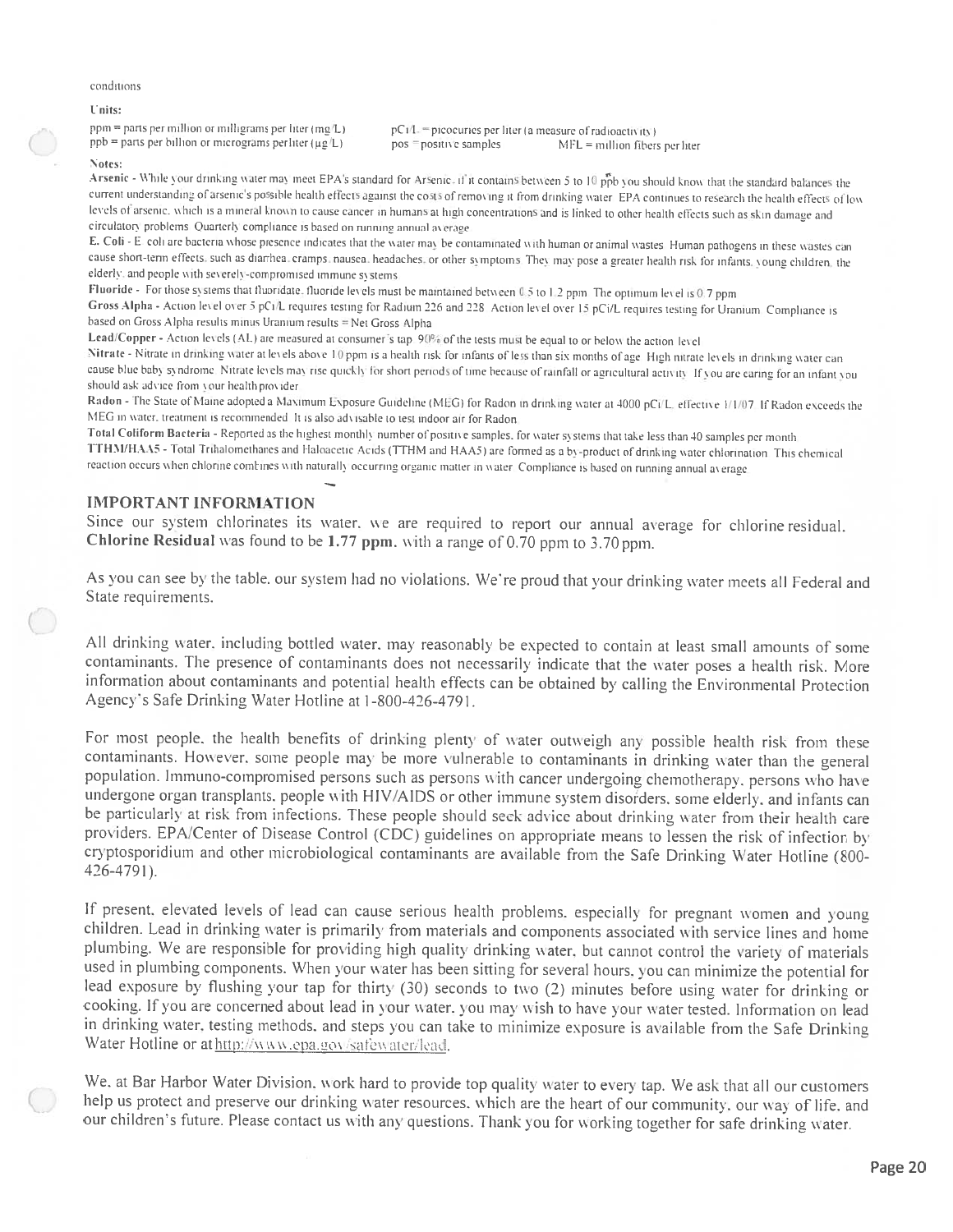#### *Budget – FY2019 Water Operating Data For the Calendar Year Ended December 31, 2017*

## *Water Division*

|                                     |                    |                                  |             | <b>CY2017</b>   | $%$ of       |
|-------------------------------------|--------------------|----------------------------------|-------------|-----------------|--------------|
| <b>Largest Water Customers</b>      |                    | <b>Type of Use</b>               |             | <b>Revenues</b> | <u>Total</u> |
| Town of Bar Harbor                  |                    | Parks, Bldgs, Schools & Hydrants |             | \$646,671       | 30.4%        |
| Jackson Laboratory                  |                    | Genetic Research & Mice Prod     |             | 200,770         | 9.4%         |
| Witham Family LTD Part              | Hotels (7)         |                                  |             | 87,204          | 4.1%         |
| College of the Atlantic             | College            |                                  |             | 29,348          | 1.4%         |
| Kebo Valley Club                    | <b>Golf Course</b> |                                  |             | 23,981          | 1.1%         |
| Golden Anchor, LC                   | Hotel              |                                  | 23,051      | 1.1%            |              |
| Lafayette Bar Harbor, LLC           | Hotel              |                                  |             | 22,775          | 1.1%         |
| Mount Desert Hospital               | Hospital           |                                  |             | 19,539          | 0.9%         |
| <b>Bar Harbor Housing Authority</b> |                    | Low Income/Elderly Housing       |             | 16,328          | 0.8%         |
| WS Atlantic LLC                     | Hotel              |                                  |             | 14,437          | 0.7%         |
|                                     |                    |                                  |             |                 | 51.0%        |
|                                     |                    |                                  |             |                 |              |
|                                     |                    |                                  |             |                 |              |
| <b>Number of Water</b>              |                    |                                  |             |                 |              |
| <b>System Customers</b>             | 2013               | 2014                             | 2015        | 2016            | 2017         |
| Residential                         | 1,247              | 1,241                            | 1,250       | 1,248           | 1,253        |
| Commercial                          | 490                | 491                              | 515         | 516             | 516          |
| Industrial (Jax Lab)                | 43<br>52           | 43<br>51                         | 47<br>56    | 47<br>57        | 43<br>60     |
| Governmental                        | 1832               | 1826                             | 1,868       | 1,868           | 1,872        |
| <b>Total</b>                        |                    |                                  |             |                 |              |
|                                     |                    |                                  |             |                 |              |
| <b>Water Sales</b>                  |                    |                                  |             |                 |              |
| $(per 1,000$ gallons)               | 2013               | 2014                             | 2015        | 2016            | 2017         |
| Residential                         | 65,318             | 59,766                           | 55,761      | 58,242          | 55,574       |
| Commercial                          | 103,634            | 107,376                          | 111,619     | 121,831         | 107,157      |
| Industrial (Jax Lab)                | 60,116             | 56,251                           | 60,628      | 57,027          | 54,702       |
| <b>Public Authorities</b>           | 10,170             | 5,357                            | 12,450      | 13,419          | 13,050       |
| <b>Total Water Sales</b>            |                    |                                  |             |                 | 230,483      |
|                                     | 239,238            | 228,750                          | 240,458     | 250,519         |              |
|                                     |                    |                                  |             |                 |              |
| <b>Water Sales</b>                  |                    |                                  |             |                 |              |
| (Revenue)                           | 2013               | 2014                             | 2015        | 2016            | 2017         |
| Residential                         | \$484,620          | \$482,859                        | \$469,232   | \$565,386       | \$553,026    |
| Commercial                          | 494,752            | 526,799                          | 500,570     | 656,301         | 609,028      |
| Industrial (Jax Lab)                | 138,761            | 136,958                          | 139,336     | 156,378         | 159,184      |
| <b>Public Authorities</b>           | 56,710             | 51,637                           | 59,099      | 71,267          | 72,899       |
| <b>Public Fire Protection</b>       | 480,468            | 480,468                          | 480,468     | 585,604         | 585,604      |
| <b>Private Fire Protection</b>      | 106,563            | 107,952                          | 109,711     | 126,445         | 129,278      |
| <b>Total Water Sales</b>            | \$1,761,874        | \$1,786,673                      | \$1,758,416 | \$2,161,381     | \$2,109,019  |
|                                     |                    |                                  |             |                 |              |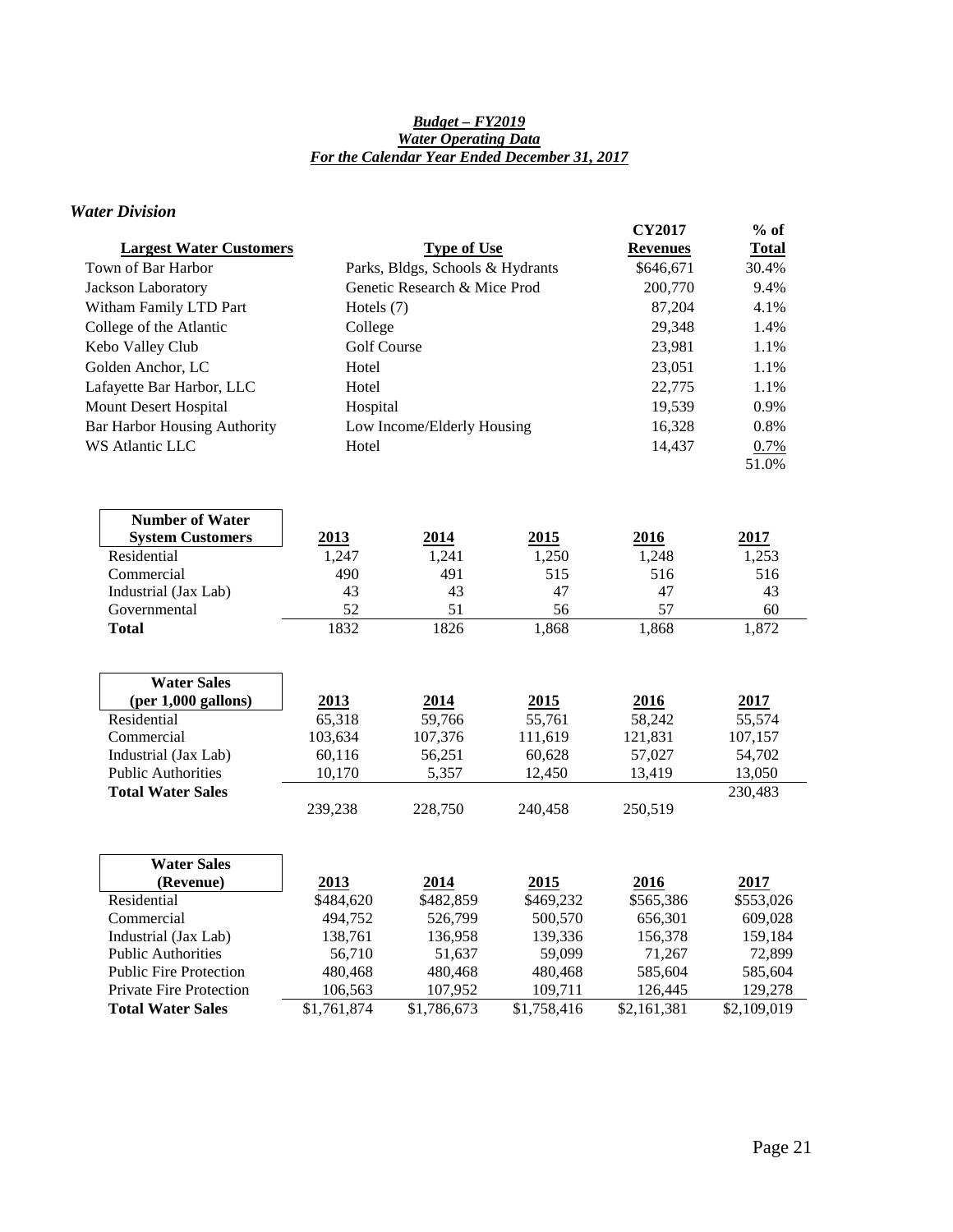| <b>Calculation of Estimated Rate Increase</b>   |                            |          | Base-Budget Adjustments |    |                |    | Pro-Forma |  |
|-------------------------------------------------|----------------------------|----------|-------------------------|----|----------------|----|-----------|--|
| <b>Total Operating Expenses:</b>                |                            |          |                         |    |                |    |           |  |
| Payroll & Benefits                              |                            | \$       | 443,962                 |    |                | \$ | 443,962   |  |
| <b>Contractual Services</b>                     |                            | \$       | 270.372                 |    |                | \$ | 270,372   |  |
| Materials & Supplies                            |                            |          | 118.300                 |    |                | \$ | 118,300   |  |
| Utilities & Commodities                         |                            | \$\$\$\$ | 60,400                  |    |                | \$ | 60,400    |  |
| Repairs & Maintenance                           |                            |          | 153,600                 |    |                | \$ | 153,600   |  |
| Minor Equipment Purchases                       |                            |          | 17,300                  |    |                | \$ | 17,300    |  |
| Other Miscellaneous Expenses                    |                            | \$       | 46,300                  |    |                | \$ | 46,300    |  |
| subtotal-cash expenses                          |                            |          |                         |    |                | \$ | 1,110,234 |  |
| Depreciation & Amortization                     | *** a/c#6000               | \$       | 295,883                 | \$ | (70, 124)      | \$ | 225,759   |  |
| Utility Operating Expenses:                     |                            | \$       | 1,406,117               | \$ | $(70, 124)$ \$ |    | 1,335,993 |  |
| Debt Service: Interest                          |                            | \$       | 144,610                 |    |                | \$ | 144,610   |  |
| Principal                                       |                            | \$       | 571,943                 | \$ |                | \$ | 571,943   |  |
| <b>Total Base Expenses for Rates</b>            |                            | \$       | 2,122,670               | \$ | $(70, 124)$ \$ |    | 2,052,546 |  |
| Contingency Allowance: 5%                       |                            |          |                         |    | 5% \$          |    | 102,627   |  |
| <b>Total Gross Revenue Required:</b>            |                            |          |                         |    |                | \$ | 2,155,173 |  |
| Revenues @ current rates:                       |                            |          |                         |    |                | \$ | 2,100,902 |  |
|                                                 |                            |          |                         |    |                |    |           |  |
| Esitmated Increase in Annual Revenues Required: |                            |          |                         |    |                | \$ | 54,271    |  |
| Estimated % Increase of rates needed            | (within the 5% PUC buffer) |          |                         |    |                |    | 2.6%      |  |

\*\*\*eliminate purchase cost of Water Company amortization per PUC order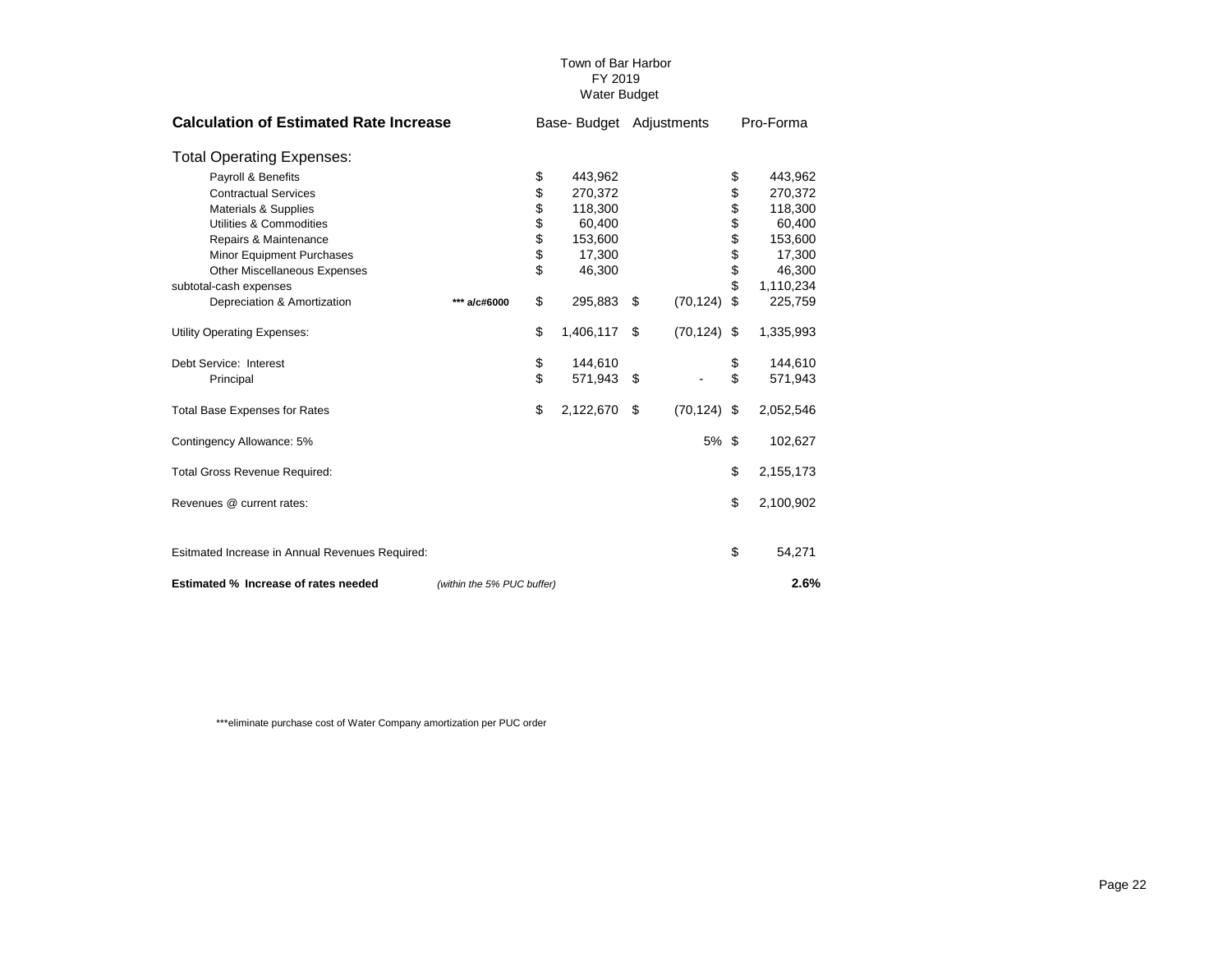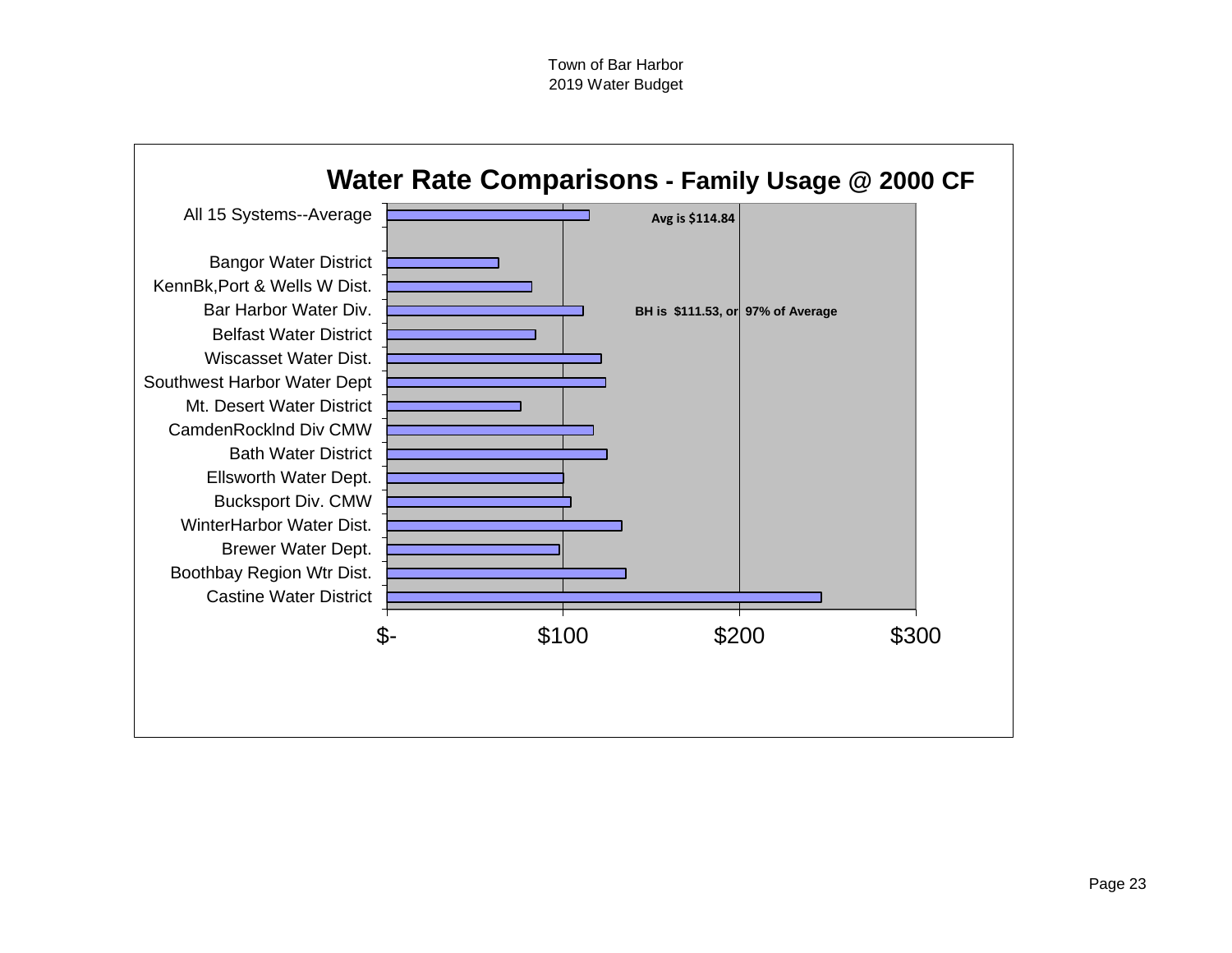| <b>Water Rate Comparisons</b> |                             |             |                                       |              |           |                              |
|-------------------------------|-----------------------------|-------------|---------------------------------------|--------------|-----------|------------------------------|
|                               |                             |             |                                       | (USDA std)   |           |                              |
|                               |                             | Qtr Minimum |                                       | Qtr - Family | Rates     |                              |
| <b>Utility Name</b>           |                             | 1200 CuFt   |                                       | 2000 CuFt    | Effective |                              |
| <b>Unfiltered Systems:</b>    |                             |             |                                       |              |           |                              |
| Brewer Water Dept.            | \$                          | 72.33       | \$                                    | 97.77        | 2008      | Will refile by 2019-10%      |
| Mt. Desert Water District     | \$                          |             | \$                                    | 75.80        | 2003      |                              |
| ME Water Co,-Camden           | \$                          |             | \$                                    | 117.16       | 2014      |                              |
| <b>Bar Harbor Water Div.</b>  | $\overline{\boldsymbol{s}}$ | 76.17       | $\overline{\boldsymbol{\mathcal{S}}}$ | 111.53       | 2016      |                              |
| <b>Bangor Water District</b>  |                             |             | $\overline{\mathbb{S}}$               | 63.29        | 2015      | Will refile by 2019-9%       |
| Average Billing               |                             |             | \$                                    | 93.11        |           |                              |
| BH Rate as a % of Avg. Rate   |                             |             |                                       | 120%         |           |                              |
| <b>Filtered Systems:</b>      |                             |             |                                       |              |           |                              |
| <b>Castine Water District</b> | \$                          |             | \$                                    | 246.40       | 2011      |                              |
| Boothbay Region Wtr Dist.     | \$                          |             | \$                                    | 135.65       | 2014      | Will refile by 2019-25%      |
| WinterHarbor Water Dist.      | \$                          |             | \$                                    | 133.33       | 2012      |                              |
| ME Water Co-Bucksport         | \$                          |             | \$                                    | 104.45       | 2013      |                              |
| Ellsworth Water Dept.         | \$                          |             | \$                                    | 100.10       | 2008      | Supported partially by taxes |
| <b>Bath Water District</b>    | \$                          |             | \$                                    | 124.69       | 2015      |                              |
| Southwest Harbor Water Dept   | \$                          |             | \$                                    | 124.12       | 2014      |                              |
| Wiscasset Water Dist.         | \$                          |             | \$                                    | 121.52       | 2014      |                              |
| <b>Belfast Water District</b> | \$                          |             | \$                                    | 84.48        | 2015      |                              |
| KennBk, Port & Wells W Dist.  | \$                          |             | \$                                    | 82.29        | 2015      |                              |
| Average Billing               | \$                          |             | \$                                    | 125.70       |           |                              |
| BH Rate as a % of Avg. Rate   |                             |             |                                       | 89%          |           |                              |
| All Systems-Average           |                             |             | \$                                    | 114.84       |           |                              |
| BH Rate as a % of Avg. Rate   |                             |             |                                       | 97%          |           |                              |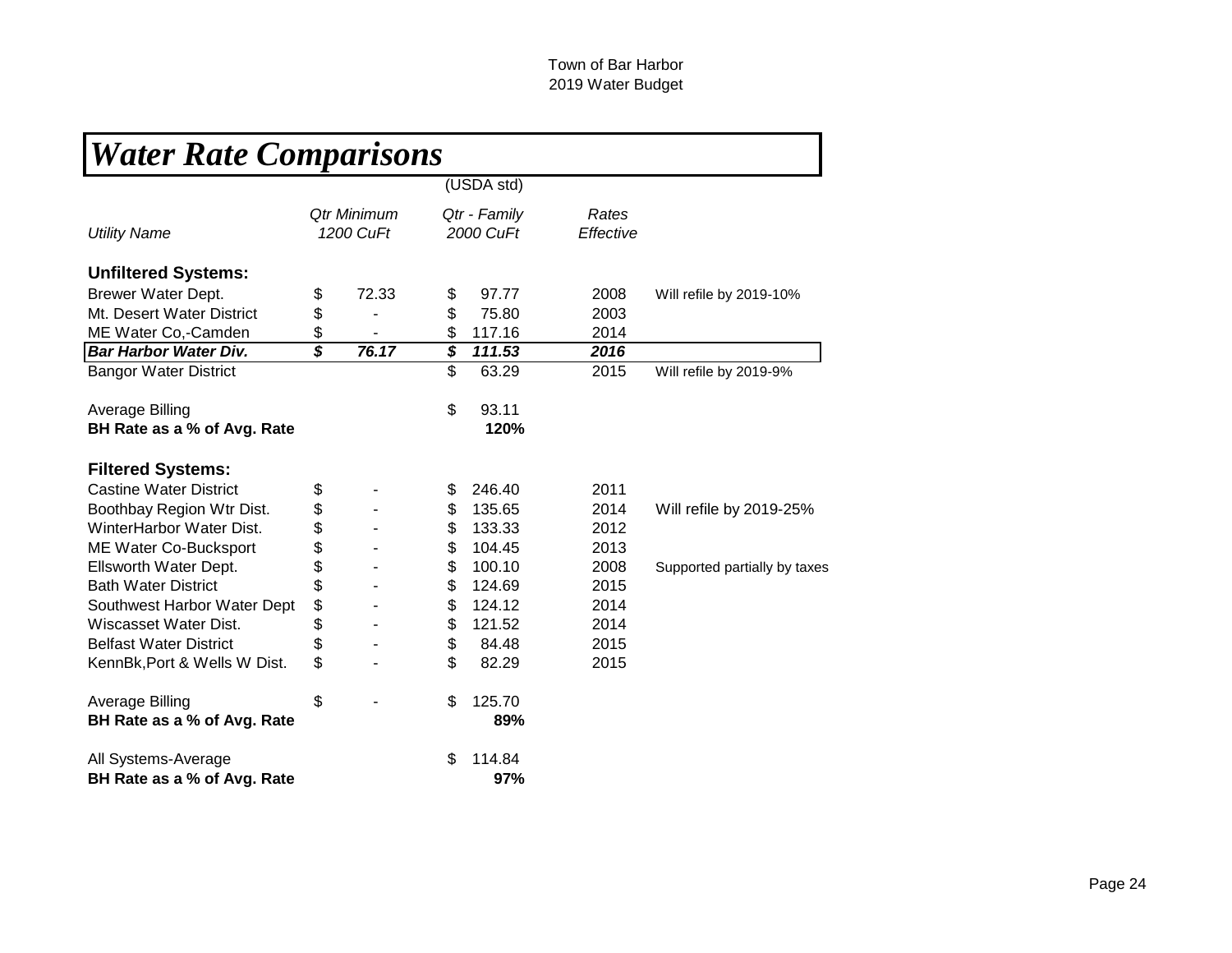|                            |                                                                |                                  | History of Quarterly Minimum Water Charges |             |                      |                |                                  |               |  |
|----------------------------|----------------------------------------------------------------|----------------------------------|--------------------------------------------|-------------|----------------------|----------------|----------------------------------|---------------|--|
| Rate Increases by Town     |                                                                |                                  |                                            |             |                      |                |                                  |               |  |
| (on residential users)     | 18%                                                            |                                  | 18%                                        |             |                      | 14.5%          |                                  |               |  |
| <b>Effective Dates</b>     | 1/1/10<br>1/1/11                                               | 1/1/12                           | 1/1/13                                     | 1/1/14      | 1/1/15               | 1/1/16         | 1/1/17                           | 1/1/18        |  |
|                            | <b>Water Mains</b>                                             |                                  | <b>Duckbrook Plnt</b>                      |             |                      | Rte #3 project |                                  |               |  |
|                            |                                                                |                                  |                                            |             |                      |                |                                  |               |  |
| Water Minimum Charge<br>\$ | $\sqrt[6]{\frac{1}{2}}$<br>47.70<br>56.39                      | $\sqrt[6]{\frac{1}{2}}$<br>56.39 | $\frac{1}{2}$<br>66.55                     | \$<br>66.55 | \$<br>66.55          | $\$\$<br>76.17 | $\sqrt[6]{\frac{1}{2}}$<br>76.17 | \$<br>76.17   |  |
| Minimum Allowance          | 1200<br>1200                                                   | 1200                             | 1200                                       | 1200        | 1200                 | 1200           | 1200                             | 1200          |  |
|                            |                                                                |                                  |                                            |             |                      |                |                                  |               |  |
|                            | an average of 7.5% increase per year over the last eight years |                                  |                                            |             |                      |                |                                  |               |  |
|                            |                                                                |                                  |                                            |             |                      |                |                                  |               |  |
| \$80                       |                                                                |                                  |                                            |             |                      |                |                                  |               |  |
|                            |                                                                |                                  |                                            |             |                      |                |                                  |               |  |
| \$70                       |                                                                |                                  | 18 % increase                              |             |                      | 14.5%          |                                  |               |  |
|                            | 18% increase                                                   |                                  |                                            |             |                      | increase       |                                  |               |  |
| \$60                       |                                                                |                                  |                                            |             |                      |                |                                  |               |  |
| \$50                       |                                                                |                                  |                                            |             |                      |                |                                  |               |  |
|                            |                                                                |                                  |                                            |             |                      |                |                                  |               |  |
| \$40                       |                                                                |                                  |                                            |             |                      |                |                                  |               |  |
| \$30                       |                                                                |                                  |                                            |             |                      |                |                                  |               |  |
| \$20                       |                                                                |                                  |                                            |             |                      |                |                                  |               |  |
|                            |                                                                |                                  |                                            |             |                      |                |                                  |               |  |
| \$10                       |                                                                |                                  |                                            |             |                      |                |                                  |               |  |
| \$0                        |                                                                |                                  |                                            |             |                      |                |                                  |               |  |
|                            | $Jan-10$<br>$Jan-11$                                           | Jan-12                           |                                            |             | Jan-13 Jan-14 Jan-15 | $Jan-16$       | Jan-17                           | <b>Jan-18</b> |  |
|                            |                                                                |                                  |                                            |             |                      |                |                                  |               |  |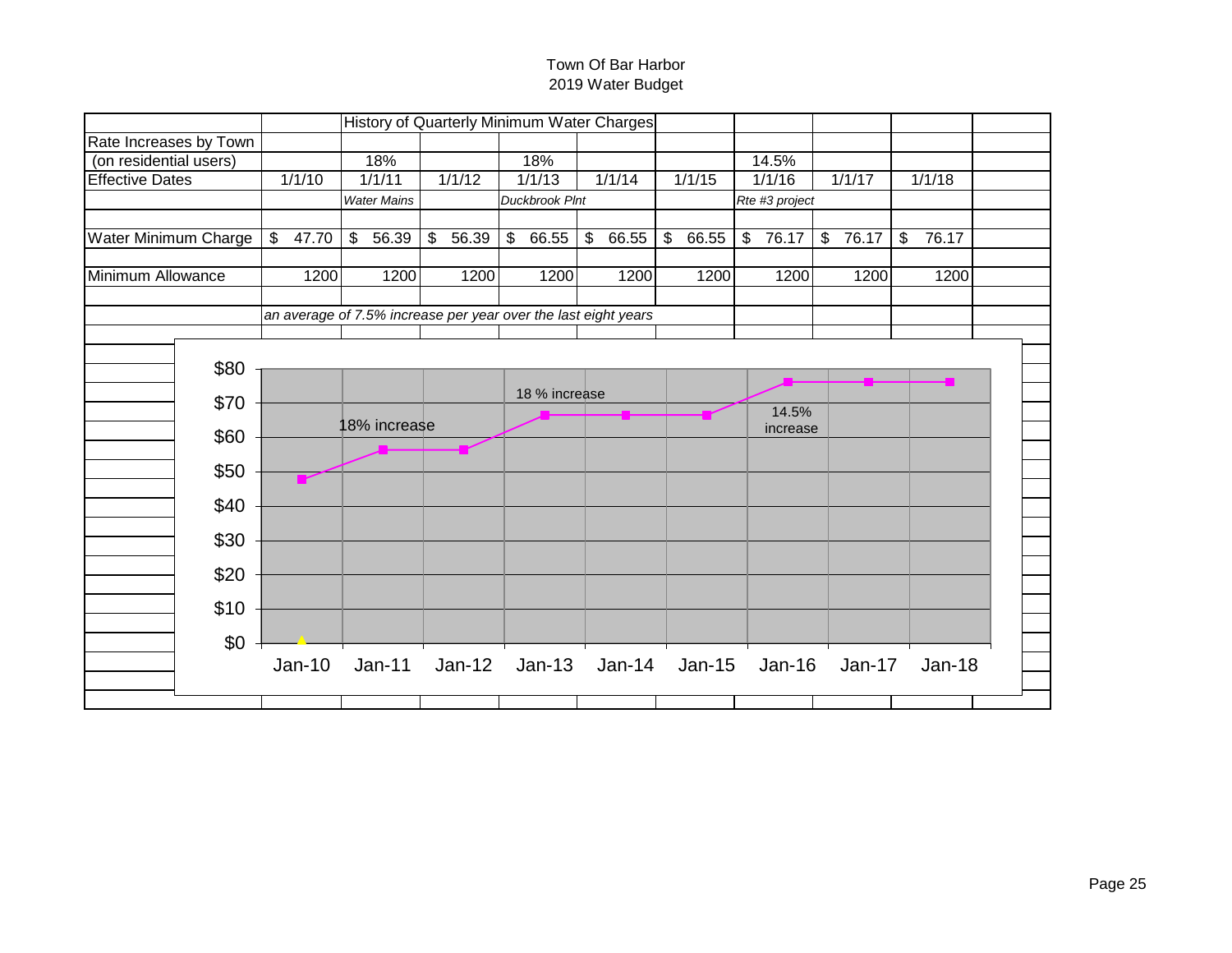Sheet #1 **SIXTH Revision** 

#### SCHEDULE OF METERED RATES FOR ANNUAL CUSTOMERS

#### Quarterly Billing

| First 1,200 Cubic Feet or less per Quarter<br>For the next 10,800 Cubic Feet per Quarter<br>For the next 78,000 Cubic Feet per Quarter<br>Over 90,000 Cubic Feet per Quarter | 76.17<br>2.07         | 4.42 per 100 cu. ft.<br>per 100 cu. ft.<br>1.35 per 100 cu. ft. |
|------------------------------------------------------------------------------------------------------------------------------------------------------------------------------|-----------------------|-----------------------------------------------------------------|
| Monthly Billing                                                                                                                                                              |                       |                                                                 |
| First 400 Cubic Feet or less per Month<br>For the next 3,600 Cubic Feet per Month<br>For the next 26,000 Cubic Feet per Month.<br>Over 30,000 Cubic Feet par Month           | 25.39<br>2.07<br>1.35 | 4.42 per 100 cu. ft.<br>per 100 cu. ft.<br>per 100 cu. ft.      |

#### Minimum Charge

|                    | Quarterly |          | Monthly   |        |  |  |
|--------------------|-----------|----------|-----------|--------|--|--|
| SIZE OF METER      | Allowance | Charge   | Allawance | Charge |  |  |
| 5/8"               | 1,200     | 76.17    | 400       | 25.39  |  |  |
| $3/4$ <sup>"</sup> | 1,800     | 102.69   | 600       | 34.23  |  |  |
| 1"                 | 3,000     | 155.73   | 1,000     | 51.91  |  |  |
| $1 - 1/2^n$        | 6,000     | 288.33   | 2,000     | 96.11  |  |  |
| 2"                 | 9,600     | 447.45   | 3,200     | 149.15 |  |  |
| 3"                 | 18,000    | 677.72   | 6,000     | 225.91 |  |  |
| 4'                 | 30,000    | 926.13   | 10,000    | 308.71 |  |  |
| 6'                 | 60,000    | 1,547.13 | 20,000    | 515.71 |  |  |

#### Terms of Payment

The minimum charge for different sizes of meters will be billed monthly or quarterly in accordance with the water division's billing procedure.

Charges under these rates will be subject to the Maine Sales Tax where applicable and are due and payable when issued. Unpaid balances of accounts thirty (30) days or more past due will be charged interest at the rate set annually by the Public Utilities Commission of the State of Maine.

Issued: Proposed Effective: Effective: Docket No.

Ocotber 15, 2015 January 1, 2016

2015-00317

**State** н Finance Directo

Bar Harbor Water Division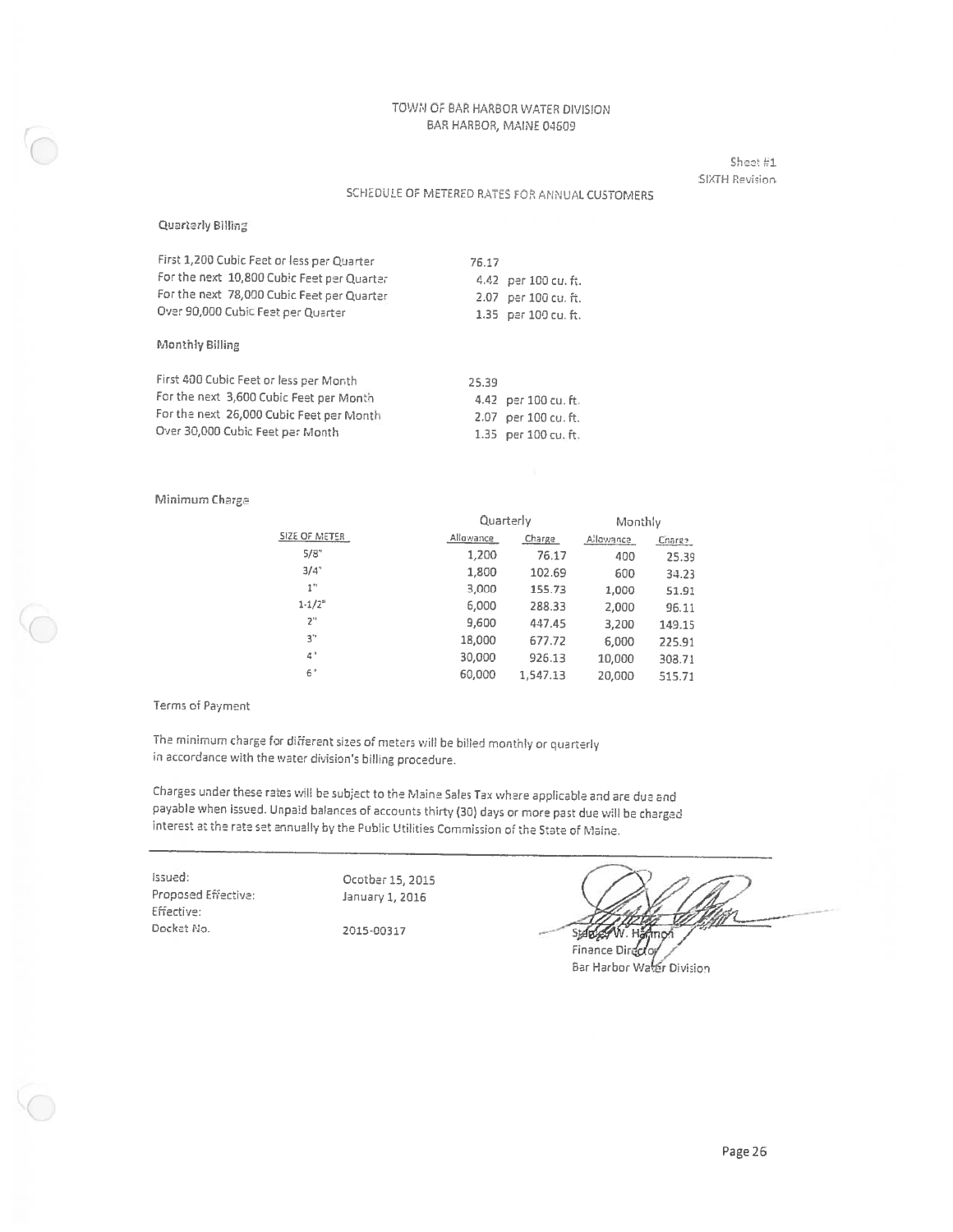Sheet #2 SIXTH Revision

#### SCHEDULE OF METERED RATES FOR SEASONAL CUSTOMERS

#### Quarterly Billing

| First 1,600 Cubic Feet or less per Quarter  | 201.63 |                      |
|---------------------------------------------|--------|----------------------|
| For the next 10,400 Cubic Feet per Quarter  |        | 8.87 per 100 cu. ft. |
| For the next 78,000 Cubic Feet per Quarter  |        | 4.13 per 100 cu. ft. |
| For the next 300,000 Cubic Feet per Quarter |        | 2.07 per 100 cu. ft. |
| Over 390,000 Cubic Feet per Quarter         |        | 1.58 per 100 cu. ft. |

#### Minimum Charge

|                        | Seasonal  |          |
|------------------------|-----------|----------|
| SIZE OF METER          | ephawellA | Charge   |
| 5/8"                   | 1,600     | 201.63   |
| $3/4$ <sup>1</sup>     | 2,400     | 272.66   |
| 1"                     | 4,000     | 414.73   |
| $1 - 1/2$ <sup>*</sup> | 8,000     | 769.92   |
| 2 <sup>n</sup>         | 12,800    | 1,158.19 |
| 3 <sup>11</sup>        | 24,000    | 1,621.47 |
| 4"                     | 40,000    | 2,283.28 |
| 6"                     | 80,000    | 3.937.81 |

#### **Terms of Payment**

The minimum charge for different sizes of meters will be billed monthly or quarterly in accordance with the water division's billing procedure.

Charges under these rates will be subject to the Maine Sales Tax where applicable and are due and payable when issued. Unpaid balances of accounts thirty (30) days or more past due will be charged interest at the rate set annually by the Public Utilities Commission of the State of Maine.

Issued: Proposed Effective: Effective: Docket No.

October 15, 2015 January 1, 2016 2015-00317

Stanley W. Harmd

Finance Director Town of Bar Hatkor Water Division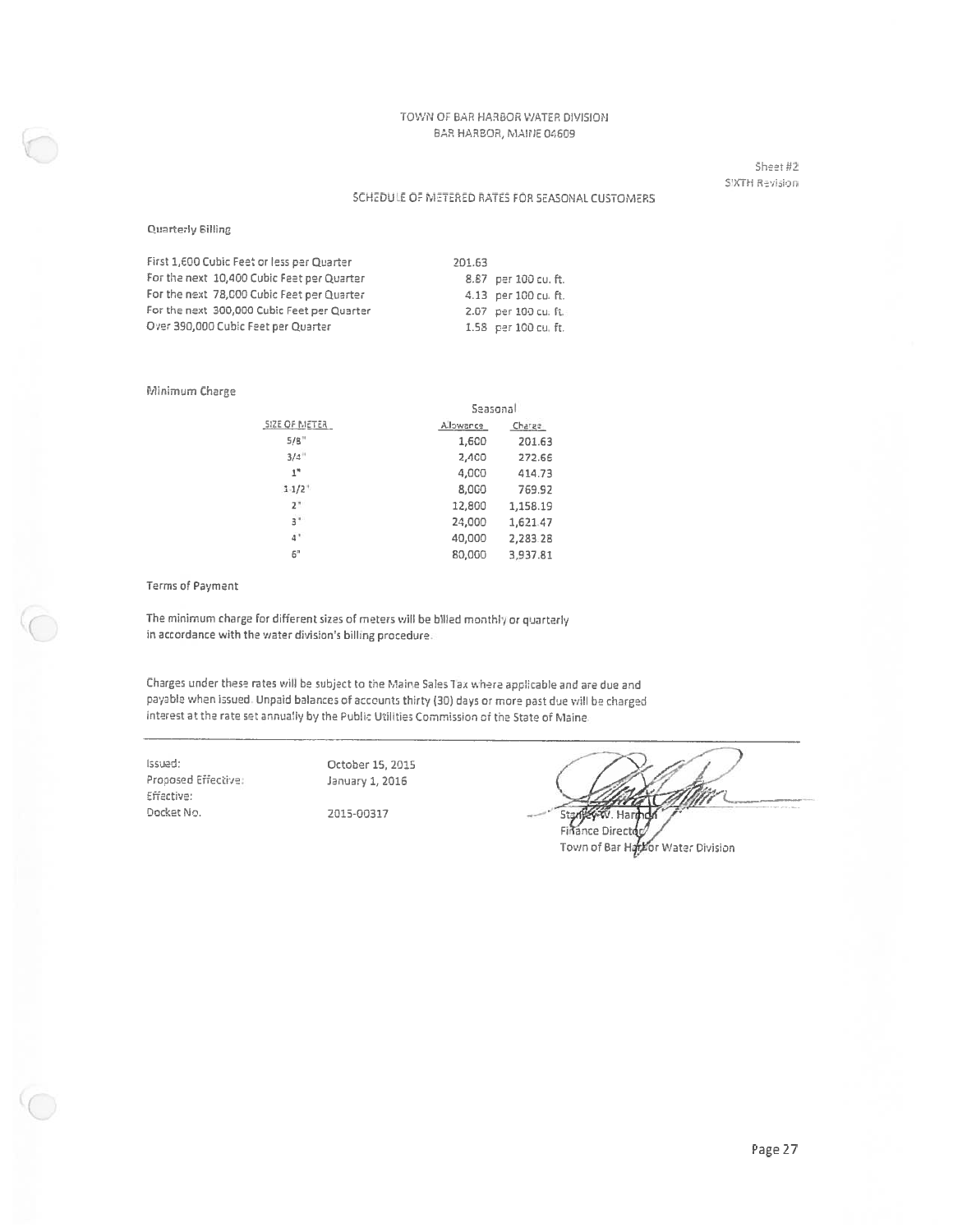SHEET#3 SIXTH Revision

#### PUBLIC FIRE PROTECTION

AVAILABLE:

To the Town of Bar Harbor for Municipal Fire Protection

RATE:

The rate for existing hydrants as installed on the system at January 1, 2016, shall have an annual charge of

| \$585,602 | Annually  |
|-----------|-----------|
| \$146,401 | Quarterly |

Rate for hydrants installed after January 1, 2016, shall be determined in accordance with the Public Utilities Commission Rules and Regulations Chapter 69.

The hydrant rental charge shall not be reduced, should a Town order one or more hydrants discontinued.

Issued: October 15, 2015 Proposed Effective: January 1, 2016 Effective: Docket No. 2015 - 00317

Stanley

W. Harry Finance Director Town of Bar Harbor Water Division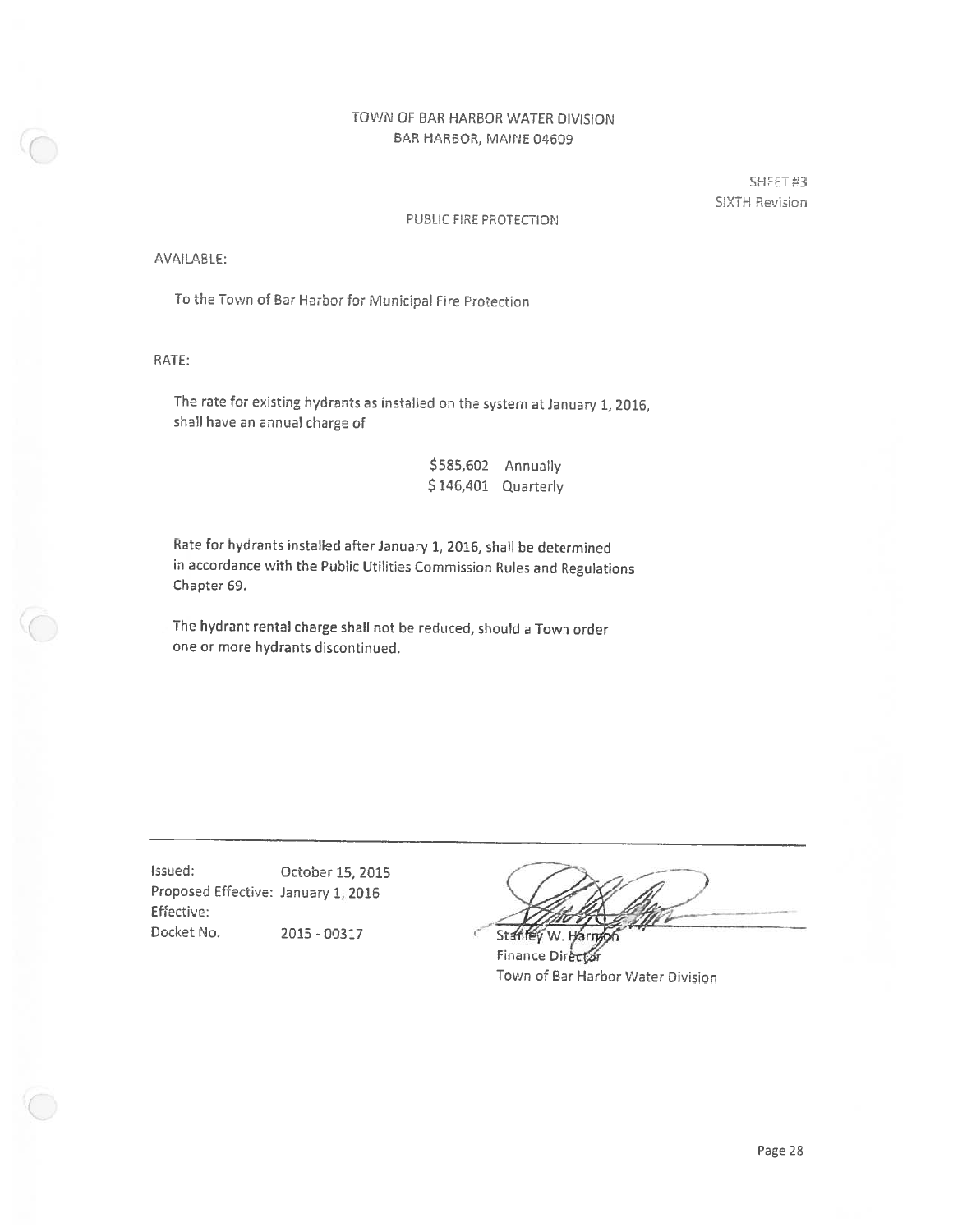#### PRIVATE FIRE PROTECTION

#### AVAILABLE:

To customers using the Division's service for private fire protection the following rates apply to fire protection only and include no allowance of water for other than fire fighting purposes.

#### RATES:

Private fire service rates for automatic sprinklers, standpipes or hose connections to be used only for fire protection inside of buildings.

| Annual service charge per inch of service pipe diameter.                 | 170<br>the manufacturer of the control of the con- |
|--------------------------------------------------------------------------|----------------------------------------------------|
| Annual service charge for each private hydrant with service connection   | 1.362                                              |
| furnished, installed and maintained by user for private fire protection. | <u>,,,,,,,,,,,,,,,,,,,,,,,,,</u> ,                 |

Private protection is billable on April 1st

Issued: October 15, 2015 Proposed Effective: January 1, 2016 Effective. Docket No. 2015 - 00317

Sighley W. Harr Finance Director Bar Harbor World Division

SHEET # 4 SIXTH Revision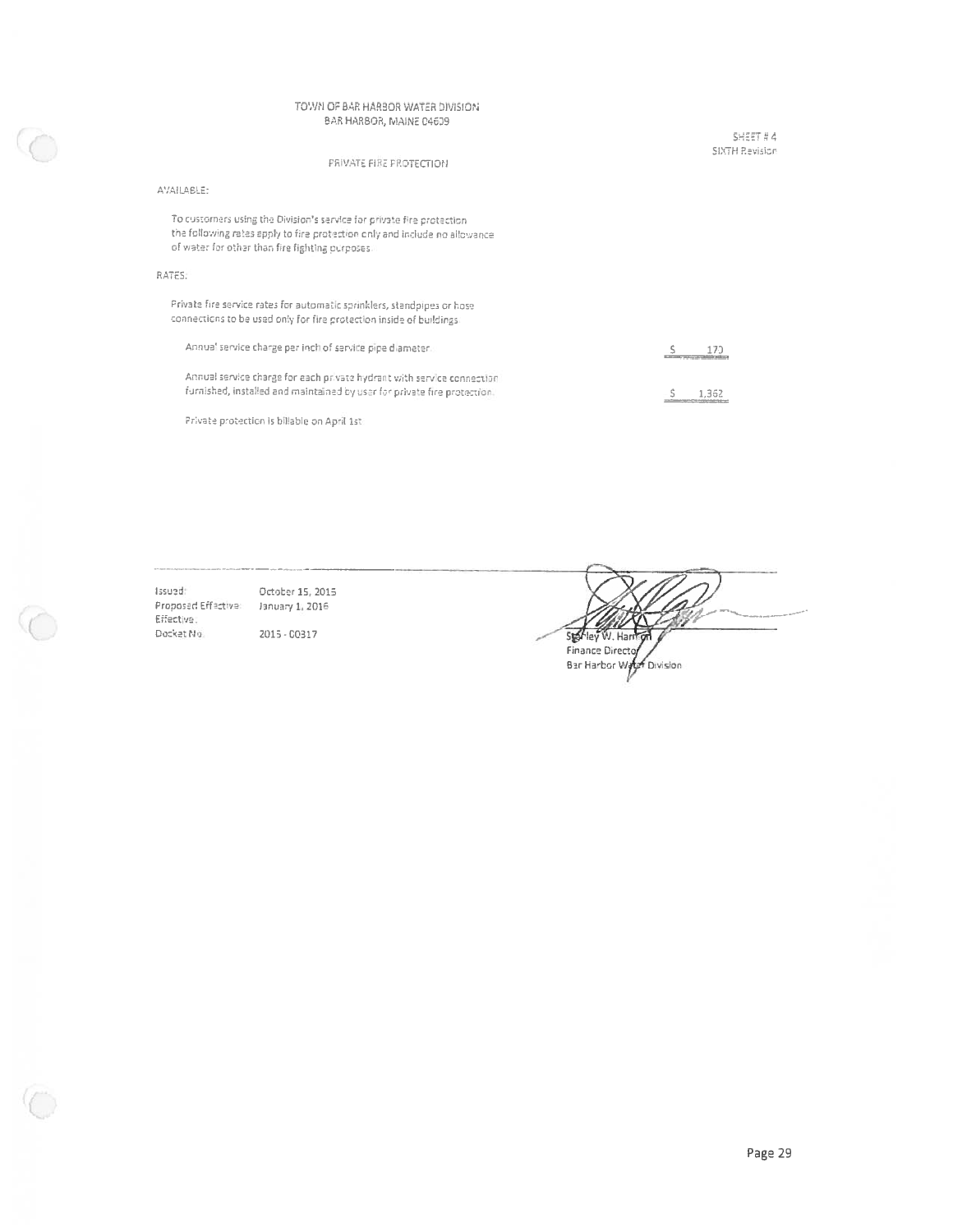# **Debt Service**

## **A Responsibility of the Finance Department**

#### **Bond Issue B**

# **UNDERGROUND WATER TANK PURCHASE**

|           |                                 | UNDERGROUND WATER TAINR FURCHASE    |                                                                                                  |                        |            |                                            |  |
|-----------|---------------------------------|-------------------------------------|--------------------------------------------------------------------------------------------------|------------------------|------------|--------------------------------------------|--|
|           | Original Principal = $$750,000$ |                                     | Lender:                                                                                          |                        |            | Maine Bond Bank/State Revolving Fund - DHS |  |
|           | Issued February 15, 2002        |                                     |                                                                                                  | Paying agent fee: None |            |                                            |  |
|           |                                 | Effective Interest Rate $= 2.673\%$ |                                                                                                  | Cannot be refinanced.  |            |                                            |  |
|           |                                 |                                     | Payment Dates: April 1 (interest only) October 1 (principal and interest)                        |                        |            |                                            |  |
|           |                                 |                                     | Although these are general obligation bonds, all payments will be made from Water Fund revenues. |                        |            |                                            |  |
|           |                                 | Effective                           | Principal                                                                                        | Interest               | Payment    | Water Fund                                 |  |
| <b>FY</b> | Date                            | Intrest.Rate                        | Payment                                                                                          | Payment                | Total      | <b>FY</b> Total                            |  |
| -19       | 10/1/18                         | 2.67%                               | 43,587.52                                                                                        | 4,189.72               | 47,777.24  |                                            |  |
|           | 4/1/19                          | 2.67%                               |                                                                                                  | 1,527.50               | 1.527.50   | 49.304.74                                  |  |
| 20        | 10/1/19                         | 2.67%                               | 44,754.80                                                                                        | 3,765.24               | 48,520.04  |                                            |  |
|           | 4/1/20                          | 2.67%                               |                                                                                                  | 1.031.73               | 1.031.73   | 49,551.77                                  |  |
| 21        | 10/1/20                         | 2.67%                               | 45,953.33                                                                                        | 3,329.40               | 49,282.73  |                                            |  |
|           | 4/1/21                          | 2.67%                               |                                                                                                  | 522.68                 | 522.68     | 49,805.41                                  |  |
| 22        | 10/1/21                         | 2.67%                               | 47,184.05                                                                                        | 2,881.88               | 50,065.93  | 50,065.93                                  |  |
|           | Totals                          |                                     | 181,479.70                                                                                       | 17,248.15              | 198,727.85 | 198,727.85                                 |  |

#### **Bond Issue F PUBLIC WORKS PROJECTS: FY10**

Original Principal = \$4,300,000 \* Lender: Hutchinson, Shockey, Erly & Co.

\*Original Authorization =  $$5,140,947$ , but reduced when CSO postponed.<br>Issued:  $5/1/10$ Interest Rate =  $2.0\% - 4.0\%$  (Avg.-3.42%)

Payment Split: CIP Fund = 86% Water Fund = 14% Refinancing: Only after February 2021

Payment Dates: May 1 (principal and interest) & November 1 (interest only)

Paying Agent: Bank of New York Mellon<br>Agent Fee: None

## **\* \* \* \* WATER FUND SHARE \* \* \* \***

|            |                               | Interest | Principal  | Interest  | Payment    | Water Fund |            |
|------------|-------------------------------|----------|------------|-----------|------------|------------|------------|
| ${\rm FY}$ | Date                          | Rate     | Payment    | Payment   | Total      | FY Total   | ${\rm FY}$ |
| 19         | 11/1/18                       | 3.00%    | 0.00       | 6,375.00  | 6,375.00   |            |            |
|            | 5/1/19                        | 3.00%    | 30,000.00  | 6,375.00  | 36,375.00  | 42,750.00  | 19         |
| 20         | 11/1/19                       | 3.00%    | 0.00       | 5,925.00  | 5,925.00   |            |            |
|            | 5/1/20                        | 3.00%    | 30,000.00  | 5,925.00  | 35,925.00  | 41,850.00  | 20         |
| 21         | 11/1/20                       | 3.00%    | 0.00       | 5,475.00  | 5,475.00   |            |            |
|            | 5/1/21                        | 3.00%    | 30,000.00  | 5,475.00  | 35,475.00  | 40,950.00  | 21         |
| 22         | 11/1/21                       | 3.00%    | 0.00       | 5,025.00  | 5,025.00   |            |            |
|            | 5/1/22                        | 3.20%    | 30,000.00  | 5,025.00  | 35,025.00  | 40,050.00  | 22         |
| 23         | 11/1/22                       | 3.20%    | 0.00       | 4,545.00  | 4,545.00   |            |            |
|            | 5/1/23                        | 3.30%    | 30,000.00  | 4,545.00  | 34,545.00  | 39,090.00  | 23         |
| 24         | 11/1/23                       | 3.30%    | 0.00       | 4,050.00  | 4.050.00   |            |            |
|            | 5/1/24                        | 3.50%    | 30,000.00  | 4,050.00  | 34,050.00  | 38,100.00  | 24         |
| 25         | 11/1/24                       | 3.50%    | 0.00       | 3,525.00  | 3,525.00   |            |            |
|            | 5/1/25                        | 3.50%    | 30,000.00  | 3,525.00  | 33,525.00  | 37,050.00  | 25         |
| 26         | 11/1/25                       | 3.50%    | 0.00       | 3,000.00  | 3,000.00   |            |            |
|            | 5/1/26                        | 4.00%    | 30,000.00  | 3,000.00  | 33,000.00  | 36,000.00  | 26         |
| 27         | 11/1/26                       | 4.00%    | 0.00       | 2,400.00  | 2,400.00   |            |            |
|            | 5/1/27                        | 4.00%    | 30,000.00  | 2,400.00  | 32,400.00  | 34,800.00  | 27         |
| 28         | 11/1/27                       | 4.00%    | 0.00       | 1,800.00  | 1,800.00   |            |            |
|            | 5/1/28                        | 4.00%    | 30,000.00  | 1,800.00  | 31,800.00  | 33,600.00  | $28\,$     |
| 29         | 11/1/28                       | 4.00%    | 0.00       | 1,200.00  | 1,200.00   |            |            |
|            | 5/1/29                        | 4.00%    | 30,000.00  | 1,200.00  | 31,200.00  | 32,400.00  | 29         |
| 30         | 11/1/29                       | 4.00%    | 0.00       | 600.00    | 600.00     |            |            |
|            | 5/1/30                        | 4.00%    | 30,000.00  | 600.00    | 30,600.00  | 31,200.00  | 30         |
|            | <b>Total Water Fund Share</b> |          | 360,000.00 | 87,840.00 | 447,840.00 | 447,840.00 | 12         |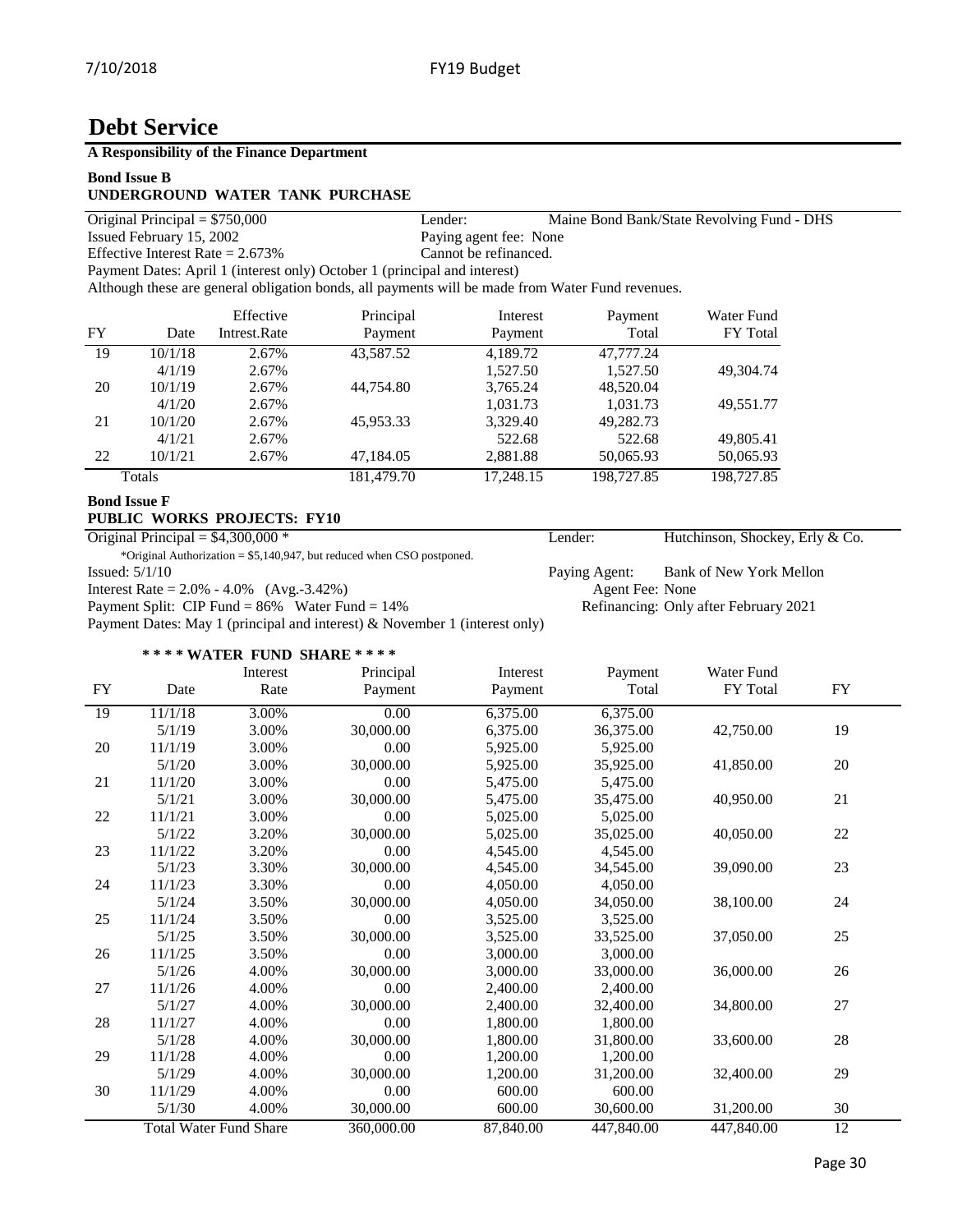# **Debt Service**

**A Responsibility of the Finance Department**

#### **Bond Issue H**

| <b>WATER SYSTEM IMPROVEMENTS: 2011</b> |  |  |  |  |  |
|----------------------------------------|--|--|--|--|--|
|----------------------------------------|--|--|--|--|--|

| Original Principal:                                                                                  | Lender: | Morgan Stanley & Co |
|------------------------------------------------------------------------------------------------------|---------|---------------------|
| 1,224,000 Approved by Voters June 2011 for Duck Brook Pump Station Upgrade and Watermain Replacement |         |                     |
| 2,515,000 Approved by Council to Refinance 2001 Bond issued for purchase of Water Company            |         |                     |
| 3.739,000 Total                                                                                      |         |                     |

Date of Issue: 9/15/11 Paying agent: Bank of New York/ Mellon Trust<br>Interest Rate = 2.0% - 3.50% (Avg. - 2.29%) Refinance: After Dec. 2021 Interest Rate =  $2.0\%$  -  $3.50\%$  (Avg. -  $2.29\%$ ) Payment Dates: December 1 (principal and interest) & June 1 (interest only)

Interest Principal Interest Payment Fiscal Year FY Date Rate Payment Payment Total Total 19 12/01/18 2.00% 286,247.00 25,629.48 311,876.48 06/01/19 22,767.01 22,767.01 334,643.49 20 12/01/19 2.00% 293,944.00 22,767.01 316,711.01 06/01/20 19,827.57 19,827.57 06/01/20 19,827.57 19,827.57 336,538.58 21 12/01/20 2.50% 306,642.00 19,827.57 326,469.57 06/01/21 15,994.54 06/01/21 15,994.54 15,994.54 342,464.11 22 12/01/21 3.00% 311,642.00 15,994.54 327,636.54 06/01/22 11,319.91 06/01/22 11,319.91 11,319.91 338,956.45 23 12/01/22 3.00% 59,339.00 11,319.91 70,658.91 06/01/23 10,429.83 10,429.83 81,088.74 24 12/01/23 3.00% 62,036.00 10,429.83 72,465.83 06/01/24 9,499.29 9,499.29 81,965.12 25 12/01/24 3.00% 64,733.00 9,499.29 74,232.29 06/01/25 8,528.29 9 06/01/25 8,528.29 82,760.58 26 12/01/25 3.00% 67,431.00 8,528.29 75,959.29 06/01/26 7,516.83 7,516.83 83,476.12 27 12/01/26 3.00% 70,128.00 7,516.83 77,644.83 06/01/27 6,464.91 6,464.91 84,109.74 28 12/01/27 3.125% 72,825.00 6,464.91 79,289.91 06/01/28 5,327.02 5,327.02 84,616.93 29 12/01/28 3.25% 75,522.00 5,327.02 80,849.02 06/01/29 4,099.78 4,099.78 84,948.80 30 12/01/29 3.25% 78,219.00 4,099.78 82,318.78 06/01/30 2,828.72 2,828.72 85,147.50 31 12/01/30 3.375% 80,917.00 2,828.72 83,745.72 06/01/31 1,463.25 1,463.25 85,208.97 32 12/01/31 3.50% 83,614.00 1,463.25 85,077.25 06/01/32 85,077.25 Totals 1,913,239.00 277,763.38 2,191,002.38 2,191,002.38

**~ ~ Debt Service Continued on Next Page ~ ~**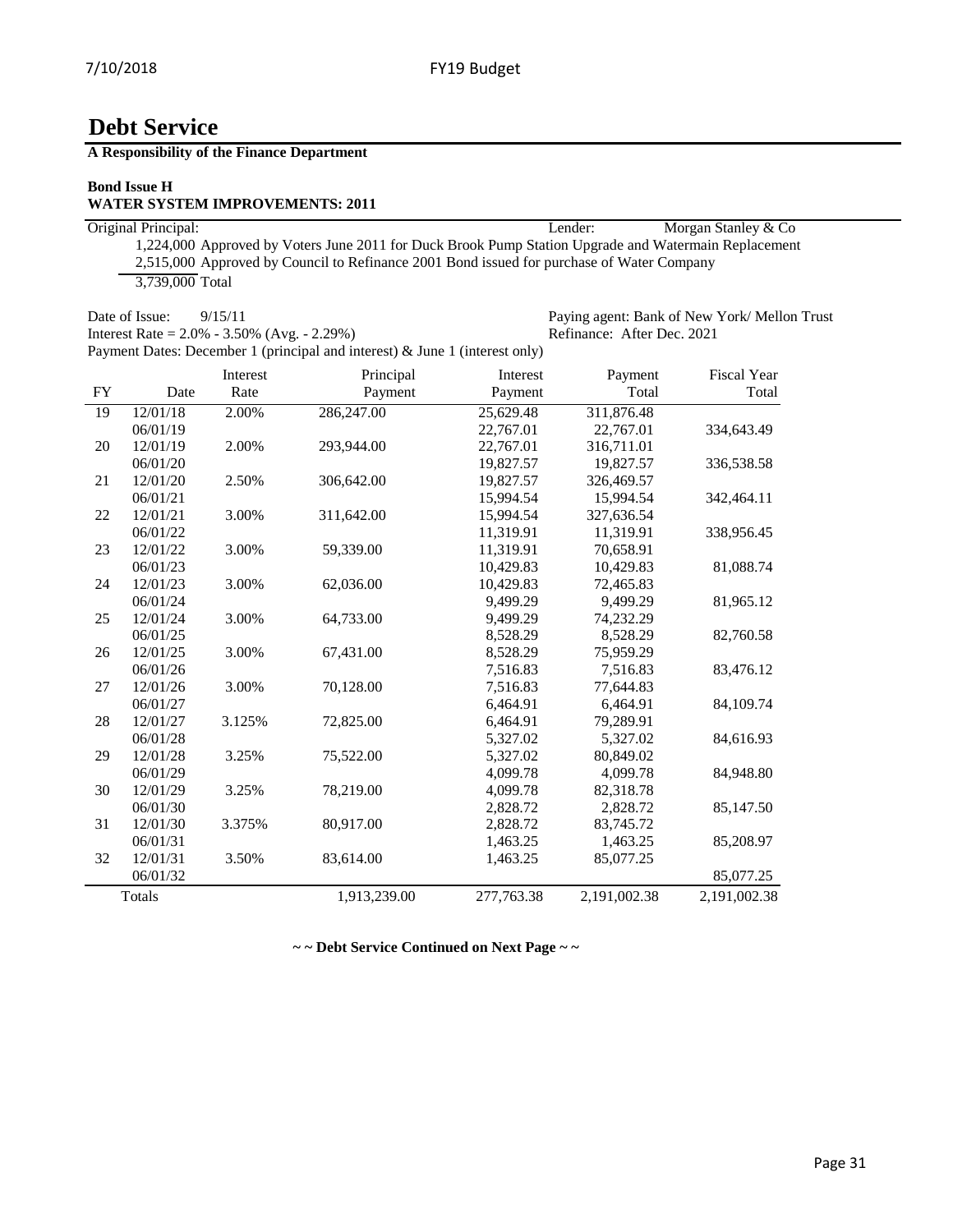Agent fee: None

# **Debt Service**

# **A Responsibility of the Finance Department**

#### **Bond Issue I**

### **WATER SYSTEM IMPROVEMENTS: 2012 - SRF**

Duck Brook Water Pumping Station renovations, water treatment system improvements and main replacements. Financed by the Maine Drinking Water Program's State Revolving Loan Fund (SRF), using General Obligation (GO) notes, but is being repaid by the Water Fund from user fees.

Original Principal = \$2,662,957 Lender: Maine Muncipal Bond Bank<br>Date of Issue: 10/1/2012 Agent fee: None

Average Interest Rate = 1.5%

Payment Dates: October 1 (principal and interest) & April 1 (interest only)

| Fiscal<br>Year | Date     | Principal<br>Payment | <i>Interest</i><br>Payment | Payment<br>Total | <b>Fiscal Year</b><br>Total |
|----------------|----------|----------------------|----------------------------|------------------|-----------------------------|
| 19             | 10/01/18 | 127,108.00           | 17,097.17                  | 144,205.17       |                             |
|                | 04/01/19 | 0.00                 | 10,074.46                  | 10,074.46        | 154,279.63                  |
| 20             | 10/01/19 | 128,379.00           | 16,493.41                  | 144,872.41       |                             |
|                | 04/01/20 | $0.00\,$             | 9,400.46                   | 9,400.46         | 154,272.87                  |
| 21             | 10/01/20 | 129,663.00           | 15,883.61                  | 145,546.61       |                             |
|                | 04/01/21 | 0.00                 | 8,719.73                   | 8,719.73         | 154,266.34                  |
| 22             | 10/01/21 | 130,960.00           | 15,267.73                  | 146,227.73       |                             |
|                | 04/01/22 | 0.00                 | 8,032.19                   | 8,032.19         | 154,259.92                  |
| 23             | 10/01/22 | 132,269.00           | 14,645.64                  | 146,914.64       |                             |
|                | 04/01/23 | 0.00                 | 7,337.77                   | 7,337.77         | 154,252.41                  |
| 24             | 10/01/23 | 133,592.00           | 14,017.37                  | 147,609.37       |                             |
|                | 04/01/24 | 0.00                 | 6,636.41                   | 6,636.41         | 154,245.78                  |
| 25             | 10/01/24 | 134,928.00           | 13,382.81                  | 148,310.81       |                             |
|                | 04/01/25 | 0.00                 | 5,928.04                   | 5,928.04         | 154,238.85                  |
| 26             | 10/01/25 | 136,277.00           | 12,741.89                  | 149,018.89       |                             |
|                | 04/01/26 | 0.00                 | 5,212.58                   | 5,212.58         | 154,231.47                  |
| 27             | 10/01/26 | 137,640.00           | 12,094.58                  | 149,734.58       |                             |
|                | 04/01/27 | 0.00                 | 4,489.97                   | 4,489.97         | 154,224.55                  |
| 28             | 10/01/27 | 139,016.00           | 11,440.77                  | 150,456.77       |                             |
|                | 04/01/28 | 0.00                 | 3,760.13                   | 3,760.13         | 154,216.90                  |
| 29             | 10/01/28 | 140,406.00           | 10,780.43                  | 151,186.43       |                             |
|                | 04/01/29 | 0.00                 | 3,023.00                   | 3,023.00         | 154,209.43                  |
| 30             | 10/01/29 | 141,811.00           | 10,113.55                  | 151,924.55       |                             |
|                | 04/01/30 | 0.00                 | 2,278.49                   | 2,278.49         | 154,203.04                  |
| 31             | 10/01/30 | 143,229.00           | 9,439.94                   | 152,668.94       |                             |
|                | 04/01/31 | 0.00                 | 1,526.53                   | 1,526.53         | 154,195.47                  |
| 32             | 10/01/31 | 144,660.00           | 8,759.53                   | 153,419.53       |                             |
|                | 04/01/32 | 0.00                 | 767.07                     | 767.07           | 154,186.60                  |
| 33             | 10/01/32 | 146,108.00           | 8,072.47                   | 154,180.47       | 154,180.47                  |
|                | Totals   | 2,046,046.00         | 267,417.73                 | 2,313,463.73     | 2,313,463.73                |

**~ ~ Debt Service Continued on Next Page ~ ~**